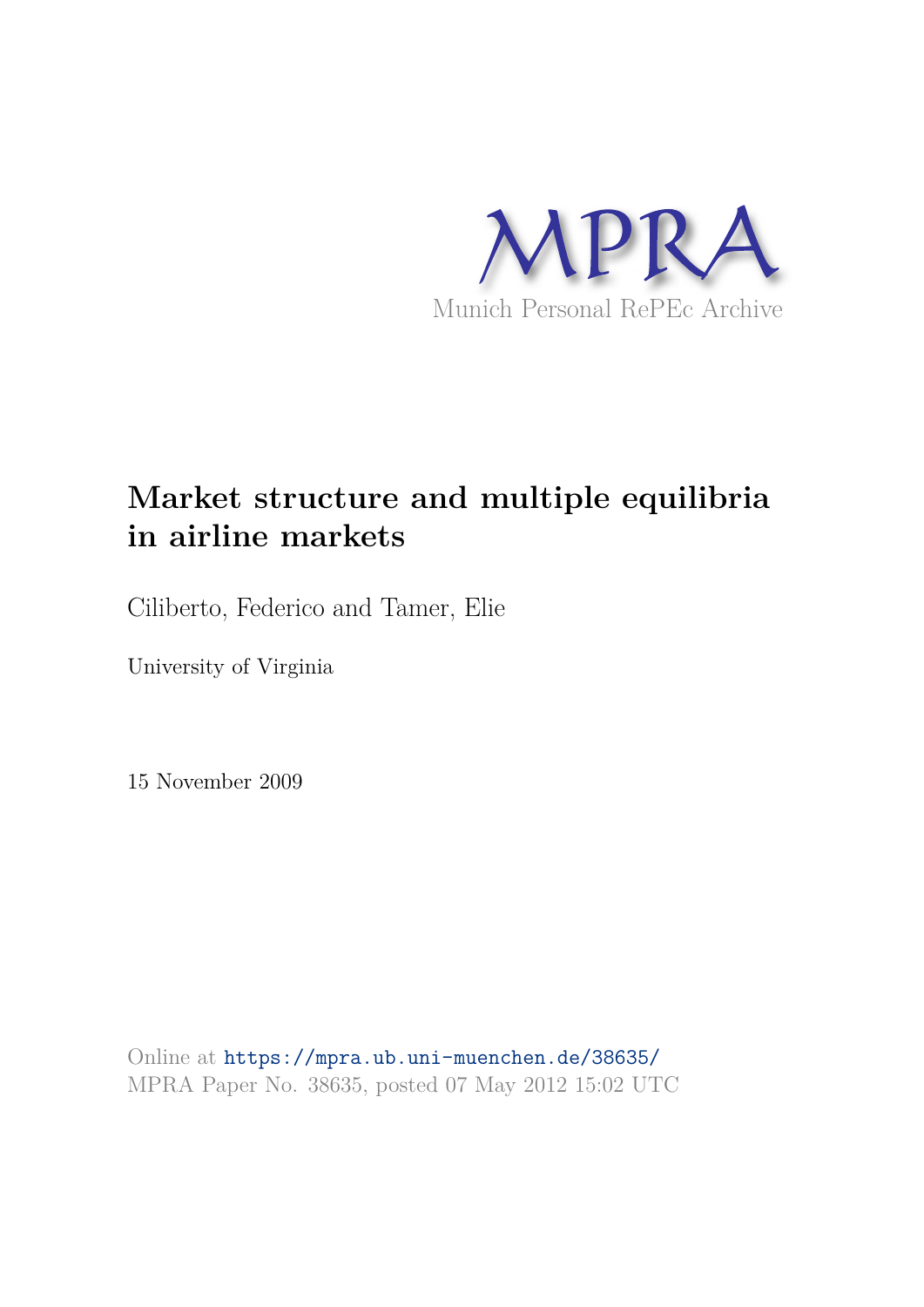# ECONOMETRICA

# JOURNAL OF THE ECONOMETRIC SOCIETY

An International Society for the Advancement of Economic Theory in its Relation to Statistics and Mathematics

http://www.econometricsociety.org/

*Econometrica*, Vol. 77, No. 6 (November, 2009), 1791–1828

# MARKET STRUCTURE AND MULTIPLE EQUILIBRIA IN AIRLINE MARKETS

FEDERICO CILIBERTO *University of Virginia, Charlottesville, VA 22903, U.S.A.*

ELIE TAMER *Northwestern University, Evanston, IL 60208, U.S.A.*

The copyright to this Article is held by the Econometric Society. It may be downloaded, printed and reproduced only for educational or research purposes, including use in course packs. No downloading or copying may be done for any commercial purpose without the explicit permission of the Econometric Society. For such commercial purposes contact the Office of the Econometric Society (contact information may be found at the website http://www.econometricsociety.org or in the back cover of *Econometrica*). This statement must the included on all copies of this Article that are made available electronically or in any other format.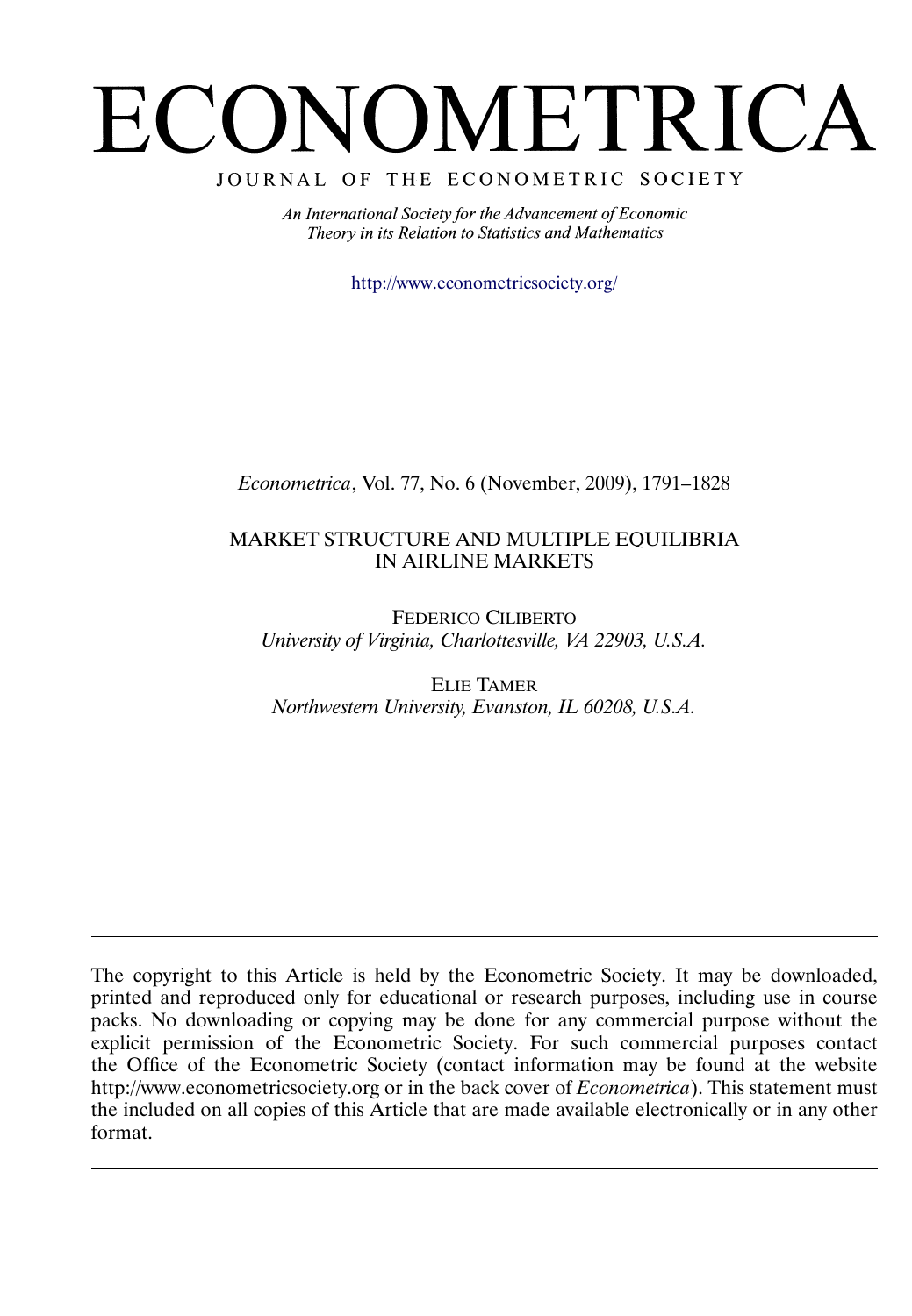# MARKET STRUCTURE AND MULTIPLE EQUILIBRIA IN AIRLINE MARKETS

# BY FEDERICO CILIBERTO AND ELIE TAMER<sup>1</sup>

We provide a practical method to estimate the payoff functions of players in complete information, static, discrete games. With respect to the empirical literature on entry games originated by Bresnahan and Reiss (1990) and Berry (1992), the main novelty of our framework is to allow for general forms of heterogeneity across players without making equilibrium selection assumptions. We allow the effects that the entry of each individual airline has on the profits of its competitors, its "competitive effects," to differ across airlines. The identified features of the model are sets of parameters (partial identification) such that the choice probabilities predicted by the econometric model are consistent with the empirical choice probabilities estimated from the data.

We apply this methodology to investigate the empirical importance of firm heterogeneity as a determinant of market structure in the U.S. airline industry. We find evidence of heterogeneity across airlines in their profit functions. The competitive effects of large airlines (American, Delta, United) are different from those of low cost carriers and Southwest. Also, the competitive effect of an airline is increasing in its airport presence, which is an important measure of observable heterogeneity in the airline industry. Then we develop a policy experiment to estimate the effect of repealing the Wright Amendment on competition in markets out of the Dallas airports. We find that repealing the Wright Amendment would increase the number of markets served out of Dallas Love.

KEYWORDS: Entry models, inference in discrete games, multiple equilibria, partial identification, airline industry, firm heterogeneity.

# 1. INTRODUCTION

WE PROVIDE A PRACTICAL METHOD to estimate the payoff functions of players in complete information, static, discrete games. With respect to the empirical literature on entry games originated by Bresnahan and Reiss (1990) (BR) and Berry (1992), the main novelty of our framework is to allow for general forms of heterogeneity across players without making equilibrium selection assumptions. These assumptions are typically made on the form of firm heterogeneity to ensure that, for a given value of the exogenous variables, the economic model predicts a unique *number* of entrants. In the ensuing econometric models, multiple equilibria in the identity of the firms exist, but the number of entrants is unique across equilibria. This uniqueness leads to standard estimation

<sup>1</sup>We thank a co-editor and three referees for comments that greatly improved the paper. We also thank T. Bresnahan, A. Cohen, B. Honoré, C. Manski, M. Mazzeo, A. Pakes, J. Panzar, A. Paula, R. Porter, W. Thurman, and seminar participants at many institutions and meetings for comments. We especially thank K. Hendricks for insightful suggestions. We also thank S. Sakata for help with a version of his genetic algorithm, Ed Hall for computing help, and T. Whalen at the Department of Justice for useful insights on airlines' entry decisions. B. Karali provided excellent research assistance. The usual disclaimer applies. Tamer gratefully acknowledges research support from the National Science Foundation and the A. P. Sloan Foundation.

© 2009 The Econometric Society DOI: 10.3982/ECTA5368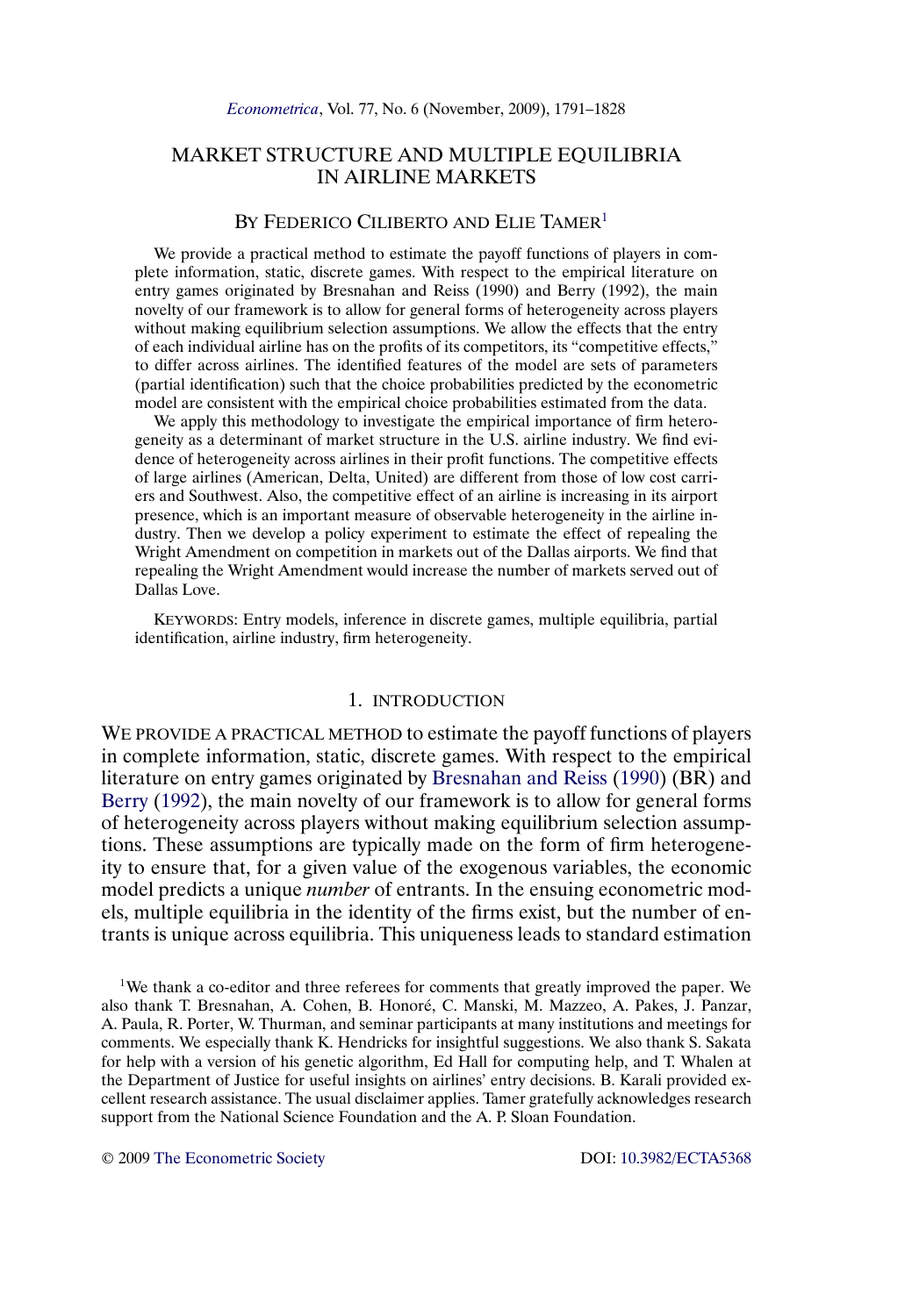of the parameter using maximum likelihood or method of moments. On the other hand, models with general forms of player heterogeneity have multiple equilibria in the number of entrants, and so the insights of BR and Berry do not generalize easily.

We present an econometric framework that allows for multiple equilibria and where different selection mechanisms can be used in different markets. This framework directs the inferential strategy for a "class of models," each of which corresponds to a different selection mechanism. We use the simple condition that firms serve a market only if they make nonnegative profits in equilibrium to derive a set of restrictions on regressions.<sup>2</sup> In games with multiple equilibria, this simple condition leads to *upper* and *lower* bounds on choice probabilities.<sup>3</sup> The economic model implies a *set* of choice probabilities which lies between these lower and upper bounds. Heuristically, our estimator then is based on minimizing the distance between this set and the choice probabilities that can be consistently estimated from the data. Our econometric methodology restricts the parameter estimates to a set and thus partially identifies the parameters (see footnote 3). Each parameter in this set corresponds to a particular selection mechanism that is consistent with the model and the data. We use recently developed inferential methods in Chernozhukov, Hong, and Tamer (2007) (CHT) to construct confidence regions that cover the identified parameter with a prespecified probability.<sup>4</sup>

We apply our methods to data from the airline industry, where each observation is a market (a trip between two airports).<sup>5</sup> The idea behind cross-section studies is that in each market, firms are in a long-run equilibrium. The objective of our econometric analysis is to infer long-run relationships between the exogenous variables in the data and the market structure that we observe at some point in time, without trying to explain how firms reached the observed

 $2$ The idea of deriving results for a class of models goes back to Sutton (2000). Taking a class of models approach to game theoretic settings, one "abandon(s) the aim of identifying some unique equilibrium outcome. Instead, we admit some class of candidate models (each of which may have one or more equilibria) and ask whether anything can be said about the set of outcomes that can be supported as an equilibrium of any candidate model." The necessary and weak condition on behavior is similar to the "viability condition" discussed by Sutton (see also Sutton (1991)).

<sup>3</sup>Tamer (2003) also used this insight to show that, for a simple  $2 \times 2$  game with multiple equilibria, the model provides inequality restrictions on the regression. Sufficient conditions are then given to guarantee that these inequality restrictions point-identify the parameter of interest. These conditions are not easy to generalize to larger games. However, the paper noted that, in general, inequality restrictions constrain the parameter vector to lie in the identified set, and an estimator was suggested (Tamer (2003, p. 153)).

<sup>4</sup>CHT focused on constructing confidence regions for the arg min of a function (in this paper, the minimum distance objective function) and also confidence regions for the true but potentially partially identified parameter. Other econometric methods that can be used are Romano and Shaikh (2008), Bugni (2007), Beresteanu and Molinari (2008), Andrews and Soares (2009), and Canay (2007).

<sup>5</sup>Berry (1992) used the same data source, but from earlier years.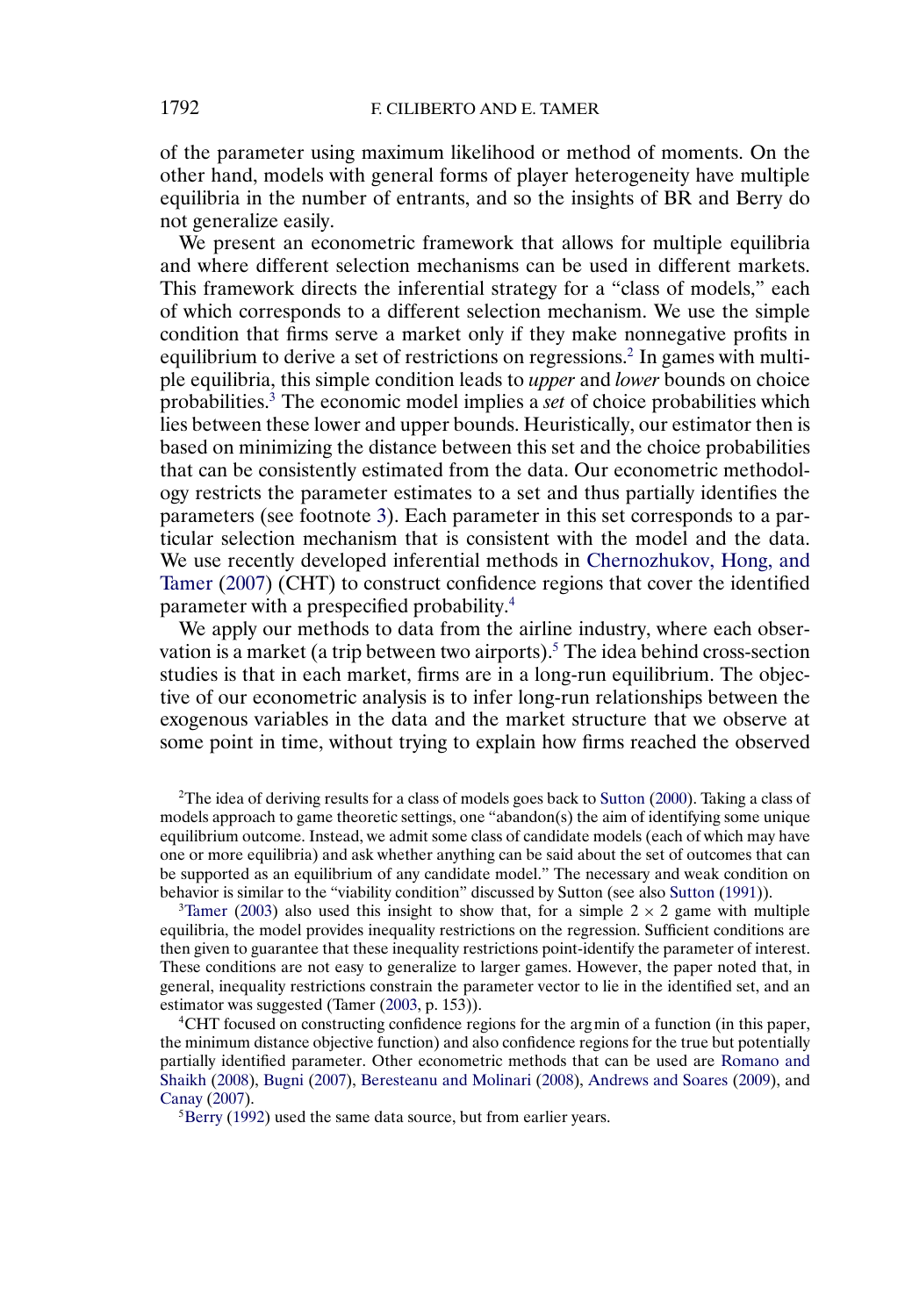equilibrium. For example, we model the entry decision of American Airlines as having a different effect on the profit of its competitors than the entry of Delta or of low cost carriers has. In addition, we perform a policy exercise using our estimated model to study how the Wright Amendment, a law restricting competition in markets out of Dallas Love airport, affects the state of these markets with respect to competition or market structure. This law was partially repealed in 2006, so we can compare the predictions of our model with what actually happened.

We estimate two versions of a static complete information entry game. These versions differ in the way in which the entry of a firm, its "competitive effect," affects the profits of its competitors. In the simpler version, which follows the previous literature, these competitive effects are captured by *firm-specific indicator variables* in the profit functions of other airlines. These indicator variables measure the firms' "fixed competitive effects." In the more complex version, a firm's competitive effect is a variable function of the firm's measure of observable heterogeneity. The measure of observable heterogeneity that affects competitors' profits is an airline's airport presence, which is a function of the number of markets served by a firm out of an airport. The theoretical underpinnings for these "variable competitive effects" are given in Hendricks, Piccione, and Tan (1997), who showed that as long as an airline has a large airport presence, its dominant strategy is not to exit from a spoke market, even if that means it suffers losses in that market. Thus, the theoretical prediction is that the larger an airline's airport presence, the larger its variable competitive effects should be.

We find evidence of heterogeneity across airlines in their profit functions. We find that the competitive effects of large airlines (American, Delta, United) are different from those of low cost carriers and Southwest. We also find that the (negative) competitive effect of an airline is increasing in its airport presence, which is an important measure of observable heterogeneity in the airline industry. Moreover, we also find evidence of heterogeneity in the effects of control variables on the profits of airline firms, which affects the probability of observing different airlines as the control variables change. Then we develop a policy experiment to estimate the effect of repealing the Wright Amendment on competition in markets out of the Dallas airports. We find that repealing the Wright Amendment would increase the number of markets served out of Dallas Love. As part of our analysis, we also estimate the variance–covariance matrix, and find evidence of correlation in the unobservables as well as evidence of different variances and distributions of the firm unobservable heterogeneity.

This paper contributes to a growing literature on inference in discrete games. In the complete information setting, complementary approaches include Bjorn and Vuong (1985) and Bajari, Hong, and Ryan (2005), where equilibrium selection assumptions are imposed. Another approach makes informational assumptions. For example, Seim (2002), Sweeting (2004), and Aradillas-Lopez (2005) considered the case where the entry game has incomplete information, so that neither the firms nor the econometrician observe the profits of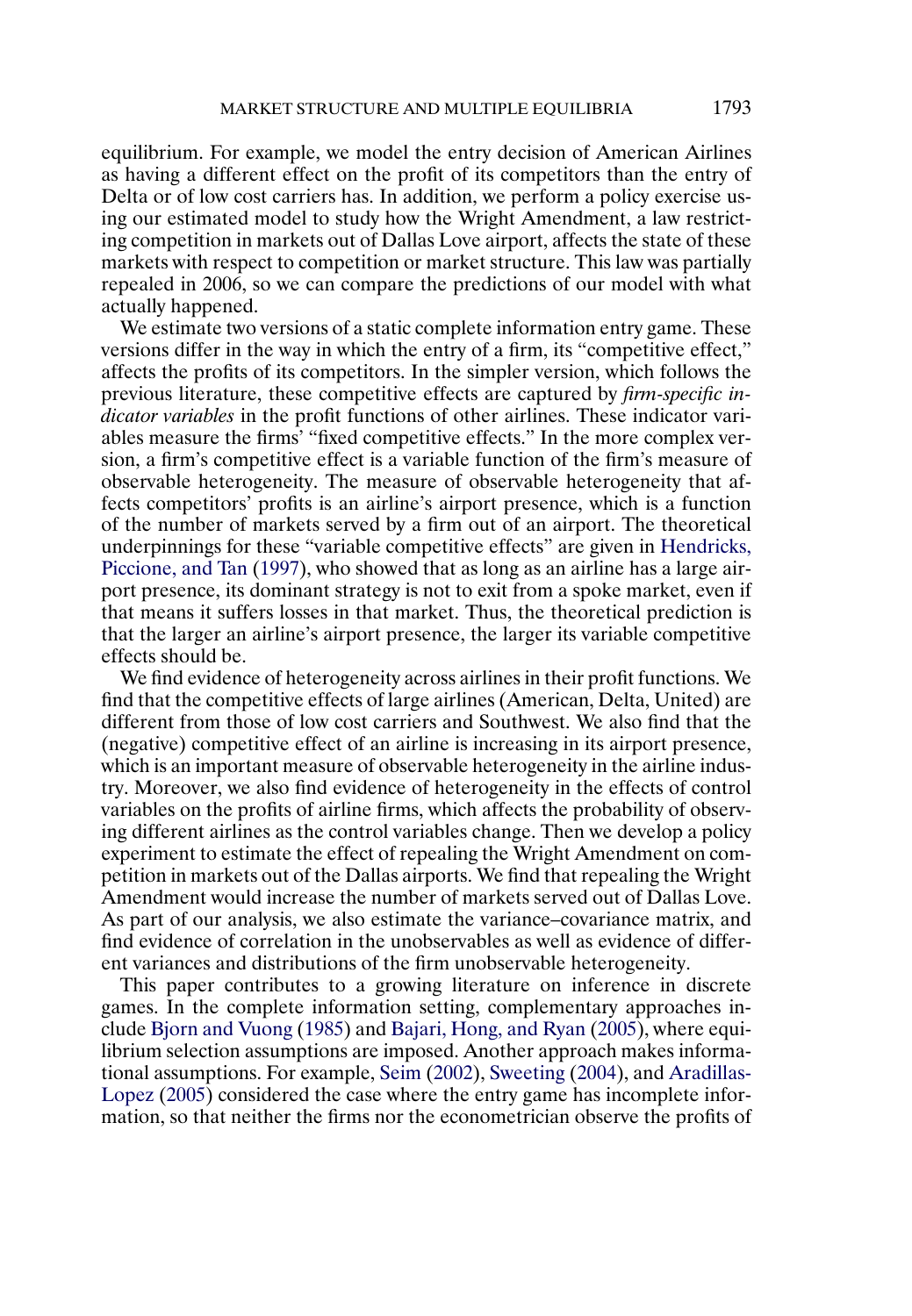all competitors. Andrews, Berry, and Jia (2003) proposed methods applicable to entry models to construct confidence regions for models with inequality restrictions. More recently, Pakes, Porter, Ho, and Ishii (2005) provided a novel economic framework that leads to a set of econometric models with inequality restrictions on regressions. They also provide a method for obtaining confidence regions. Finally, further insights about identification in these settings is given in Berry and Tamer (2006).

This article also adds to the literature on inference in partially identified models. This literature has a history in econometrics, starting with the Frisch bounds on parameters in linear models with measurement error (Frisch (1934)) and the work of Marschak and Andrews (1944) (which contains one of the earliest examples of a structural model with partially identified parameters). More recently, Manski and collaborators further developed this literature with new results and made it part of the econometrics toolkit starting with Manski (1990). See also Manski (2007) and the references therein, Manski and Tamer (2002), and Imbens and Manski (2004). In the industrial organization literature, Haile and Tamer (2003) used partial identification methods to construct bounds on valuation distributions in second price auctions. In the statistics literature, the Frechet bounds on joint distributions given knowledge of marginals are well known (see also Heckman, Lalonde, and Smith (1999)), and these were used starting with the important result of Peterson (1976) in competing risks. In the labor literature, the bounds approach to inference has been prominent in the treatment–response and selection literature where several papers discuss and use exclusion restrictions to tighten the bounds and gain more information. See Manski (1994) for a discussion of the selection problem using partial identification and exclusion restrictions, and Blundell, Gosling, Ichimura, and Meghir (2007) and Honoré and Lleras-Muney (2006) for important empirical papers that use and expand this methodology. See also bounds based on revealed preference in Blundell, Browning, and Crawford (2003), and bounds on various treatment effects derived in Heckman and Vytlacil (1999).

The remainder of the paper is organized as follows. Section 2 presents the empirical model of market structure and the main idea of the econometric methodology. Section 3 formalizes the inferential approach, providing conditions for the identification and estimation of the parameter sets. Then Section 4 discusses market structure in U.S. airline markets. Section 5 presents the estimation results. Section 6 reports the results of our policy experiment. Section 7 concludes, and provides limitations and future work.

# 2. AN EMPIRICAL MODEL OF MARKET STRUCTURE

We follow Berry (1992) in modeling market structure. In particular, let the profit function for firm *i* in market m be  $\pi_{im}(\theta; \mathbf{y}_{-im})$ , where  $\mathbf{y}_{-im}$  is a vector that represents other potential entrants in market m and  $\theta$  is a finite parameter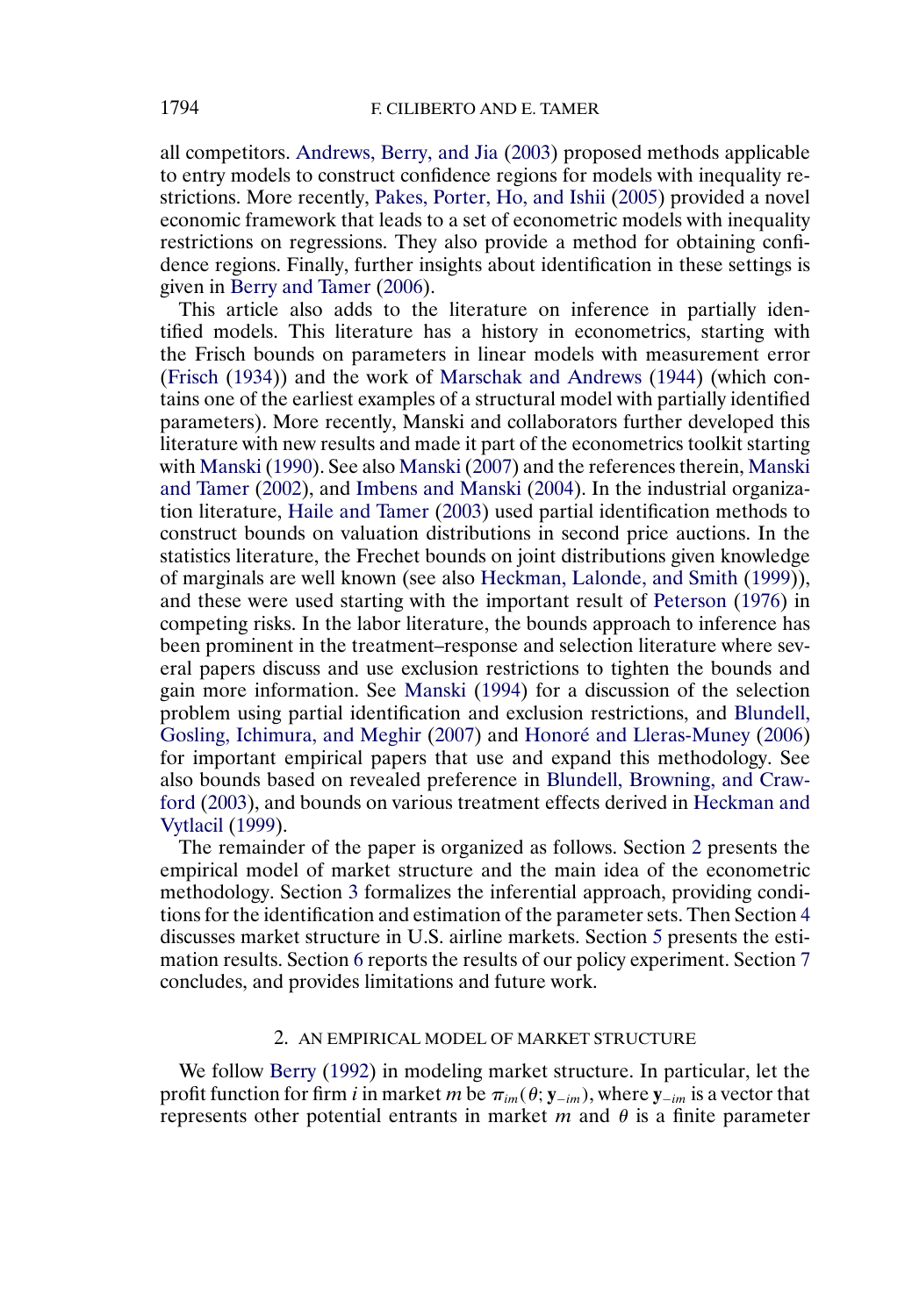of interest determining the shape of  $\pi_{im}$ . This function can depend on both market-specific and firm-specific variables.<sup>6</sup>

A market *m* is defined by  $X_m$ , where  $X_m = (S_m, Z_m, W_m)$ .  $S_m$  is a vector of market characteristics which are common among the firms in market  $m$ ;  $Z_m = (Z_{1m}, \ldots, Z_{Km})$  is a matrix of firm characteristics that enter into the profits of all the firms in the market, for example, some product attributes that consumers value;  $K$  is the total number of potential entrants in market m;  $W_m = (W_{1m}, \dots, W_{Km})$  are firm characteristics where  $W_{im}$  enters only into firm *i*'s profit in market m, such as the cost variables.

The profit function for firm  $i$  in market  $m$  is

(1) 
$$
\pi_{im}=S'_{m}\alpha_{i}+Z'_{im}\beta_{i}+W'_{im}\gamma_{i}+\sum_{j\neq i}\delta^{i}_{j}y_{jm}+\sum_{j\neq i}Z'_{jm}\phi^{i}_{j}y_{jm}+\varepsilon_{im},
$$

where  $\varepsilon_{im}$  is the part of profits that is unobserved to the econometrician.<sup>7</sup> We assume throughout that  $\varepsilon_{im}$  is observed by all players in market m. Thus, this is a game of complete information.

An important feature of the profit function in this paper is the presence of  $\{\delta_j^i, \phi_j^i\}$ , which summarize the effect other airlines have on *i*'s profits. In particular, notice that this function can depend directly on the identity of the firms  $(y_j's, j \neq i)$ . Also, the effect on the profit of firm i of having firm j in its market is allowed to be different from that of having firm k in its market  $(\delta_j^i \neq \delta_k^i)$ . For example, the parameters  $\delta_j^i$  can measure a particularly aggressive behavior of one airline (e.g., American) against another airline (e.g., Southwest).<sup>8</sup> These competitive effects could also measure the extent of product differentiation across airlines (Mazzeo (2002)). Finally,  $\delta_j^i$  and  $\phi_j$  could measure cost externalities among airlines at airports.<sup>9</sup>

 $6$ The fully structural form expression of the profit function should be written in terms of prices, quantities, and costs. However, because of lack of data on prices, quantities, and costs, most of the previous empirical literature on entry games had to specify the profit function in a reduced form. There exist data on airline prices and quantities, but these variables would be endogenous in this model. We would have to find adequate instruments and extend our methodology to include additional regression equations, one for the demand side and one for the supply side. This is clearly beyond the scope of our paper. As stated in the Introduction, the main contribution of this paper is to take the models used by previous empirical literature on entry games and allow for general forms of heterogeneity across players without making equilibrium selection assumptions.

 $<sup>7</sup>$ The linearity imposed on the profit function is not essential. We only require that the profit</sup> function be known up to a finite dimensional parameter.

<sup>8</sup>See the discussion in Bresnahan (1989, Section 2.2.3) for an interpretation of the  $\delta_j^i$ 's as measures of the expectations that each firm has on the behavior of its competitors.

<sup>9</sup>See Borzekowski and Cohen (2004) for an example of a game of technology adoption with multiple equilibria.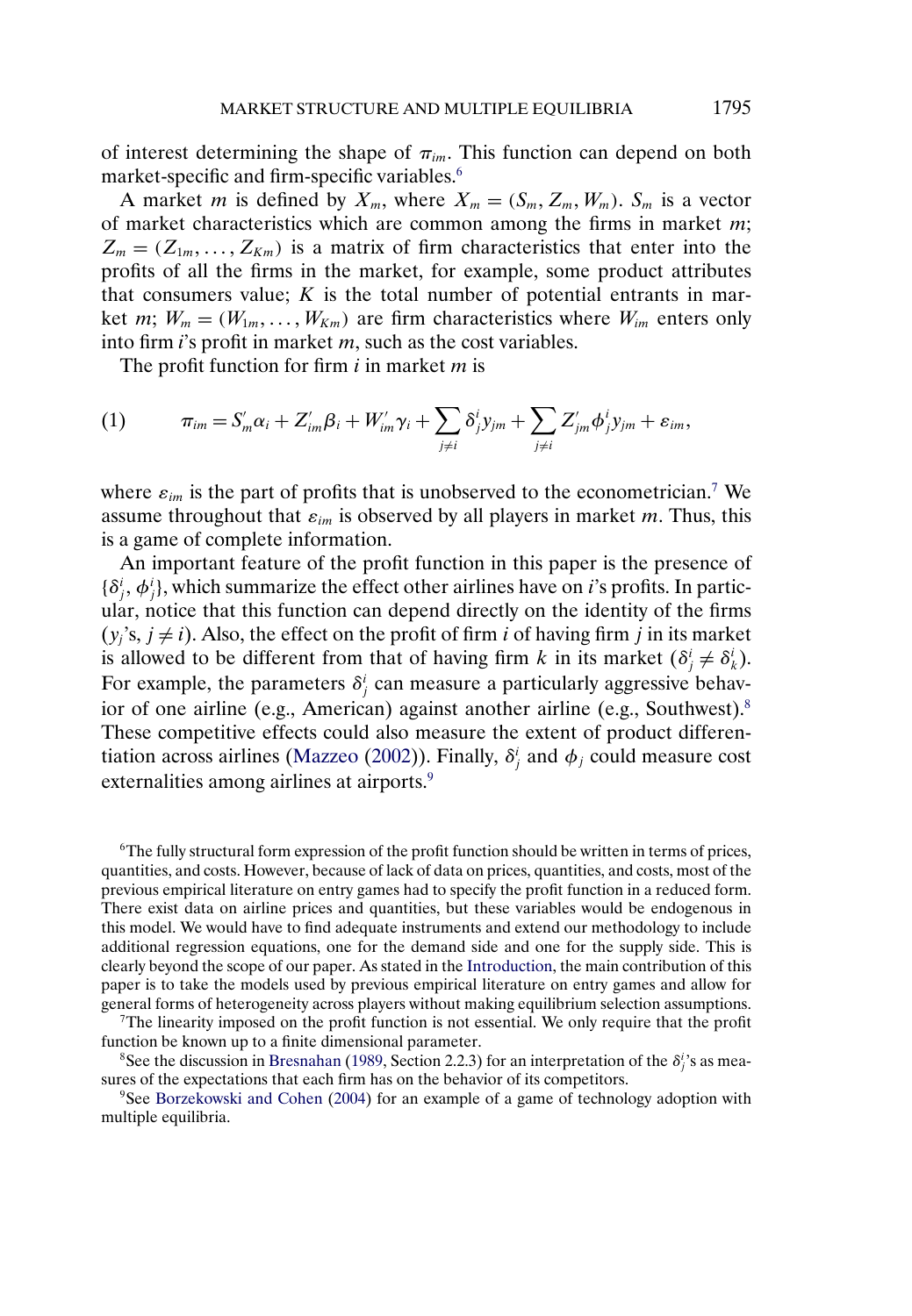# 1796 F. CILIBERTO AND E. TAMER

#### 3. IDENTIFICATION

We examine the conceptual framework that we use to identify the model. For simplicity, we start with a bivariate game where we show how to analyze the identified features of this game without making equilibrium selection assumptions. We then show that the same insights carry over to richer games.

#### 3.1. *Simple Bresnahan and Reiss* 2 × 2 *Game*

Consider the version of the model above with two players:

(2) 
$$
y_{1m} = 1[\alpha'_1 X_{1m} + \delta_2 y_{2m} + \varepsilon_{1m} \ge 0],
$$

$$
y_{2m} = 1[\alpha'_2 X_{2m} + \delta_1 y_{1m} + \varepsilon_{2m} \ge 0],
$$

where  $(X_{1m}, X_{2m})$  is a vector of observed exogenous regressors that contain market-specific variables. Here, a firm is in market  $m$  if, in a pure strategy Nash equilibrium, it makes a nonnegative profit. Following BR, Berry (1992), and Mazzeo (2002), we do not consider mixed strategy equilibria.<sup>10</sup>

The econometric structure in (2) is a binary simultaneous equation system. With large enough support for  $\varepsilon$ 's, this game has multiple equilibria. The presence of multiple equilibria complicates inference due to the coherency issue (see Heckman (1978) and Tamer (2003)). The likelihood function predicted by the model will sum to more than 1. A way to complete the model is to specify a rule that "picks" a particular equilibrium in the region of multiplicity. Another way to solve the coherency issue is to find some feature that is common to all equilibria and transform the model into one that predicts this feature uniquely. This is the solution adopted by Bresnahan and Reiss (1991a) and Berry (1992), which we illustrate next.

When  $\delta_1, \delta_2 < 0$  (monopoly profits are larger than duopoly profits), the map between the support of the unobservables (the  $\varepsilon$ ) and the set of pure strategy equilibria of the game is as illustrated in the left-hand panel (LHP) of Figure 1. Notice that multiple equilibria in the identity, but not in the number of firms, happen when  $-\alpha'_i X_i \le \varepsilon_i \le -\alpha'_i X_i - \delta_{3-i}$  for  $i = 1, 2$  (we suppress dependence on  $m$  for simplicity). The shaded center region of the figure contains payoff pairs where either firm could enter as a monopolist in the simultaneous-move entry game.

To ensure the uniqueness of equilibrium in the number of firms, Bresnahan and Reiss (1990) assumed that the sign of the  $\delta$ 's is known. Consider, however, the simple  $2 \times 2$  discrete game illustrated in the right hand panel (RHP) of Figure 1. In this case, where  $\delta_i > 0$  for  $i = 1, 2$ , and for  $-\delta_{3-i} - \alpha_i' X_i \le \varepsilon_i \le$  $-\alpha_i' X_i$ , both players enter or no player enters.<sup>11</sup> Here, a player benefits from

 $10$ It is simple, conceptually, to accommodate mixed strategies in our framework. We discuss this below. See also Berry and Tamer (2006).

<sup>&</sup>lt;sup>11</sup>This could be the case when positive externalities are present.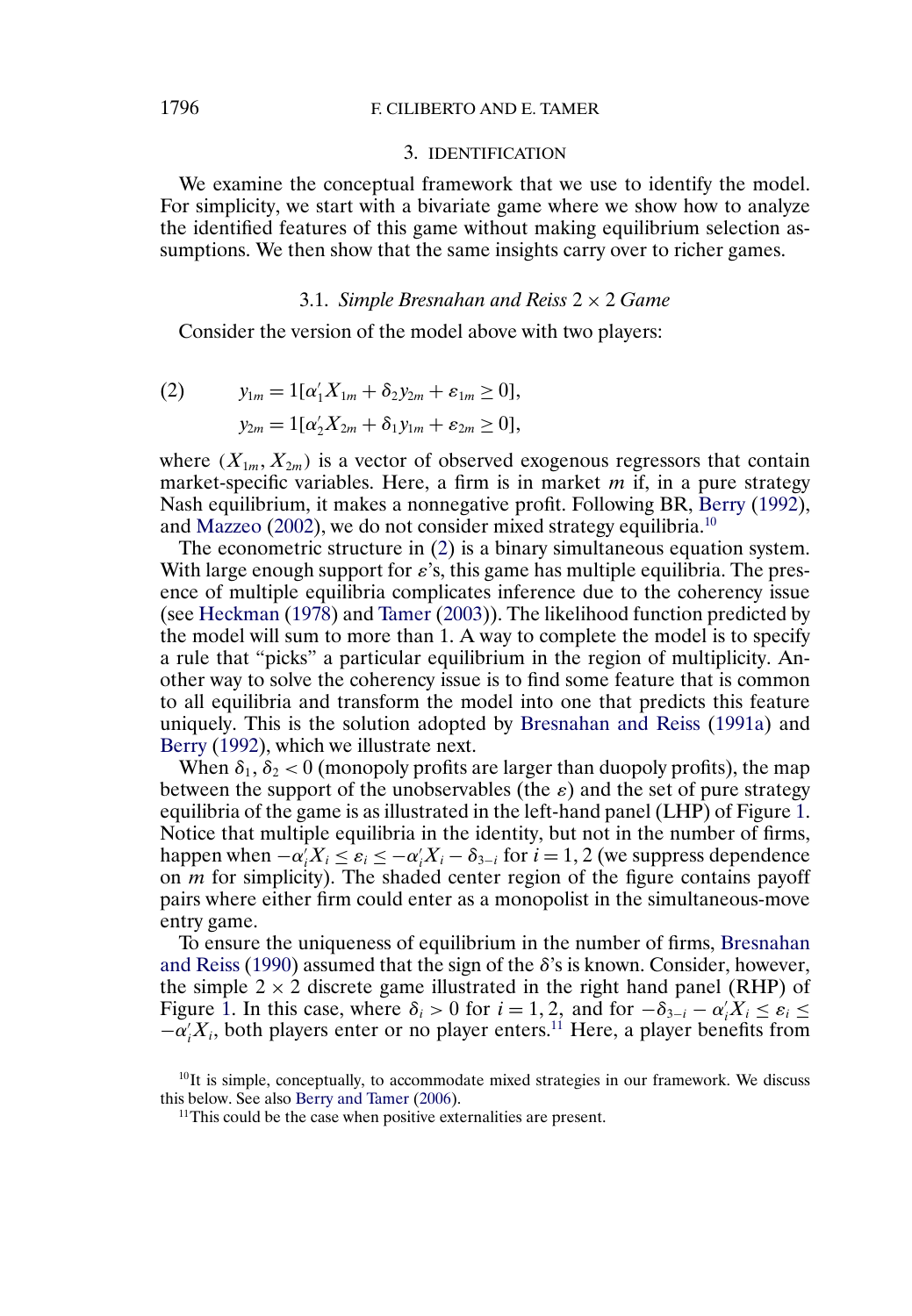

FIGURE 1.—Regions for multiple equilibria: LHP,  $\delta_1$ ,  $\delta_2$  < 0; RHP,  $\delta_1$ ,  $\delta_2$  > 0.

the other player entering the market. We can again use BR's approach and estimate the probability of the outcome  $(1, 0)$ , of the outcome  $(0, 1)$ , and of the outcome "either  $(1, 1)$  or  $(0, 0)$ ," but it is clear that we need to know the sign of the  $\delta$ 's. Our methodology does not require knowledge of the signs of the  $\delta$ 's.

Finally, with more than two firms, one must assume away any heterogeneity in the effect of observable determinants of profits, including the presence of a competitor, on the firms' payoff functions. If one drops these assumptions, different equilibria can exist with different numbers of players, even if the signs of the δ's are known. Heuristically, in three-player games where one player is a large firm and the other two players are small firms, there can be multiple equilibria, where one equilibrium includes the large firm as a monopolist while the other has the smaller two firms enter as duopolists (as we will discuss in the empirical section). This happens when one allows differential effect on profits from the entry of a large firm versus a small one ( $\delta^{\text{large}} \neq \delta^{\text{small}}$ ). In contrast, our methodology allows for general forms of heterogeneity in the effect of the observable determinants of profits.

# *Main Idea*

We illustrate the main idea starting with the case where the  $\delta$ 's are negative. The choice probabilities predicted by the model are

(3) 
$$
\Pr(1, 1|X) = \Pr(\varepsilon_1 \ge -\alpha'_1 X_1 - \delta_2; \varepsilon_2 \ge -\alpha'_2 X_2 - \delta_1),
$$

$$
\Pr(0, 0|X) = \Pr(\varepsilon_1 \le -\alpha'_1 X_1; \varepsilon_1 \le -\alpha'_2 X_2),
$$

$$
\Pr(1, 0|X) = \Pr((\varepsilon_1, \varepsilon_2) \in R_1(X, \theta))
$$

$$
+ \int \Pr((1, 0)|\varepsilon_1, \varepsilon_2, X) \mathbb{1}[(\varepsilon_1, \varepsilon_2) \in R_2(\theta, X)] dF_{\varepsilon_1, \varepsilon_2},
$$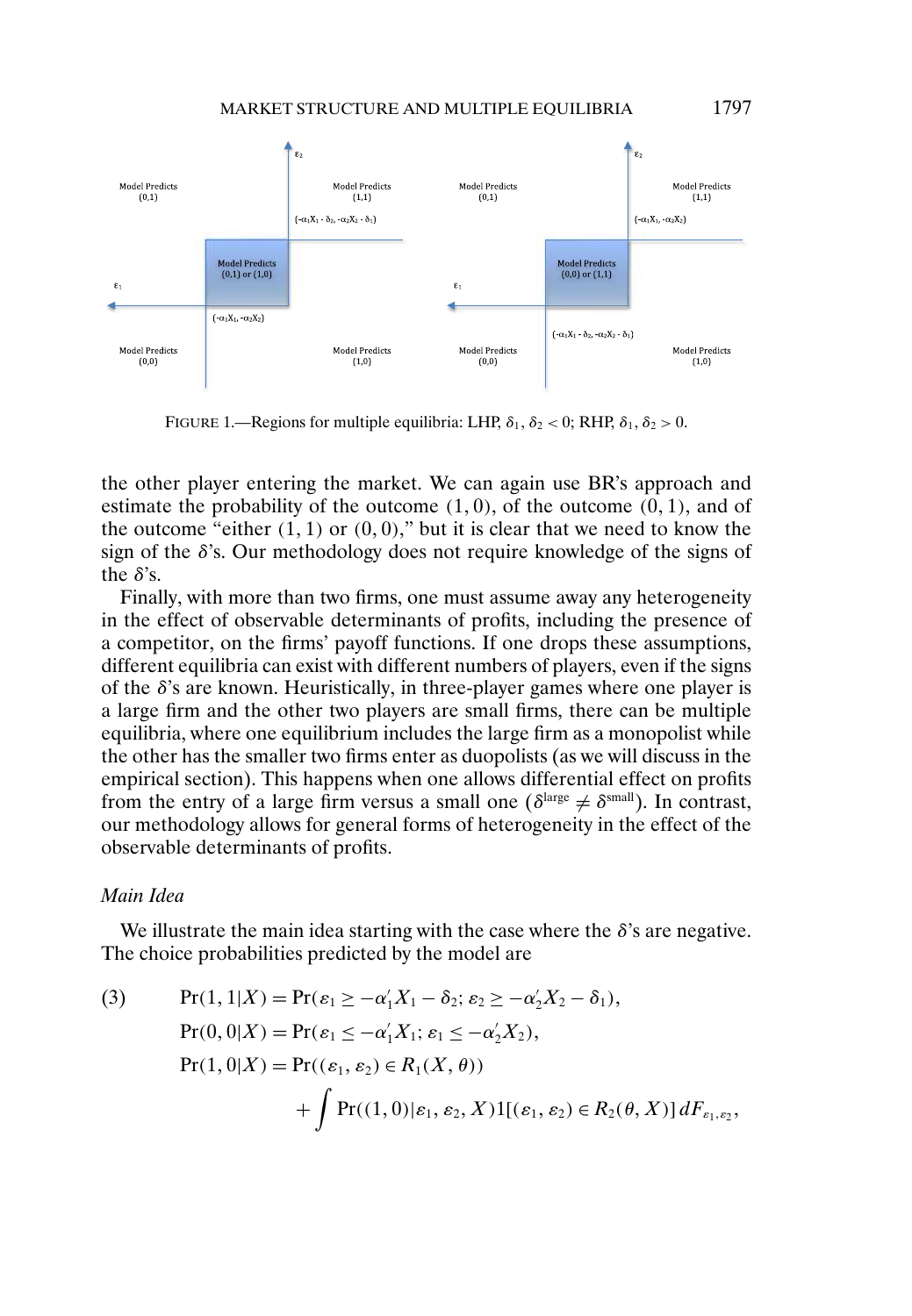where

$$
R_1(\theta, X) = \{ (\varepsilon_1, \varepsilon_2) : (\varepsilon_1 \ge -\alpha'_1 X_1; \varepsilon_2 \le -\alpha'_2 X_2)
$$
  

$$
\cup (\varepsilon_1 \ge -\alpha'_1 X_1 - \delta_2; -\alpha'_2 X_2 \le \varepsilon_2 \le -\alpha'_2 X_2 - \delta_1) \},
$$
  

$$
R_2(\theta, X) = \{ (\varepsilon_1, \varepsilon_2) : (-\alpha'_1 X_1 \le \varepsilon_1 \le -\alpha'_1 X_1 - \delta_2; -\alpha'_2 X_2 \le \varepsilon_2 \le -\alpha'_2 X_2 - \delta_1) \},
$$

 $X = (X_1, X_2)$ , and  $\theta$  is a finite dimensional parameter of interest that contains the  $\alpha$ 's, the  $\delta$ 's, and parameters of the joint distribution of the  $\varepsilon$ 's.

The first two equalities in (3) are simple. For example, the model predicts  $(1, 1)$  *uniquely* if and only if the  $\varepsilon$ 's belong to the upper right quadrant. The third equality provides the predicted probability for the  $(1, 0)$  event. This probability consists of the case when  $(1, 0)$  is the unique equilibrium of the game, that is, when  $(\varepsilon_1, \varepsilon_2) \in R_1$ , and also when  $(1, 0)$  is a *potentially observable outcome* of the game and it is the outcome that was "selected." The selection mechanism is the function  $Pr((1, 0)|\varepsilon_1, \varepsilon_2, X)$ , which is allowed to depend on the unobservables in an arbitrary way. It is unknown to the econometrician and can differ across markets. This term is an infinite dimensional nuisance parameter.<sup>12</sup>

Heuristically, the identified feature of the above model is the set of parameters for which there exists a proper selection function such that the choice probabilities predicted by the model are equal to the empirical choice probabilities obtained from the data (or consistently estimated). We exploit the fact that this (selection) function is a proper probability and hence lies in  $[0, 1]$ .

Hence, an *implication* of the above model is

(4) 
$$
Pr((\varepsilon_1, \varepsilon_2) \in R_1) \le Pr((1, 0)) \le Pr((\varepsilon_1, \varepsilon_2) \in R_1) + Pr((\varepsilon_1, \varepsilon_2) \in R_2).
$$

The model predicts the first two equations in (3) above and the inequality restriction on the choice probability of the  $(1, 0)$  in  $(4)$ . The upper and lower bound probabilities for the  $(1, 0)$  event are illustrated in Figure 2.

Sufficient point-identification conditions based on the predicted choice probabilities of the  $(0, 0)$  and  $(1, 1)$  outcomes were given in Tamer (2003). In the next section, we extend this inferential approach to more general games.

# 3.2. *Identification: General Setup*

Here, we consider general games with many players and basically extend the insights from the previous section on bivariate games. We consider mod-

 $12$ If we were to allow for mixed strategy equilibria, then each choice probability in (3) will need to be adjusted to account for each outcome being on the support of the mixed strategy equilibrium. More on this below.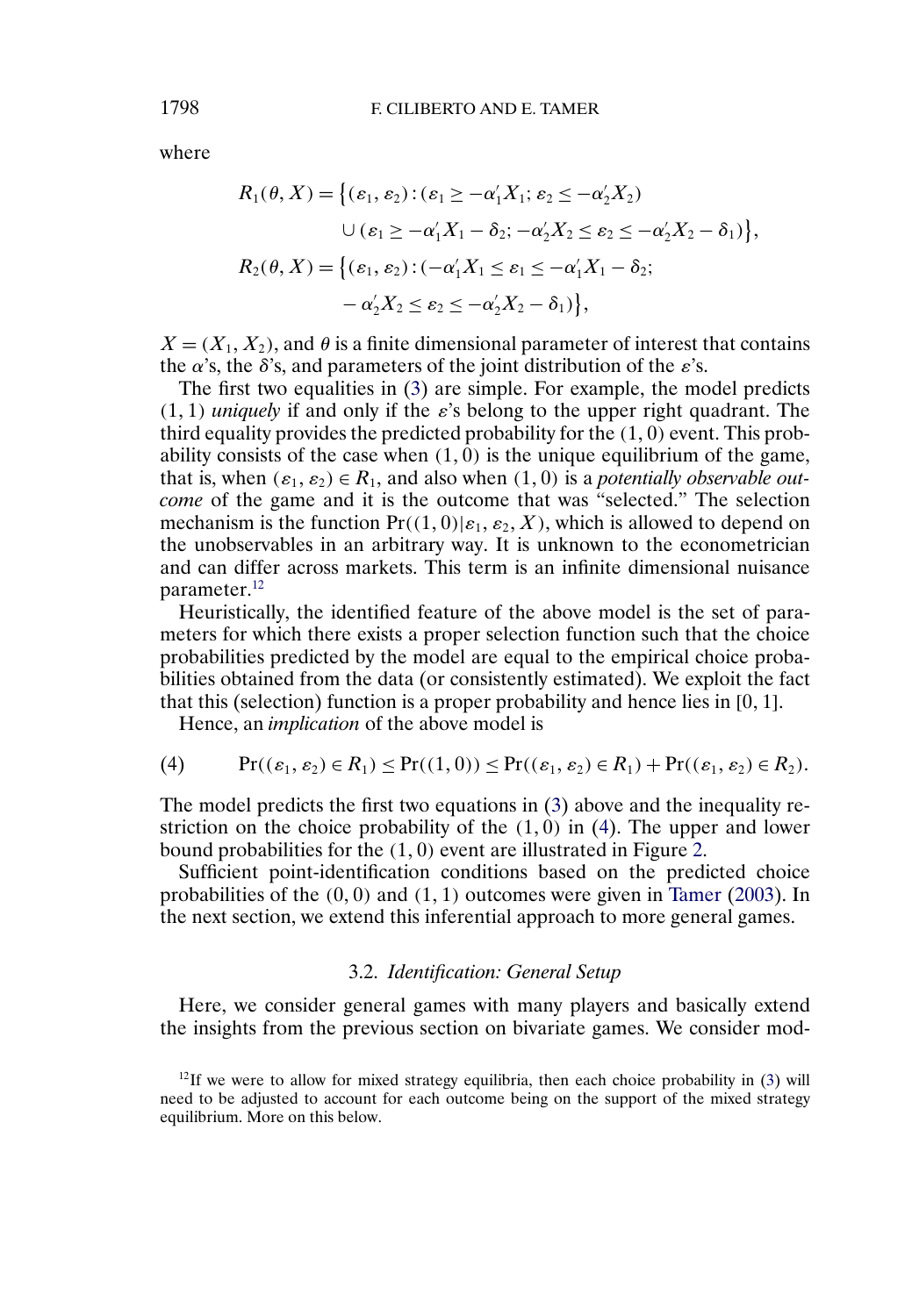MARKET STRUCTURE AND MULTIPLE EQUILIBRIA 1799



FIGURE 2.—Upper and lower probability bounds on the  $Pr(1, 0)$ . The shaded area in the graph on the right hand side represents the region for  $(\epsilon_1, \epsilon_2)$  that would predict the outcome  $(1, 0)$ uniquely. The shaded region in the graph on the left hand side represents the region where  $(1, 0)$ would be predicted if we *always* select (1, 0) to be the equilibrium in the region of multiplicity. The probability of the epsilons falling in the respective regions provides an upper and a lower bound on the probability of observing (1, 0).

els where the number of markets is large, as opposed to requiring that the number of players within each market is large. We also require that the joint distribution of  $\varepsilon$  be known up to a finite parameter vector which is part of the parameter vector  $\theta$ . As in the setup above, our approach to identification is to "compare" the (conditional) distribution of the observables (the data) to the distribution predicted by the model for a given parameter value.

To estimate the conditional choice probability vector  $P(y|X)$ , a nonparametric conditional expectation estimator can be used. We then derive the predicted choice probabilities in any given market  $m$  and find parameters that minimize their distance (to be formally defined below). We first provide an assumption that is used throughout.

ASSUMPTION 1: We have a random sample of observations  $(\mathbf{y}_m, \mathbf{X}_m)$ ,  $m =$  $1, \ldots, n$ <sup>13</sup> Let  $n \to \infty$ . Assume that the random vector  $\varepsilon$  is continuously distrib*uted on*  $R^K$  *independently of*  $X = (X_1, \ldots, X_K)$  *with a joint distribution function* F *that is known up to a finite dimensional parameter that is part of* θ.

<sup>&</sup>lt;sup>13</sup>We do not need independent and identically distributed (i.i.d.) random sampling here. All that is needed is for the law of large numbers to hold. Moreover, an i.i.d. assumption can be made conditional on fixed effects.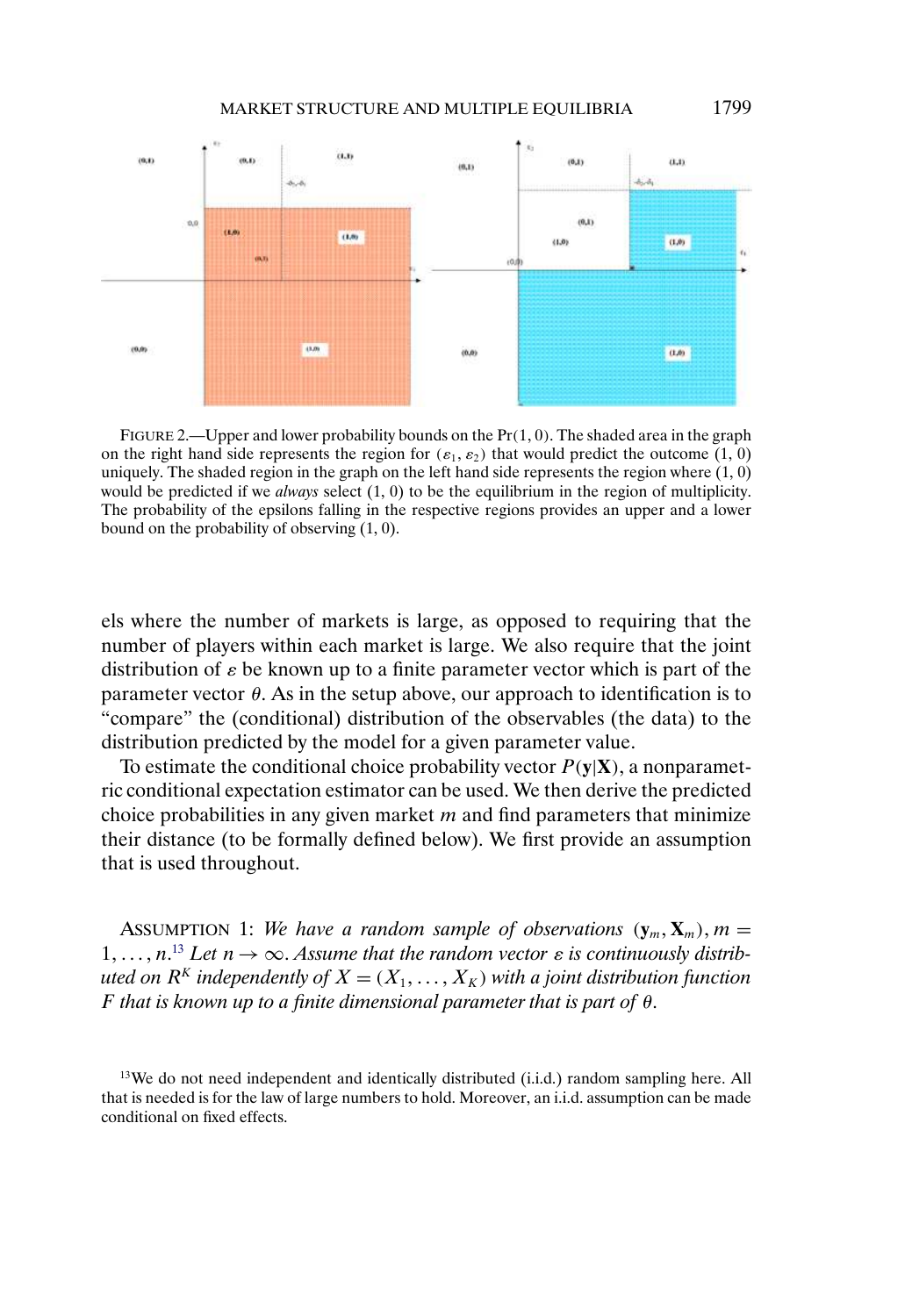The predicted choice probability for  $y'$  given X is

$$
Pr(y'|X) = \int Pr(y'|\varepsilon, X) dF
$$
  
= 
$$
\int_{R_1(\theta, X)} Pr(y'|\varepsilon, X) dF + \int_{R_2(\theta, X)} Pr(y'|\varepsilon, X) dF
$$
  
= 
$$
\underbrace{\int_{R_1(\theta, X)} df}_{\text{unique outcome region}} + \underbrace{\int_{R_2(\theta, X)} Pr(y'|\varepsilon, X) dF}_{\text{multiple outcome region}}
$$

where  $y' = (y'_1, \dots, y'_K)$  is some outcome which is a sequence of 0's or/and 1's, for example, American, Southwest, and Delta serving the market. The third equality splits the likelihood of observing y' into two regions,  $R_1(\theta, X)$  and  $R_2(\theta, X)$ . The first region of the unobservables,  $R_1(\theta, X)$ , is where y' is the unique observable outcome of the entry game. The second region,  $R_2$ , is where the game admits *multiple potentially observable outcomes*, one of which is y ′ . The region  $R_2$  can be complicated. For example, in a subregion of  $R_2$ , y' and y'' are the equilibria in pure strategies, while in another subregion of  $R_2$ ,  $y'$  and  $y''$ can be the multiple pure strategy equilibria.

Mixed strategy equilibria can also exist in region  $R_2$  (sometimes uniquely), and if  $y'$  is on the support of the mixing distribution, then  $y'$  is a potentially observable outcome. Hence, allowing for mixed strategies does not present additional problems, but for computational simplicity we do not allow for mixing in our empirical application.<sup>14</sup>

The probability function  $Pr(y'| \varepsilon, X)$  is the selection function for outcome y' in regions of multiplicity. This function is not specified, and one objective of the methodology in this paper is to examine the question of what can be learned when researchers remain agnostic about this selection function. One can condition this function further on the various equilibria as functions of both  $\varepsilon$ and  $X$ , in which case the statistical model becomes one of a mixture. See Berry and Tamer (2006) for more on this. Generally, without assumptions on equilibrium selection, the model partially identifies the finite dimensional parameter of interest. Bjorn and Vuong (1985) assumed that this function is a constant. More recently, Bajari, Hong, and Ryan (2005) used a more flexible parametrization.

To obtain the sharp identified set, one way to proceed is to use semiparametric likelihood, where the parameter space contains the space of unknown probability functions that include the selection functions. Although this is an attractive avenue down which to proceed theoretically, since this will provide

 $14$ An important consequence of this is the fact that in some cases, when one estimates the model, there might only be mixed strategy equilibria. In the application below, this *never* happened. For more on inference with mixed strategies, see Berry and Tamer (2006).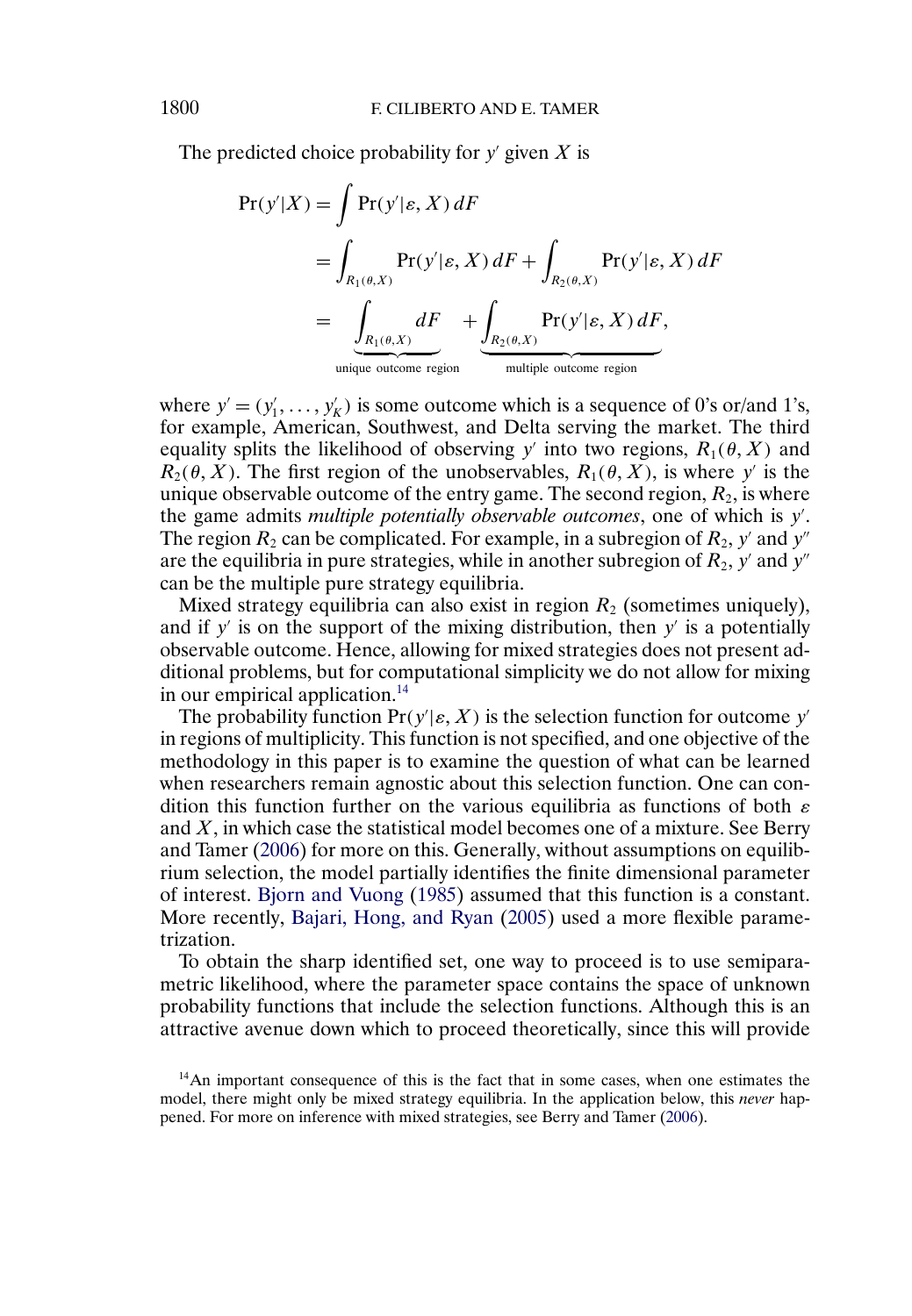information on the selection functions, it is difficult to implement practically.<sup>15</sup> A practical way to proceed that can be used in many games is to exploit the fact that the selection functions are probabilities and hence bounded between 0 and 1, and so an *implication* of the above model is

(5) 
$$
\int_{R_1(\theta,X)} dF \le \Pr(y'|X) \le \int_{R_1(\theta,X)} dF + \int_{R_2(\theta,X)} dF.
$$

In vectorized format, these inequalities correspond to the upper and lower bounds on conditional choice probabilities:

(6) 
$$
\mathbf{H}_{1}(\boldsymbol{\theta}, \mathbf{X}) \equiv \begin{bmatrix} H_{1}^{1}(\boldsymbol{\theta}, X) \\ \vdots \\ H_{1}^{2^{K}}(\boldsymbol{\theta}, X) \end{bmatrix} \leq \begin{bmatrix} Pr(\mathbf{y}_{1}|X) \\ \vdots \\ Pr(\mathbf{y}_{2^{K}}|X) \end{bmatrix} \leq \begin{bmatrix} H_{2}^{1}(\boldsymbol{\theta}, X) \\ \vdots \\ H_{2}^{2^{K}}(\boldsymbol{\theta}, X) \end{bmatrix}
$$

$$
\equiv \mathbf{H}_{2}(\boldsymbol{\theta}, \mathbf{X}),
$$

where  $Pr(y|X)$  (the vector of the form  $(Pr(0, 0), Pr(0, 1), ...)$ ) is a 2<sup>k</sup> vector of conditional choice probabilities. The inequalities are interpreted element by element.

The **H**'s are functions of  $\theta$  and of the distribution function F. For example, these functions were derived analytically in (4) for the  $2 \times 2$  game. The lower bound function  $\mathbf{H}_1$  represents the probability that the model predicts a particular market structure as the unique equilibrium.<sup>16</sup>  $\mathbf{H}_2$  contains, in addition, the probability mass of the region where there are multiple equilibria.

This is a conditional moment *inequality* model, and the identified feature is the *set* of parameter values that obey these restrictions for all **X** almost everywhere and represents the set of economic models that is consistent with the empirical evidence. More formally, we can state the definition:

DEFINITION 1: Let  $\Theta_I$  be such that

(7)  $\Theta_I = {\theta \in \Theta \text{ s.t. inequalities (6) are satisfied at } \theta \forall \textbf{X} \text{ a.s.}}.$ 

We say that  $\Theta_I$  is the identified set.

In general, the set  $\Theta$ <sub>I</sub> is not a singleton and it is hard to characterize this set, that is, to find out whether it is finite, convex, etcetera. Next, following Tamer (2003), we provide sufficient conditions that guarantee pointidentification.

<sup>&</sup>lt;sup>15</sup>Another approach to sharp inference in this setup is the recent interesting work of Beresteanu, Molinari, and Molchanov (2008).

<sup>&</sup>lt;sup>16</sup>Notice that there are cross-equation restrictions that can be exploited in the "cube" defined in (5), like the fact that the selection probabilities sum to 1.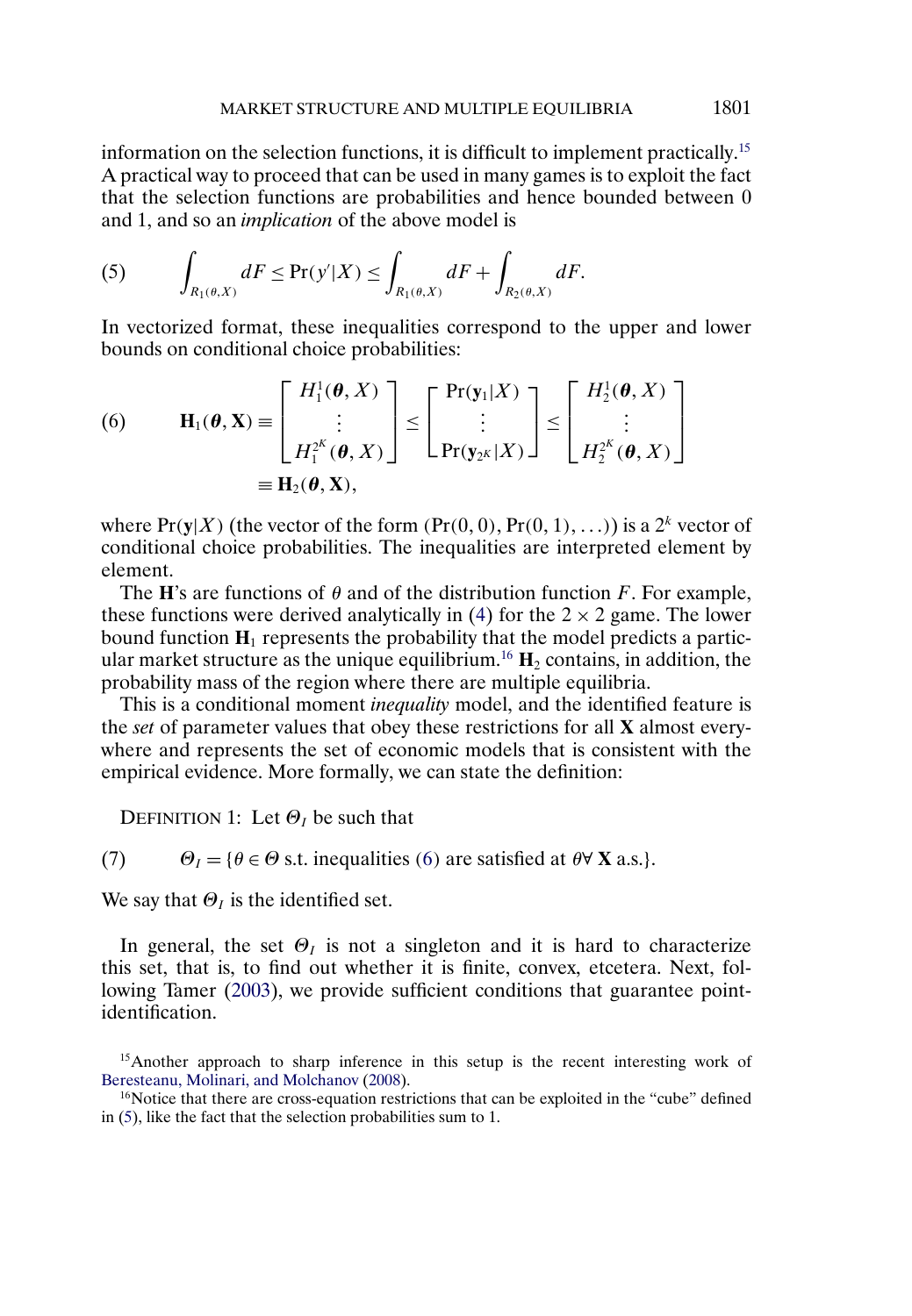# 1802 **F. CILIBERTO AND E. TAMER**

#### 3.3. *Exclusion Restriction*

The system of equation that we consider is similar to a simultaneous equation system except that here the dependent variable takes finitely many values. As in the classical simultaneous equation system, exclusion restrictions can be used to reach point-identification. In particular, exogenous variables that enter one firm's profit function and not the other's play a key role. We explain using model (2) above.

THEOREM 2: *In model* (2), *let Assumption* 1 *hold with*  $K = 2$ . *Suppose*  $X_1$  $(X_2)$  (suppressing the dependence on *m*) is such that  $x_1^1 | X_1^{-1}$ ,  $X_2 (x_2^1 | X_2^{-1}, X_1)$  is *continuously distributed with support on*  $R$  *and that*  $(\alpha_1^1, \alpha_2^1) \neq (0, 0)$ *, where*  $X_i =$  $(x_i^1, X_i^{-1})$  and  $\alpha_i = (\alpha_i^1, \alpha_i^{-1})$  for  $i = 1, 2$ . *Finally, normalize*  $\alpha_i^1 = 1$  for  $i = 1, 2$ . *Then*  $(\alpha_1^{-1}, \alpha_2^{-1}, \delta_1, \delta_2)$  *is identified.*<sup>17</sup>

PROOF: First, consider the choice probabilities for  $(0, 0)$ :

(8)  $P(0,0|X_1, X_2) = P(0,0|x_1^1, X_1^{-1}; x_2^1, X_2^{-1})$  $= P(\varepsilon_1 \geq \alpha'_1 X_1; \varepsilon_2 \geq \alpha'_2 X_2)$ as  $x_1^1 \rightarrow -\infty$   $P(\varepsilon_2 \ge \alpha'_2 X_2)$ .

Hence, we see that the choice probabilities for  $(0, 0)$  as we drive  $x_1^1$  to  $-\infty$  isolates the distribution function for  $\varepsilon_2$  and the parameter vector  $\alpha_2$ . Hence, conditioning on those  $x_1^1$ 's, (where player 1 is out of the market with probability 1 regardless of what player 2 does), this  $(0, 0)$  choice probability point-identifies the marginal distribution of  $\varepsilon_2$  and  $\alpha_2$ .

Similarly, by driving  $x_2^1$  to  $-\infty$ , we can identify the marginal distribution of  $\varepsilon_1$ and  $\alpha_1$ . The same lines as above can be used to also identify  $(\delta_1, \delta_2)$  along with the *joint* distribution of  $(\varepsilon_1, \varepsilon_2)$ . In the above discussion, we implicitly assumed that the signs of  $\alpha_i^1 = 1$  for  $i = 1, 2$  are positive. This is without loss of generality, since large positive values of  $x_i^1$  conditional on other x's will yield that firm 1 always enters in case  $\alpha_i^1$  is positive; when  $\alpha_1^1$  is negative, firm 1 does not enter. Now, we can use the choice probabilities for  $(1, 1)$  to identify  $(\delta_1, \delta_2)$ .  $Q.E.D.$ 

Independent variation in one regressor while driving another to take extreme values on its support (identification at infinity) identifies the parameters of model (2). Identification at infinity arguments have been used extensively

<sup>&</sup>lt;sup>17</sup>The identification in this theorem relies on driving values of one regressor to  $\pm \infty$  while keeping the others finite. What this effectively does is render the game into a single decision problem, since the player with the large value for one of the regressors will always be in the market or out, regardless of what the other player does.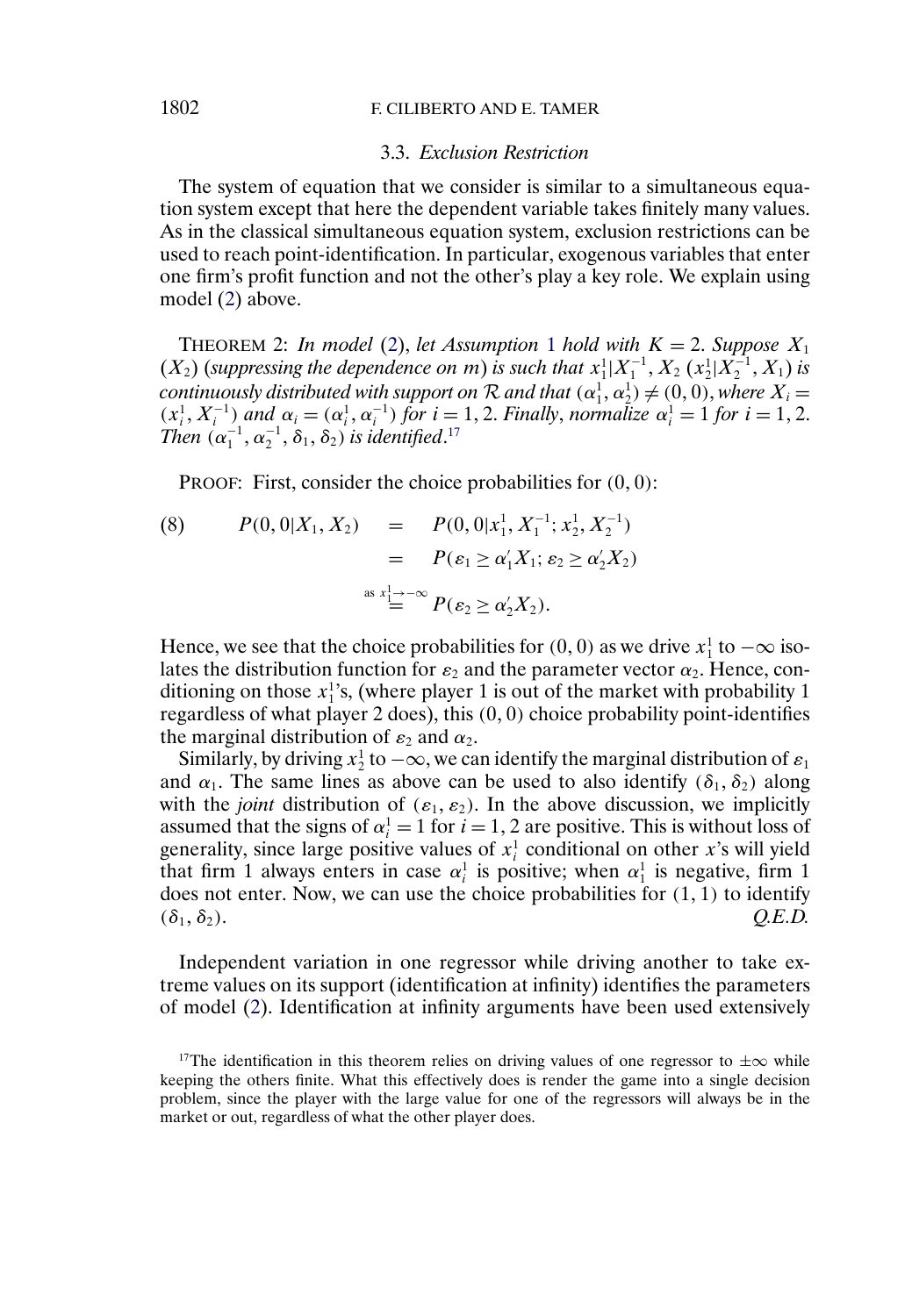in econometrics. See, for example, Heckman (1990) and Andrews and Schafgans (1998). In more realistic games with many players, variation in excluded exogenous variables (like the airport presence or cost variables we use in the empirical application) help shrink the set  $\Theta$ <sub>I</sub>. The support conditions above are sufficient for point identification, and are not essential since our inference methods are robust to non-point-identification. However, the exogeneity of the regressors and the exclusion restrictions are important restrictions that are discussed in Section 4.2.

# 3.4. *Estimation*

The estimation problem is based on the conditional moment *inequality* model

(9) 
$$
\mathbf{H}_1(\boldsymbol{\theta}, \mathbf{X}) \leq Pr(\mathbf{y}|\mathbf{X}) \leq \mathbf{H}_2(\boldsymbol{\theta}, \mathbf{X}).
$$

Our inferential procedures uses the objective function

$$
Q(\boldsymbol{\theta}) = \int \left[ \left\| (P(\mathbf{X}) - H_1(\mathbf{X}, \boldsymbol{\theta}))_- \right\| + \left\| (P(\mathbf{X}) - H_2(\mathbf{X}, \boldsymbol{\theta}))_+ \right\| \right] dF_x,
$$

where  $(A)$ <sub>−</sub> = [ $a_1$ 1[ $a_1$  ≤ 0], ...,  $a_{2^k}$ 1[ $a_{2^k}$  ≤ 0]] and similarly for  $(A)$ <sub>+</sub> for a 2<sup>k</sup> vector A, and where  $\|\cdot\|$  is the Euclidian norm. It is easy to see that  $Q(\theta) \ge$ **0** for all  $\theta \in \Theta$  and that  $Q(\theta) = 0$  if and only if  $\theta \in \Theta_I$ , the identified set in Definition 1.

The object of interest is either the set  $\Theta$ <sub>I</sub> or the (possibly partially identified) true parameter  $\theta_I \in \Theta_I$ . We discuss inference on both  $\theta_I$  and  $\Theta_I$ , but we present confidence regions for  $\theta_I$ , which is the true but potentially non-point-identified parameter that generated the data.<sup>18</sup>

Statistically, the main difference in whether one considers  $\Theta$ <sub>*I*</sub> or  $\theta$ <sub>*I*</sub> as the parameter of interest is that confidence regions for the former are weakly larger than for the latter. Evidently, in the case of point-identification, the regions coincide asymptotically.

Inference in partially identified models is a current area of research in econometrics, and in this paper we follow the framework of Manski and Tamer (2002), Imbens and Manski (2004), and Chernozhukov, Hong, and Tamer (2007).<sup>19</sup> We discuss first the building of consistent estimators for the

<sup>18</sup>Earlier versions of the paper contained estimators for sets  $C_n$  such that  $\lim_{n\to\infty} P(\Theta_I \subseteq C_n)$  $\alpha$ . The current results provide confidence regions for points instead, as the co-editor suggested. The earlier results for the sets, which were not very different, can be obtained from the authors upon request.

<sup>19</sup>Other *set inference* methods that one can use to obtain confidence regions for sets include Andrews, Berry, and Jia (2003), Beresteanu and Molinari (2008), Romano and Shaikh (2008) Pakes, Porter, Ho, and Ishii (2005), Bugni (2007), and Canay (2007).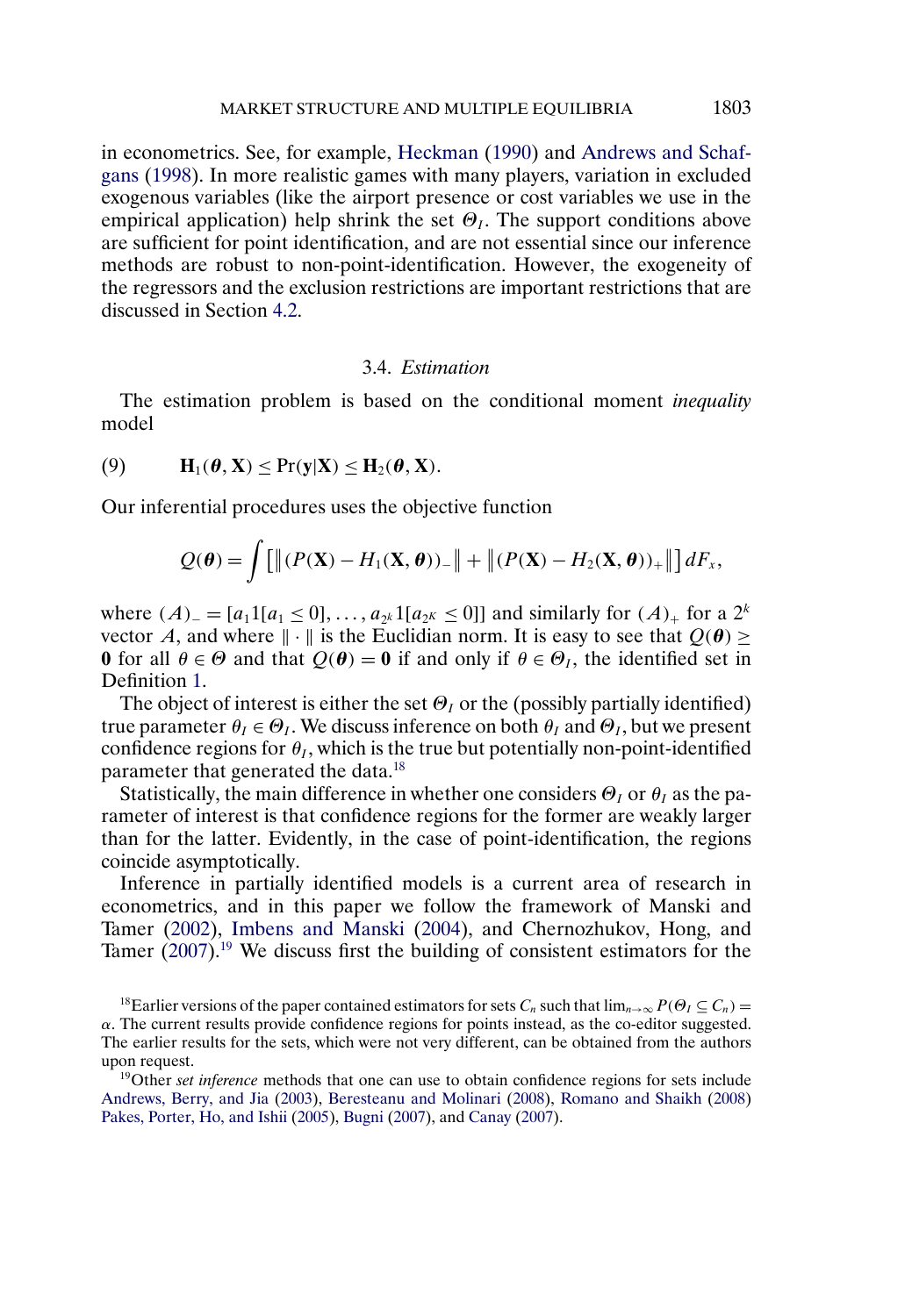identified set, which contains parameters that cannot be rejected as the truth. To estimate  $\Theta_I$ , we first take a sample analog of  $Q(\cdot)$ . To do that, we first replace Pr(y|**X**) with a consistent estimator  $P_n(\mathbf{X})$ . Then we define the set  $\widehat{\Theta}_I$ as

$$
(10) \qquad \widehat{\Theta}_I = \{ \theta \in \Theta \mid nQ_n(\theta) \leq \nu_n \},
$$

where  $\nu_n \to \infty$  and  $\nu_n/n \to 0$  (take for example  $\nu_n = \ln(n)$ ) and

(11) 
$$
Q_n(\boldsymbol{\theta}) = \frac{1}{n} \sum_{i=1}^n [\|(P_n(X_i) - H_1(X_i, \boldsymbol{\theta}))_{-}\| + \|(P_n(X_i) - H_2(X_i, \boldsymbol{\theta}))_{+}\|],
$$

where  $\|\cdot\|$  is the Euclidian norm. Theorem 3 below shows that the set estimator defined above is a Hausdorff-consistent estimator of the set  $\Theta$ <sub>*i*</sub>.

THEOREM 3: Let Assumption 1 hold. Suppose that for the function  $Q_n$  defined *in* (11), (i)  $\sup_{\theta} |\mathcal{Q}_n(\theta) - \mathcal{Q}(\theta)| = O_p(1/\sqrt{n})$  and (ii)  $Q_n(\theta) = O_p(1/n)$  for all  $\theta_I \in \Theta_I$ . Then we have that with probability (w.p.) approaching 1,

$$
\widehat{\Theta}_I \subseteq_{w.p.1} \Theta_I \quad and \quad \Theta_I \subseteq_{w.p.1} \widehat{\Theta}_I \quad as \quad n \to \infty.
$$

PROOF: Following the proof of Theorem 3.1 in CHT, first we show that  $\Theta_I \subseteq_{\text{w.p.1}} \Theta_I$ . This event is equivalent to the event that  $Q(\theta_n) = o_p(1)$  for all  $\theta_n \in \Theta_I$ . We have

$$
Q(\theta_n) \leq |Q_n(\theta_n) - Q(\theta_n)| + Q_n(\theta_n)
$$
  
=  $O_P(1/\sqrt{n}) + O_P(\nu_n/n) = o_P(1).$ 

On the other hand, we now show that  $\Theta_I \subseteq_{w,p,1} \Theta_I$ . This event, again, is equivalent to the event that  $Q_n(\theta_I) \le \nu_n/n$  with probability 1 for all  $\theta_I \in \Theta_I$ . From the hypothesis of the theorem, we have

$$
Q_n(\theta_I) = O_p(1/n).
$$

This can be made less than  $\nu_n/n$  with probability approaching 1.  $Q.E.D.$ 

To conduct inference in the above moment inequalities model, we use the methodology of CHT where the above equality is a canonical example of a *moment inequality* model. We construct a set  $C_n$  such that  $\lim_{n\to\infty} P(\theta_i \in C_n) \ge \alpha$ for a prespecified  $\alpha \in (0, 1)$  for any  $\theta_I \in \Theta_I$ . In fact, the set  $C_n$  that we construct will not only have the desired coverage property, but will also be consistent in the sense of Theorem 3. This confidence region is based on the principle of collecting all of the parameters that cannot be rejected. The confidence regions we report are constructed as follows. Let

(12) 
$$
C_n(c) = \left\{\theta \in \Theta : n\left(Q_n(\theta) - \min_t Q_n(t)\right) \leq c\right\}.
$$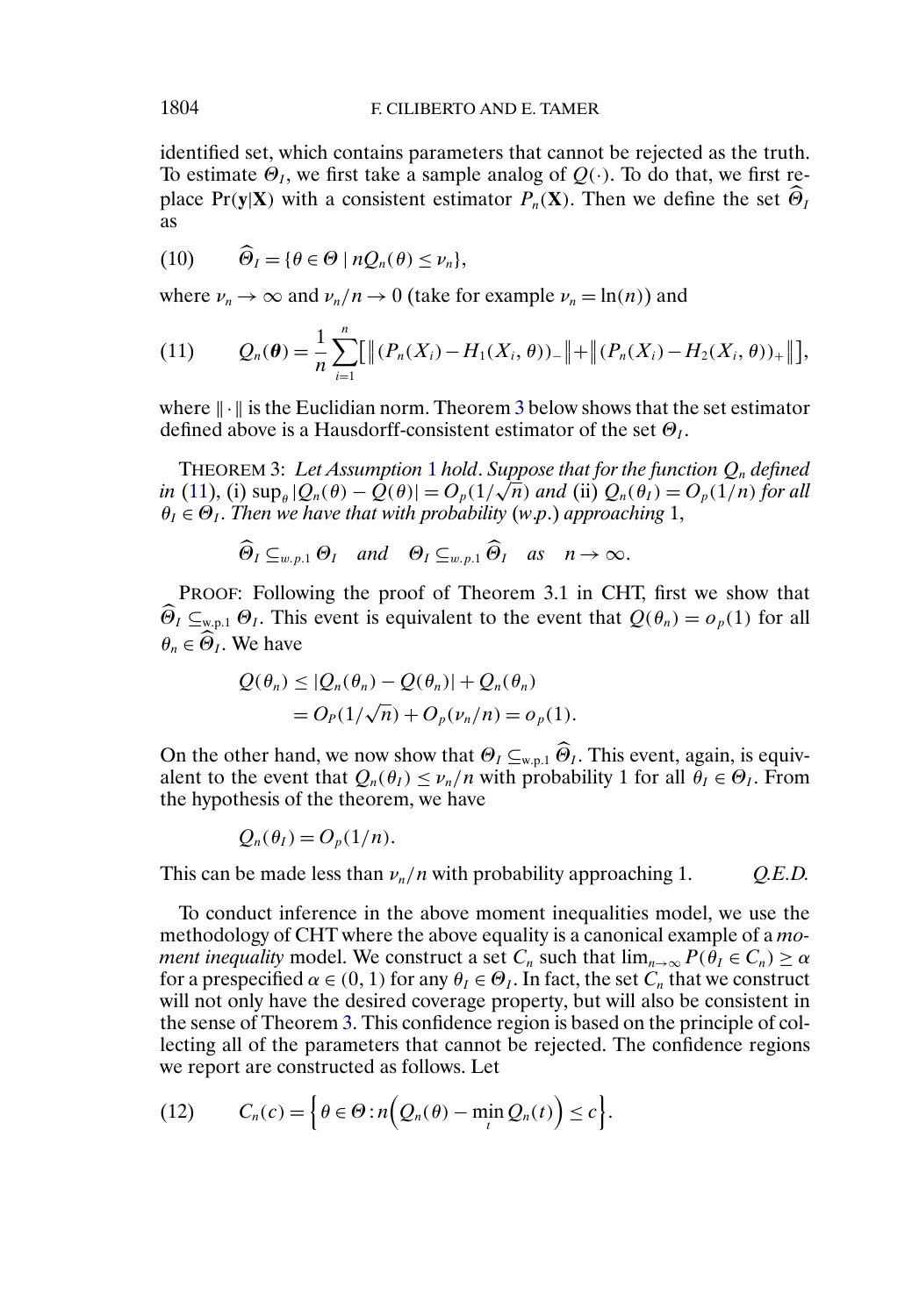We start with an initial estimate of  $\Theta_I$ . This set can be, for example,  $C_n(c_0)$  =  $C_n(0)$ . Then we will subsample the statistic  $n(Q_n(\theta_0) - \min_t Q_n(t))$  for  $\theta_0 \in$  $C_n(c_0)$  and obtain the estimate of its  $\alpha$ -quantile,  $c_1(\theta_0)$ . That is,  $c_1(\theta_0)$  is the  $\alpha$ quantile of  ${b_n(Q_{b_n,j}(\theta_0) - \min_t Q_{b_n,j}(t))}$ ,  $j = 1, \ldots, B_n$ . We repeat this for all  $\theta_0 \in C_n(c_0)$ . We take the first updated cutoff  $c_1$  to be  $c_1 = \sup_{\theta_0 \in C_n(c_0)} c_1(\theta_0)$ . This will give us the confidence set  $C_n(c_1)$ . We then redo the above step, replacing  $c_0$ with  $c_1$ , which will get us  $c_2$ . As the confidence region we can report  $C_n \equiv C_n(c_2)$ or the generally "smaller"

$$
\widehat{\Theta}_I = \Big\{\theta \in \Theta : n\Big(Q_n(\theta) - \min_t Q_n(t)\Big) \leq \min(c_2, c_n(\theta))\Big\},\
$$

where  $c_n(\theta)$  is the estimated  $\alpha$ -quantile of  $n(Q_n(\theta) - \min_{t} Q_n(t))$ . In our data set, we find that there is not much difference between the two, so we report  $C_n(c_2)$ . See CHT for more on this and for other ways to build asymptotically equivalent confidence regions. Also, more on subsampling size and other steps can be found in the online Supplemental Material (Ciliberto and Tamer (2009)).

# 3.5. *Simulation*

In general games, it is not possible to derive the functions  $H_1$  and  $H_2$  analytically. Here, we provide a brief description of the simulation procedure that can be used to obtain an estimate of these functions for a given **X** and a given value for the parameter vector  $\theta$ . We first draw R simulations of market and firm unobservables for each market  $m$ . These draws remain fixed during the optimization stage. We transform the random draw into one with a given covariance matrix. Then we obtain the "payoffs" for every player  $i$  as a function of other players' strategies, observables, and parameters. This involves computing a  $2^k$  vector of profits for each simulation draw and for every value of  $\theta$ . If  $\pi(\mathbf{y}^j, \mathbf{X}, \theta) \geq \mathbf{0}$  for some  $j \in \{1, ..., 2^K\}$ , then  $\mathbf{y}_j$  is an equilibrium of that game. If this equilibrium is unique, then we add 1 to the lower bound probability for outcome  $\mathbf{y}_i$  and add 1 for the upper bound probability. If the equilibrium is not unique, then we add a 1 only to the upper bound of each of the multiple equilibria's upper bound probabilities. For example, the upper bound on the outcome probability  $Pr(1, 1, \ldots, 1 | \mathbf{X})$  is

$$
\widehat{H}_{2}^{2^{K}}(\mathbf{X}, \theta) = \frac{1}{R} \sum_{j=1}^{R} \mathbb{1} [\pi_{1}(\mathbf{X}_{1}, \theta; \mathbf{y}_{-1}^{2^{K}}, \varepsilon_{1}^{j}) \geq 0, \ldots, \pi_{2^{K}}(\mathbf{X}_{2^{K}}, \theta; \mathbf{y}_{-2^{K}}^{2^{K}}, \varepsilon_{2^{K}}^{j}) \geq 0],
$$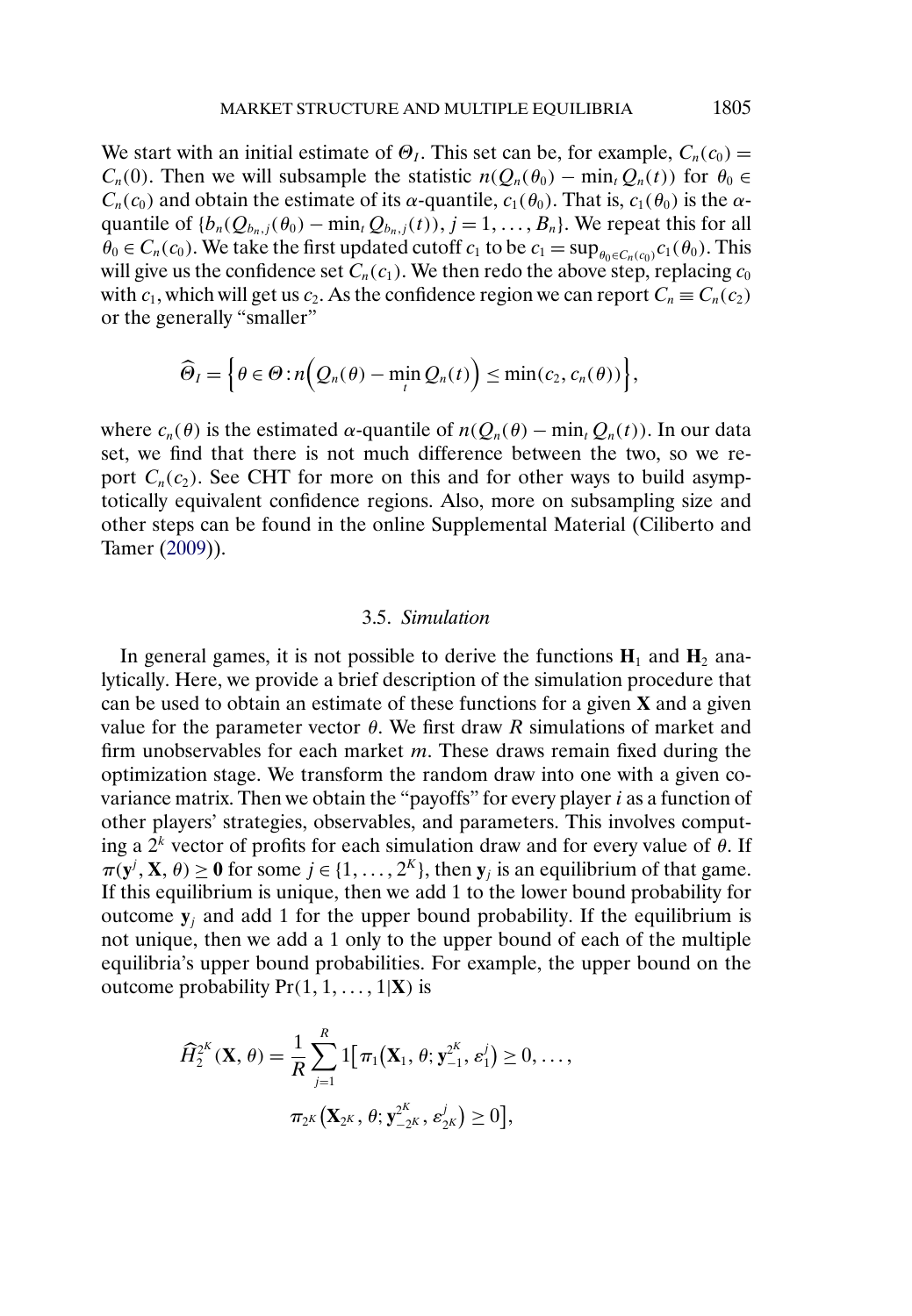where  $1[*]$  is equal to 1 if the logical condition  $*$  is true and where R is the number of simulations, here we assume that  $R$  increases to infinity with sample size. $20$ 

The methods developed by McFadden (1989) and Pakes and Pollard (1989) can be easily used to show that  $\hat{H}_i(X, \theta)$  converges almost surely uniformly in  $\theta$ and **X** to  $H_i(X, \theta)$  as the number of simulations increases for  $i = 1, 2$ .

#### 4. MARKET STRUCTURE IN THE U.S. AIRLINE INDUSTRY

Our work contributes to the literature started by Reiss and Spiller (1989) and continued by Berry (1992). Reiss and Spiller (1989) provided evidence that unobservable firm heterogeneity in different markets is important in determining the effect of market power on airline fares. Berry (1992) showed that firm observable heterogeneity, such as airport presence, plays an important role in determining airline profitability, providing support to the studies that show a strong positive relationship between airport presence and airline fares.<sup>21</sup> Berry also found that profits decline rapidly in the number of entering firms, consistent with the findings of Bresnahan and Reiss (1991b).

In this paper, we investigate the role of heterogeneity in the effects that each firm's entry has on the profits of its competitors: we call this their *competitive effect*. Then we use our model to perform a policy exercise on how market structures will change, at least in the short run and within our model, in markets out of and into Dallas after the repeal of the Wright Amendment. We start with a data description.

# 4.1. *Data Description*

To construct the data, we follow Berry (1992) and Borenstein (1989). Our main data come from the second quarter of the 2001 Airline Origin and Destination Survey (DB1B). We discuss the data construction in detail in the Supplemental Material. Here, we provide information on the main features of the data set.

## *Market Definition*

We define a market as the trip between two airports, irrespective of intermediate transfer points and of the direction of the flight. The data set includes a sample of markets between the top 100 metropolitan statistical areas (MSAs), ranked by population size.<sup>22</sup> In this sample we also include markets that are

 $20$ Since the objective function is nonlinear in the moment condition that contains the simulated quantities, it is important to drive the number of simulations to infinity; otherwise, there will be a simulation error that does not vanish and can lead to inconsistencies.

<sup>21</sup>See Borenstein (1989) and Evans and Kessides (1993).

 $22$ The list of the MSAs is available from the authors.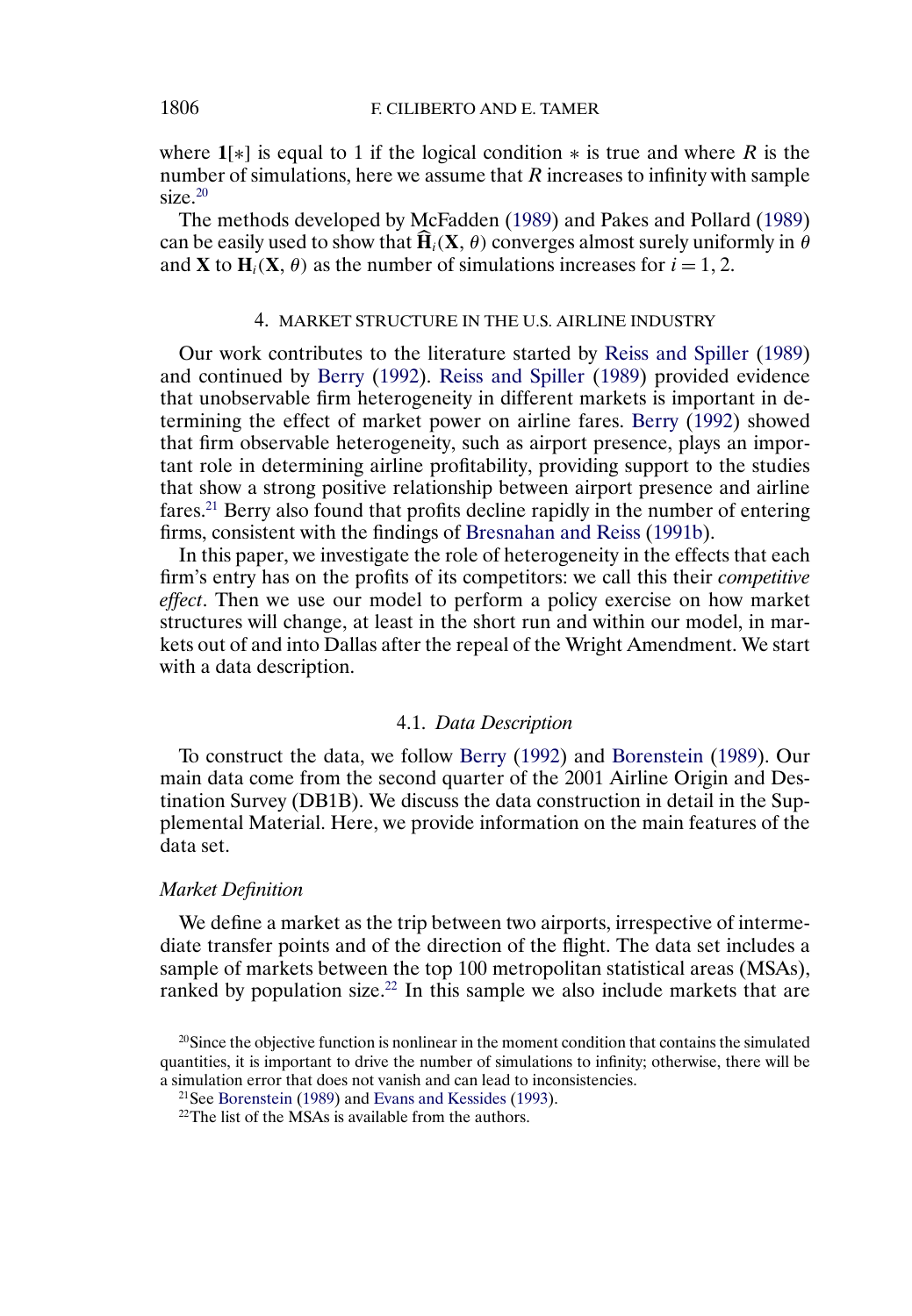*temporarily* not served by any carrier, which are the markets where the number of observed entrants is equal to zero. The selection of these markets is discussed in the Supplemental Material. Our data set includes 2742 markets.

# *Carrier Definition*

We focus our analysis on the strategic interaction between American, Delta, United, and Southwest, because one of the objectives of this paper is to develop the policy experiment to estimate the impact of repealing the Wright Amendment. To this end, we need to pay particular attention to the nature of competition in markets out of Dallas.

Competition out of Dallas has been under close scrutiny by the Department of Justice. In May 1999, the Department of Justice (DOJ) filed an antitrust lawsuit against American Airlines, charging that the major carrier tried to monopolize service to and from its Dallas/Fort Worth (DFW) hub.<sup>23</sup> So, using data from 2001—the year when American won the case against the DOJ—we investigate whether American shows a different strategic behavior than other large firms. Among the other large firms, Delta and United are of particular interest because they interact intensely with American at its two main hubs: Dallas (Delta) and Chicago O'Hare (United).

In addition to considering American, Delta, United, and Southwest individually, we build two additional categorical variables that indicate the types of the remaining firms. $24$ 

The categorical variable *medium airlines*,  $MA<sub>m</sub>$ , is equal to 1 if either America West, Continental, Northwest, or USAir is present in market m. Lumping these four national carriers into one type makes sense if we believe that they do not behave in strategically different ways from each other in the markets we study. To facilitate this assumption, we drop markets where one of the two endpoints is a hub of the four carriers included in the type *medium airlines*. 25

<sup>23</sup>In particular, in April 27, 2001, the District Court of Kansas dismissed the DOJ's case, granting summary judgment to American Airlines. The DOJ's complaint focused on American's responses to Vanguard Airlines, Sun Jet, and Western Pacific. In each case, fares dropped dramatically and passenger traffic rose when the low cost carriers (LCCs) began operations at DFW. According to the DOJ, American then used a combination of more flights and lower fares until the low cost carriers were driven out of the route or drastically curtailed their operations. American then typically reduced service and raised fares back to monopoly levels once the low cost carriers were forced out of DFW routes. In the lawsuit, the DOJ claimed that American responded aggressively against new entry of low cost carriers in markets out of Dallas/Fort Worth, a charge that was later dismissed.

 $^{24}$ In a previous draft of this paper, which is available from the authors' websites, we showed that we could also construct vectors of outcomes where an element of the vector is the *number* of how many among Continental, Northwest, America West, and USAir are in the market. This is analogous to a generalized multivariate version of Berry (1992) and, especially, of Mazzeo (2002). We chose to let  $MA_m$  and  $LCC_m$  be categorical variables, since most of the time they take either a 0 or 1 value.

25See the Supplemental Material for a list of these hubs.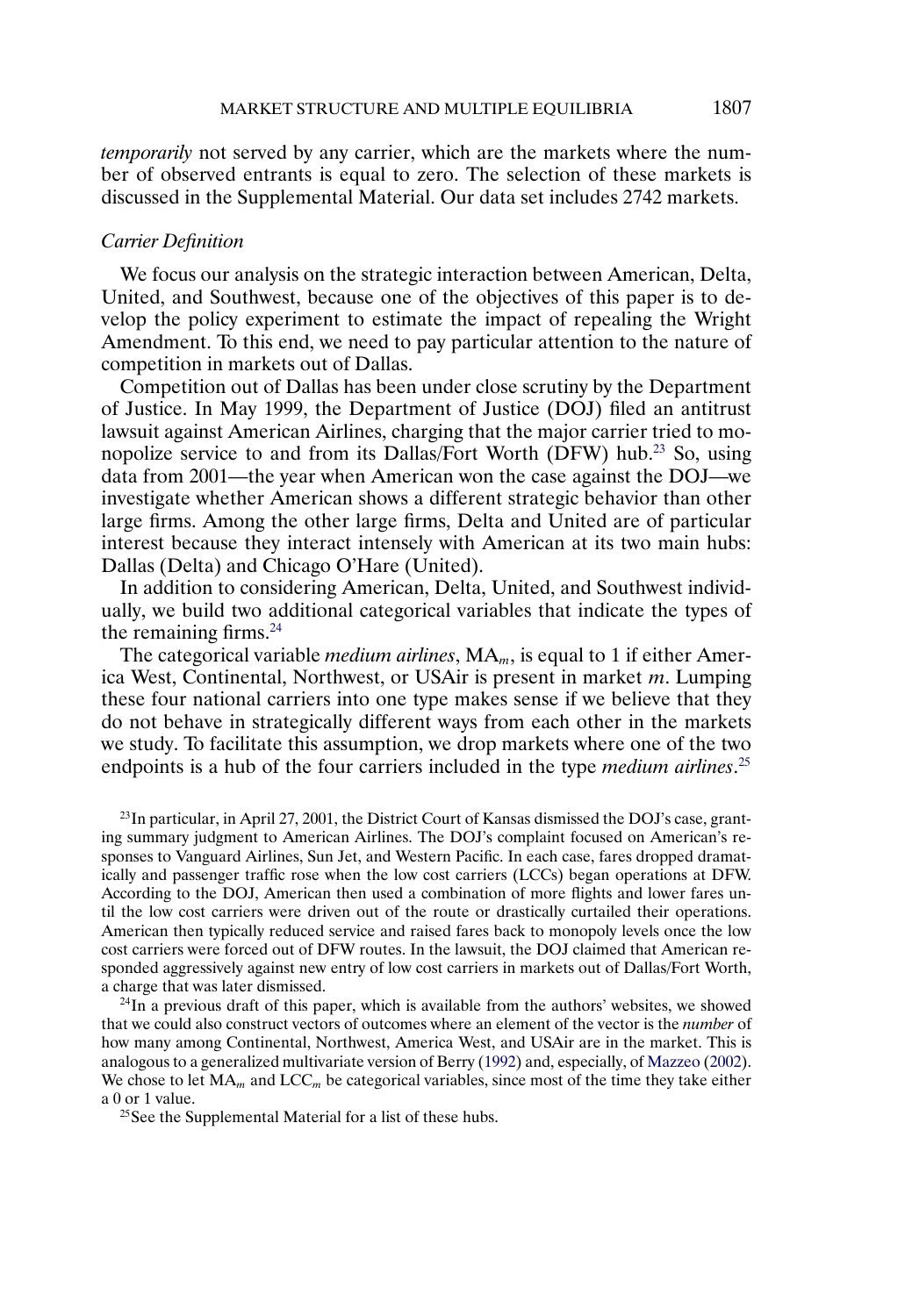The categorical variable *low cost carrier small*,  $LCC_m$ , is equal to 1 if at least one of the small low cost carriers is present in market m.

# 4.2. *Variable Definitions*

We now introduce the variables used in our empirical analysis. Table I presents the summary statistics for these variables.

# *Airport Presence*

Using Berry's (1992) insight, we construct measures of carrier heterogeneity using the carrier's *airport presence* at the market's endpoints. First, we compute a carrier's ratio of markets served by an airline out of an airport over the total number of markets served out of an airport by at least one carrier.<sup>26</sup> Then we define the carrier's airport presence as the average of the carrier's airport presence at the two endpoints. We maintain that the number of markets that one airline (e.g., Delta) serves out of one airport (e.g., Atlanta) is taken as given by the carrier when it decides whether to serve another market. $27$ 

#### *Cost*

Firm- and market-specific measures of cost are not available. We first compute the sum of the geographical distances between a market's endpoints and the closest hub of a carrier as a proxy for the cost that a carrier has to face to serve that market.<sup>28</sup> Then we compute the difference between this distance and the nonstop distance between two airports, and we divide this difference by the nonstop distance. This measure can be interpreted as the percentage of the nonstop distance that the airline must travel in excess of the nonstop distance if the airline uses a connecting instead of a nonstop flight. This is a good measure of the opportunity fixed cost of serving a market, even when a carrier serves that market on a nonstop basis, because it measures the cost of the best alternative to nonstop service, which is a connecting flight through the closest hub. It is associated with the fixed cost of providing airline service because it is a function of the total capacity of a plane, but does not depend on the number of passengers transported on a particular flight. We call this variable *cost*.

<sup>26</sup>See the discussion in the Supplemental Material for more on this.

 $27$ The entry decision in each market is interpreted as a "marginal" decision, which takes the network structure of the airline as given. This marginal approach to the study of the airline markets is also used in the literature that studies the relationship between market concentration and pricing. For example, Borenstein (1989) and Evans and Kessides (1993) did not include prices in other markets out of Atlanta (e.g., ATL-ORD) to explain fares in the market ATL-AUS. The reason for this marginal approach is that modeling the design of a network is too complicated.

<sup>28</sup>Data on the distances between airports, which are also used to construct the variable close airport are from the data set *Aviation Support Tables: Master Coordinate*, available from the National Transportation Library. See the Supplemental Material for the list of hubs.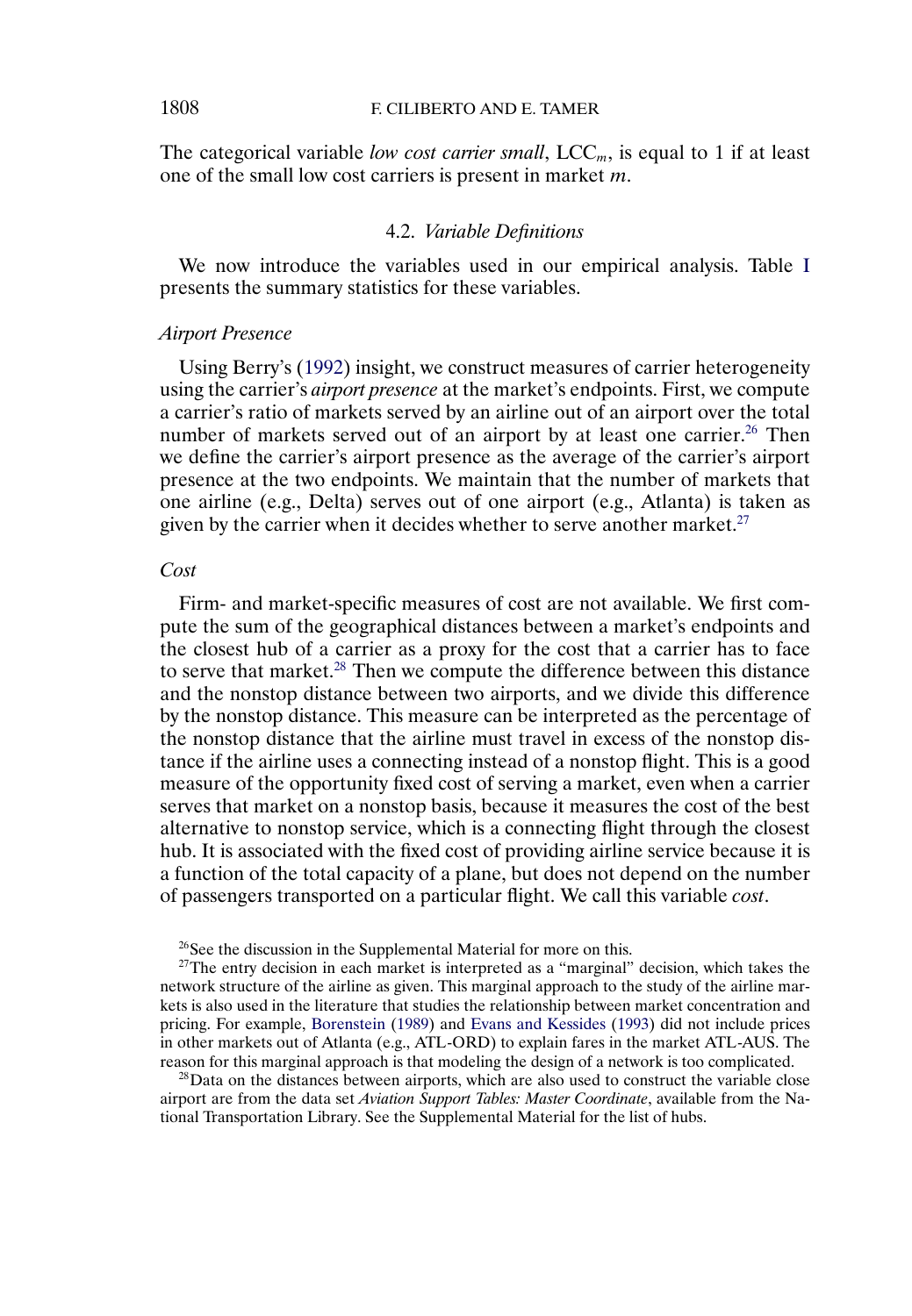| <b>SUMMARY STATISTICS</b>         |                      |              |                       |              |              |              |
|-----------------------------------|----------------------|--------------|-----------------------|--------------|--------------|--------------|
| %                                 | AA                   | DL           | <b>UA</b>             | MA           | LCC          | WN           |
| Airline $(\% )$                   | 0.426(0.494)         | 0.551(0.497) | 0.275(0.447)          | 0.548(0.498) | 0.162(0.369) | 0.247(0.431) |
| Airport presence $(\% )$          | 0.422(0.167)         | 0.540(0.180) | 0.265(0.153)          | 0.376(0.135) | 0.098(0.077) | 0.242(0.176) |
| $Cost (\%)$                       | 0.736(1.609)         | 0.420(1.322) | 0.784(1.476)          | 0.229(0.615) | 0.043(0.174) | 0.302(0.860) |
| Market level variables            |                      |              |                       |              |              |              |
| Wright amendment $(0/1)$          |                      |              | 0.029(0.169)          |              |              |              |
| Dallas airport $(0/1)$            | 0.070(0.255)         |              |                       |              |              |              |
| Market size (population)          |                      |              | 2,258,760 (1,846,149) |              |              |              |
| Per capita income $(\$)$          | 32,402.29 (3911.667) |              |                       |              |              |              |
| Income growth rate ( $\% * 100$ ) | 5.195 (0.566)        |              |                       |              |              |              |
| Market distance (miles)           | 1084.532 (624.289)   |              |                       |              |              |              |
| Closest airport (miles)           | 34.623 (20.502)      |              |                       |              |              |              |
| U.S. center distance (miles)      | 1570.614 (593.798)   |              |                       |              |              |              |
| Number of markets                 | 2742                 |              |                       |              |              |              |

TABLE I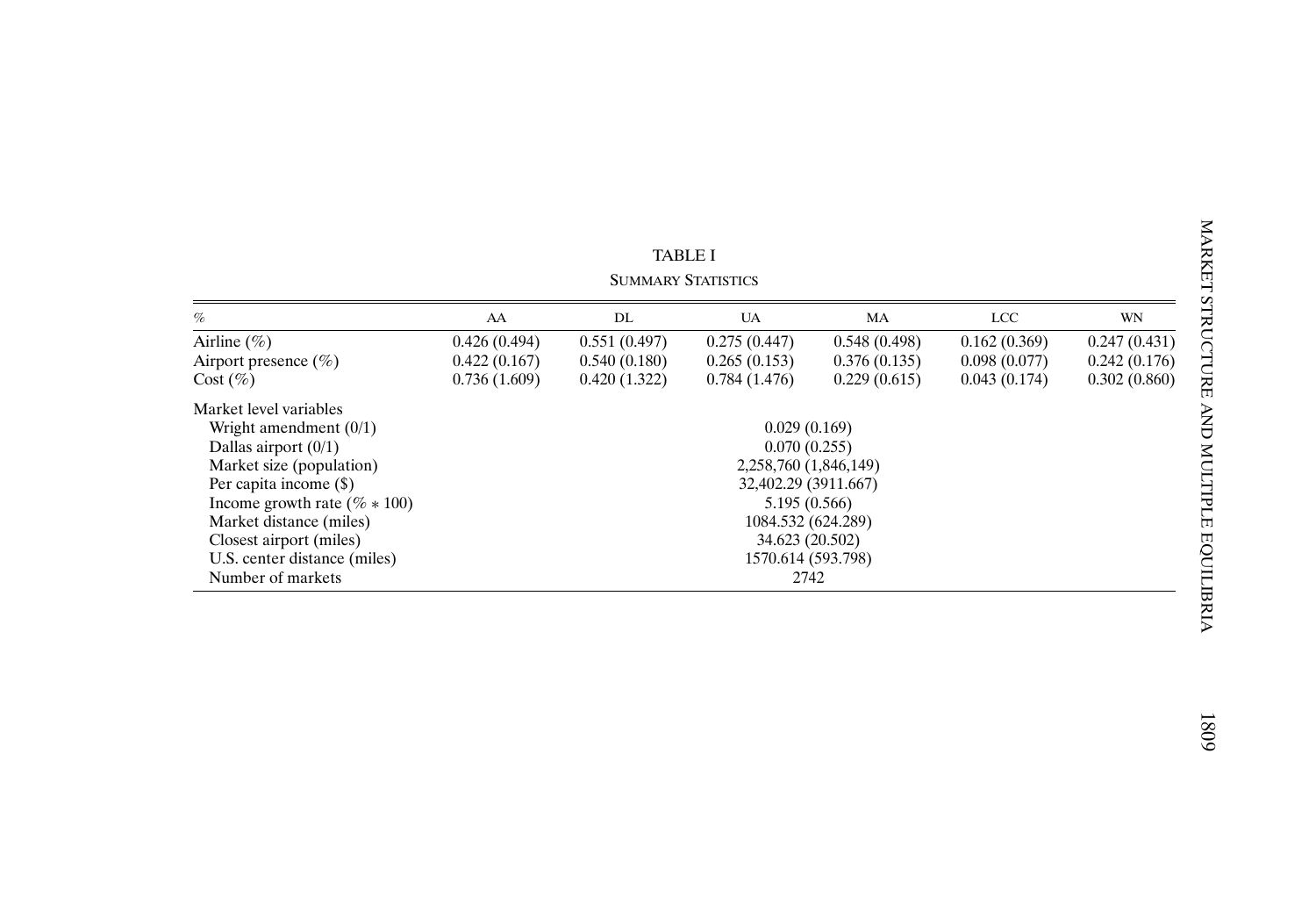# *The Wright Amendment*

The Wright Amendment was passed in 1979 to stimulate the growth of the Dallas/Fort Worth airport. To achieve this objective, Congress restricted airline service out of Dallas Love, the other major airport in the Dallas area. In particular, the Wright Amendment permitted air carrier service between Love Field and airports only in Texas, Louisiana, Arkansas, Oklahoma, New Mexico, Alabama, Kansas, and Mississippi, provided that the air carrier did not permit through service or ticketing and did not offer for sale transportation outside of these states.<sup>29</sup> In October 2006, a bill was enacted that determined the full repeal of the Wright Amendment in 2014. Between 2006 and 2014, nonstop flights outside the Wright zone would still be banned, connecting flights outside the Wright zone would be allowed immediately, and only domestic flights would be allowed out of Dallas Love.

We construct a binary variable, *Wright*, equal to 1 if entry into the market is regulated by the Wright Amendment, and equal to 0 otherwise. *Wright* is equal to 1 for the markets between Dallas Love and any airport except the ones located in Texas, Louisiana, Arkansas, Oklahoma, New Mexico, Alabama, Kansas, and Mississippi.

We also construct another categorical variable, called *Dallas market*, which is equal to 1 if the market is between either of the two Dallas airports and any other airport in the data set. This variable controls for the presence of a Dallas fixed effect. More details on the Wright Amendment are given in the Supplemental Material.

# *Control Variables*

We use six control variables. Three of these are demographic variables. $30$ The geometric mean of the city populations at the market endpoints measures the *market size*. The average per capita incomes (*per capita income*) and the average rates of income growth (*income growth rate*) of the cities at the market endpoints measure the strength of the economies at the market endpoints. The other three variables are geographic. The nonstop distance between the endpoints is the measure of *market distance*. The distance from each airport to the closest alternative airport controls for the possibility that passengers can fly from different airports to the same destination (*close airport*).<sup>31</sup> Finally, we use

 $29$ The Shelby Amendment, passed in 1997, dropped the original restriction on flights between Dallas Love and airports in Alabama, Kansas, and Mississippi. In 2005, an amendment was passed that exempted Missouri from the Wright restrictions.

30Data are from the Regional Economic Accounts of the Bureau of Economic Analysis, download in February 2005.

 $31$  For example, Chicago Midway is the closest alternative airport to Chicago O'Hare. Notice that for each market, we have two of these distances, since we have two endpoints. Our variable is equal to the *minimum* of these two distances. In previous versions of the paper, we addressed the concern that many large cities have more than one airport. For example, it is possible to fly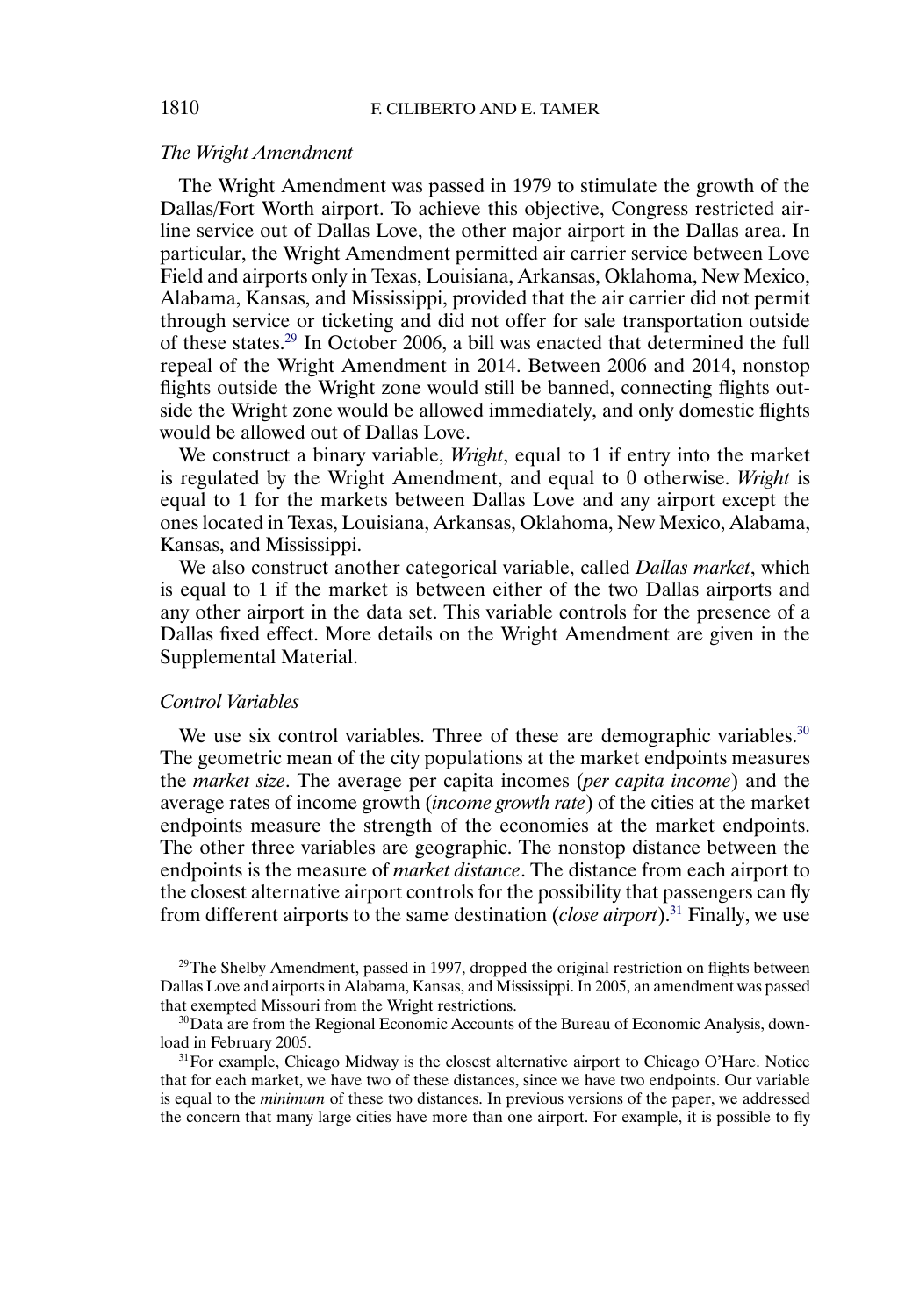the sum of the distances from the market endpoints to the geographical center of the United States (*U.S. center distance*). This variable is intended to control for the fact that, just for purely geographical reasons, cities in the middle of the United State have a larger set of close cities than cities on the coasts or cities at the borders with Mexico and Canada.<sup>32</sup>

#### *Market Size Does Not Explain Market Structure*

To motivate the analysis that follows, we have classified markets by market size of the connected cities. The relevant issue is whether market size alone determines market structure (Bresnahan and Reiss (1990)). Table II provides some evidence that the variation in the number of firms across markets cannot be explained by market size alone.

# *Identification in Practice*

We assume that the unobservables are not correlated with our exogenous variables. This is part of the content of Assumption 1. Notice that this assumption would be clearly violated if we were to use variables that the firm can

| Number of<br>Firms | Large | Medium | Small | Total |
|--------------------|-------|--------|-------|-------|
| $\Omega$           | 7.07  | 7.31   | 7.73  | 7.29  |
|                    | 41.51 | 22.86  | 20.91 | 30.63 |
| 2                  | 29.03 | 24.30  | 22.14 | 25.93 |
| 3                  | 12.23 | 19.67  | 16.34 | 15.72 |
| 4                  | 8.07  | 15.14  | 14.59 | 11.93 |
| 5                  | 1.66  | 9.58   | 16.17 | 7.48  |
| 6                  | 0.42  | 1.13   | 2.11  | 1.02  |
| Number             | 1202  | 971    | 569   | 2742  |

TABLE II DISTRIBUTION OF THE NUMBER OF CARRIERS BY MARKET SIZE<sup>a</sup>

aCross-tabulation of the percentage of firms serving a market by the market size, which is here measured by the geometric mean of the populations at the market endpoints.

from San Francisco to Washington on nine different routes. In a previous version of the paper, we allowed the firms' unobservables to be spatially correlated across markets between the same two cities. In the estimation, whenever a market was included in the subsample that we drew to construct the parameter bounds, we also included any other market between the same two cities. This is similar to adjusting the moment conditions to allow for spatial correlation. In our context, it was easy to adjust for it since we knew which of the observations were correlated, that is, ones that had airports in close proximity.

 $32$ The location of the mean center of population is from the Geography Division at the U.S. Bureau of the Census. Based on the 1990 census results, it was located in Crawford County, Missouri.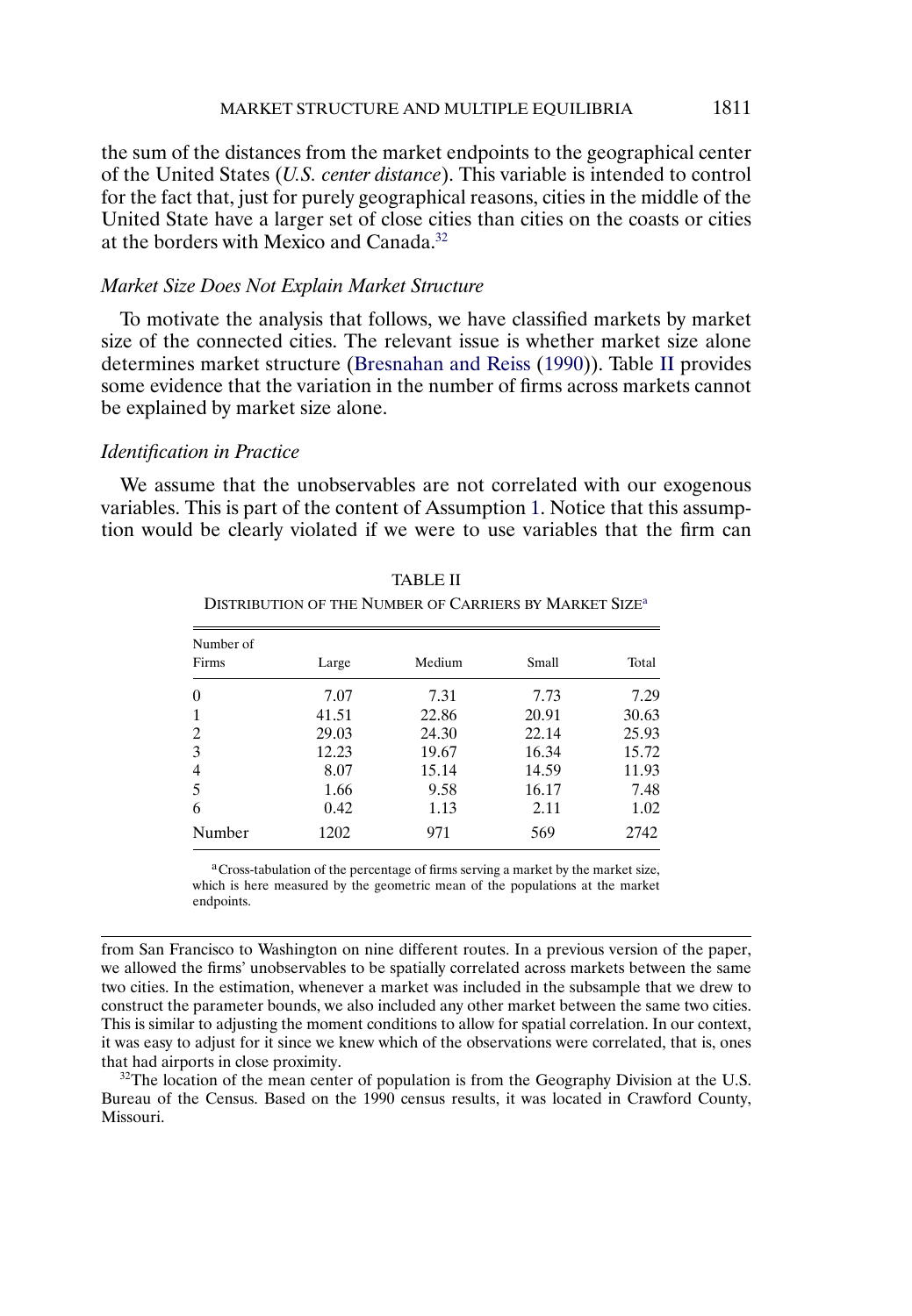choose, such as prices or quantities. However, we are considering a reduced form profit function, where all of the control variables (e.g., population, distance) are maintained to be exogenous.<sup>33</sup>

The main difficulty of estimating model (1) is given by the presence of the competitors' entry decisions, since we consider a simultaneous move entry game. Theorem 2 in Section 3.3 shows that an exclusion restriction helps to point identify  $\theta_I$ . Here, an exclusion restriction consists of a variable that enters firm *i*'s profit but not firm *j*'s. If this variable has wide support (e.g., a large degree of variation), then this reduces the size of the identified set.

Berry (1992) assumed that the variable *airport presence* of one carrier is excluded from the profit equations of its competitors. Then airport presence is a market–carrier-specific variable that shifts the individual profit functions without changing the competitors' profit functions. We refer to this model as the *fixed competitive effect* specification (that is,  $\phi_j^i = 0 \,\forall i, j$ ). For example, the airport presence of American is excluded from the profit function of Delta. In the version *fixed competitive effects* we have two exclusion restrictions. Both the *airport presence* (used by Berry) and the *cost* of the competitors are excluded from the profit function.

The second version of model (1) that we estimate is called variable competitive effects. This version includes the market presence of one airline in the profit function of all airlines. As mentioned in the Introduction, the theoretical underpinnings for these variable competitive effects are in Hendricks, Piccione, and Tan (1997). In this version, *variable competitive effects*, only the *cost* variable shifts the individual profit functions without changing the competitors' profit functions, while *airport presence* is included in the profit functions of all firms.

Generally, the economic rationale for excluding the competitors' *cost* but including their *airport presence* in a firm's profit function is the following. The *airport presence* variable is a measure of product differentiation. Thus, the *airport presence* of each firm is likely to enter the demand side of the profit function of all firms.<sup>34</sup> In contrast, a variable that affects the fixed cost of one firm directly enters the (reduced form) profit function of only that firm.<sup>35</sup>

We maintain that this variable does not enter the profit function of the competitors directly.

<sup>&</sup>lt;sup>33</sup>The presence of market-, airport-, and airline-specific random effects controls for unobserved heterogeneity in the data.

<sup>34</sup>Berry (1990) used *airport presence* as a measure of product differentation in a discrete choice model of demand for airline travel.

<sup>&</sup>lt;sup>35</sup>Notice that variables affecting the variable costs would not work as instruments because they would enter into the reduced form profit functions. The excluded variables must be determinants of the fixed cost.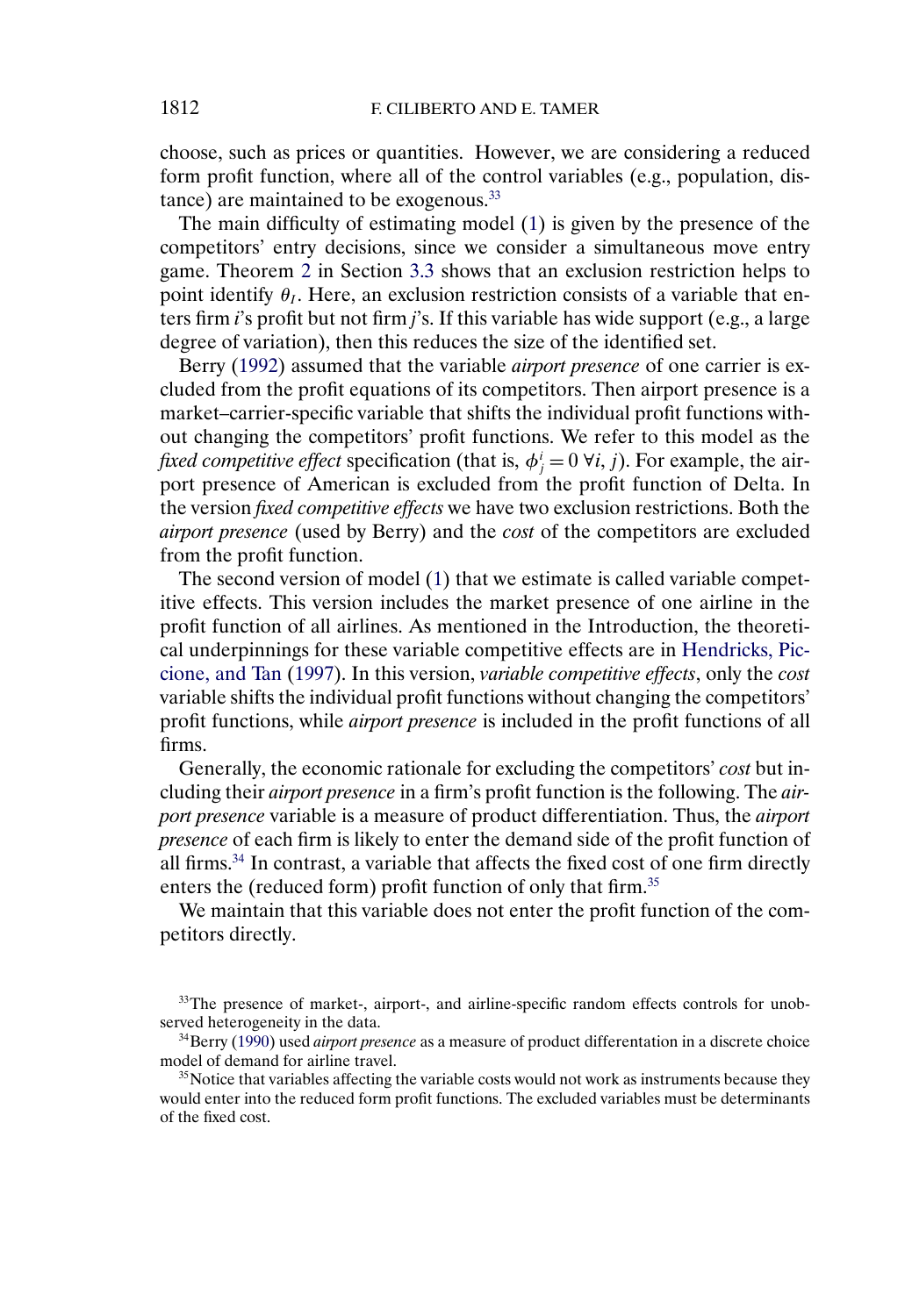## *Reporting of Estimates*

In our results, we report superset confidence regions that cover the truth,  $\theta_I$ , with a prespecified probability. This parameter might be partially identified, and hence our confidence intervals are robust to non-point-identification. Since generically these models are not point identified, and since the true parameter, along with all parameters in the identified set, minimize a nonlinear objective function, it is not possible to provide estimates of the bounds on the true parameter.<sup>36</sup> So our reported confidence regions have the coverage property and can also be used as consistent estimators for the bounds of the partially identified parameter  $\theta_I$ . So in each table, we report the cube that contains the confidence region that is defined as the set that contains the parameters that cannot be rejected as the truth with at least  $95\%$  probability.<sup>37</sup>

#### 5. EMPIRICAL RESULTS

Before discussing our results, we specify in detail the error structure of our empirical model and discuss the first stage estimation.

First, we include firm-specific unobserved heterogeneity,  $u_{im}^{38}$  Then we add market-specific unobserved heterogeneity,  $u_m$ . Finally, we add airport-specific unobserved heterogeneity  $u_m^o$  and  $u_m^d$ , where  $u_m^o$  is an error that is common across all markets whose origin is  $o$  and  $u_m^d$  is an error that is common across all markets whose origin is  $d^{39} u_{im}$ ,  $u_m$ ,  $u_m^o$ , and  $u_m^d$  are independent and normally distributed, except where explicitly mentioned. Recall that  $\varepsilon_{im}$  is the sum of all four errors.

With regard to the first stage estimation of the empirical probabilities, we first discretize the variables and then use a nonparametric frequency estimator. We discuss the way we discretize the variables in the Supplemental Material. The nonparametric frequency estimator consists of counting the fraction of markets with a given realization of the exogenous variables where we observe a given market structure.<sup>40</sup>

<sup>36</sup>The reason is that it is not possible to solve for the upper and lower endpoints of the bounds, especially in a structural model where the objective function is almost always mechanically minimized at a unique point.

<sup>37</sup>Not every parameter in the cube belongs to the confidence region. This region can contain holes, but here we report the smallest connected "cube" that contains the confidence region.

<sup>38</sup>In one specification (third column of Table IV in Section 5.2), we estimate the covariance matrix of the unobserved variables (reported in Table VI).

<sup>39</sup>Recall that our markets are defined irrespective of the direction of the flight. Thus, the use of the terms "origin" and "destination" means either one of the market endpoints.

<sup>40</sup>An alternative to discretization and nonparametric estimation is to add a distributional assumption in the first stage. In previous versions of the paper, we estimated the empirical probabilities using a multinomial logit. This discretization is necessary since inference procedures with a nonparametric first step with continuous regressors have not been developed.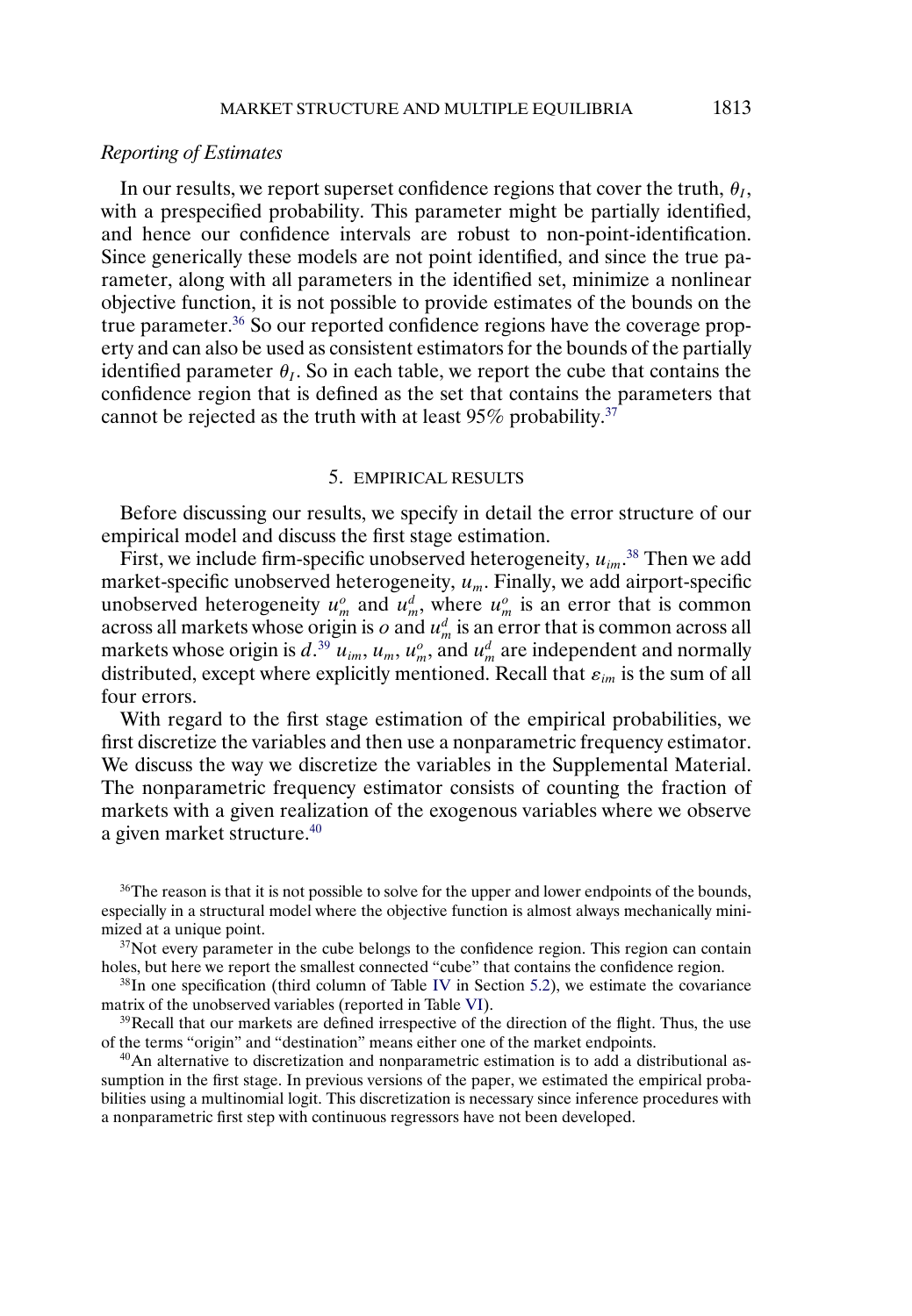# 1814 **F. CILIBERTO AND E. TAMER**

#### 5.1. *Fixed Competitive Effects*

This section provides the estimation results for model (1) when we restrict  $\phi_j^i = \phi_j = 0$   $\forall i, j$ . Essentially, this is the same specification as the one used by Bresnahan and Reiss (1990) and Berry (1992), and therefore it provides the ideal framework with which to compare our methodology. This first version is also useful for investigating the case where the competitive effect of one airline is allowed to vary by the identity of its competitors. For example we allow Delta's effect on American to be different than Delta's effect on Southwest. In this case, the number of parameters to be estimated gets large very quickly. Thus, this specification allows for a more flexible degree of heterogeneity that is computationally very difficult to have without restricting  $\phi_j^i = 0 \forall i, j$ .

#### *Berry Specification*

The second column of Table III presents the estimation results for a variant of the model estimated by Berry (1992). Here we assume  $\beta_i = \beta$ ,  $\alpha_i = \alpha$ , and  $\delta^i_j = \delta \ \forall i, j$ . Most importantly, this implies that the effects of firms on each other, measured by  $\delta$ , are identical.

In the second column of Table III, the reported confidence interval is the "usual" 95% confidence interval since the coefficients are point identified. The main limitation of this model is that the effects of firms on each other are identical, which ensures that in each market there is a unique equilibrium in the number of firms.

The parameter *competitive fixed effect* captures the effect of the number of firms on the probability of observing another firm entering a market. We estimate the effect of an additional firm to be  $[-14.151, -10.581]$ . The entry of a firm lowers the probability that we see its competitors in the market.

As the number of markets that an airline serves at an airport increases, the probability that the firm enters into the market increases as well. This is seen from the positive effect of *airport presence*, which is [3.052, 5.087]. As expected, the higher is the value of the variable *cost*, the lower is the probability that the firm serves that market  $([-0.714, 0.024])$ . A higher *income growth rate* increases the probability of entry ([0.370, 1.003]), as do *market size* ([0.972, 2.247]), *U.S. center distance* ([1.452, 3.330]), *market distance* ([4.356, 7.046]), *per capita income* ([0.568, 2.623]), and *close airport* ([4022 9831]). The *Wright Amendment* has a negative impact on entry, as its coefficient is estimated to be  $[-20.526, -8.612]$ .

Next, we present values of the distance function at the parameter values where this function is minimized. In the first column, the distance function takes the value 17562. This function can be interpreted as a measure of "fit" among different specifications that use the same exogenous variables.

Berry's (1992) (symmetry) assumptions ensure that the equilibrium is unique in the number of firms, though there might be multiple equilibria in the identity of firms. To examine the existence of multiple equilibria in the identity of firms,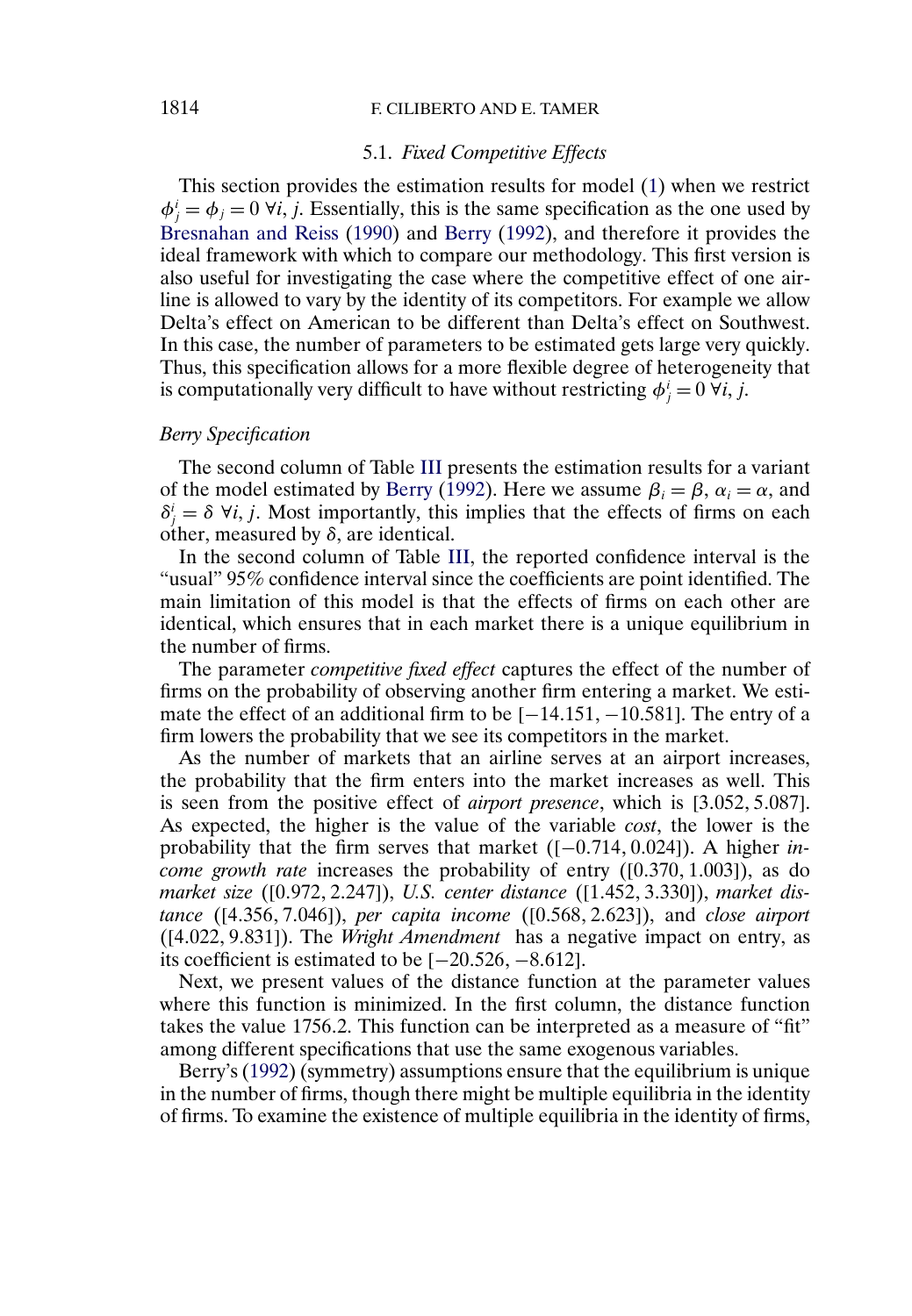| <b>TABLE III</b>                     |
|--------------------------------------|
| <b>EMPIRICAL RESULTS<sup>a</sup></b> |

Heterogeneous Heterogeneous Firm-to-Firm MARKET STRUCTURE AND MULTIPLE EQUILIBRIA Berry (1992) Interaction Control Interaction Competitive fixed effect [−14.151, −10.581] AA [−10.914, −8.822] [−9.510, −8.460]<br>DL [−10.037, −8.631] [−9.138, −8.279] DL [−10.037, −8.631] [−9.138, −8.279] UA [−10.101, −4.938] [−9.951, −5.285] MA [−11.489, −9.414] [−9.539, −8.713] LCC [−19.623, −14.578] [−19.385, −13.833]<br>WN [−12.912, −10.969] [−10.751, −9.29]  $[-12.912, -10.969]$ LAR on LAR LAR: AA, DL, UA, MA [−9.086, −8.389]<br>LAR on LCC [−20.929, −14.321] LAR on LCC [−20.929, −14.321] LAR on WN  $\left[-10.294, -9.025\right]$ LCC on LAR  $[-22.842, -9.547]$ WN on LAR  $[-9.093, -7.887]$  $LCC$  on WN  $[-13.738, -7.848]$ WN on LCC  $[-15.950, -11.608]$ Airport presence [3.052, 5.087] [11.262, 14.296] [11.262, 14.296] [10.925, 12.541] [9.215, 10.436] Cost [-0.714, 0.024] [-1.197, -0.333] [-1.036, -0.373] [-1.060, -0.508 Cost [−0.714, 0.024] [−1.197, −0.333] [−1.036, −0.373] [−1.060, −0.508] Wright [−20.526, −8.612] [−14.738, −12.556] [−12.211, −10.503] [−12.092, −10.602] Dallas [−6.890, −1.087] [−1.186, 0.421] [−1.014, 0.324] [−0.975, 0.224] Market size [0.972, 2.247] [0.532, 1.245] [0.372, 0.960] [0.044, 0.310] WN [0.358, 0.958] LCC  $[0.215, 1.509]$ 

MARKET STRUCTURE AND MULTIPLE EQUILIBRIA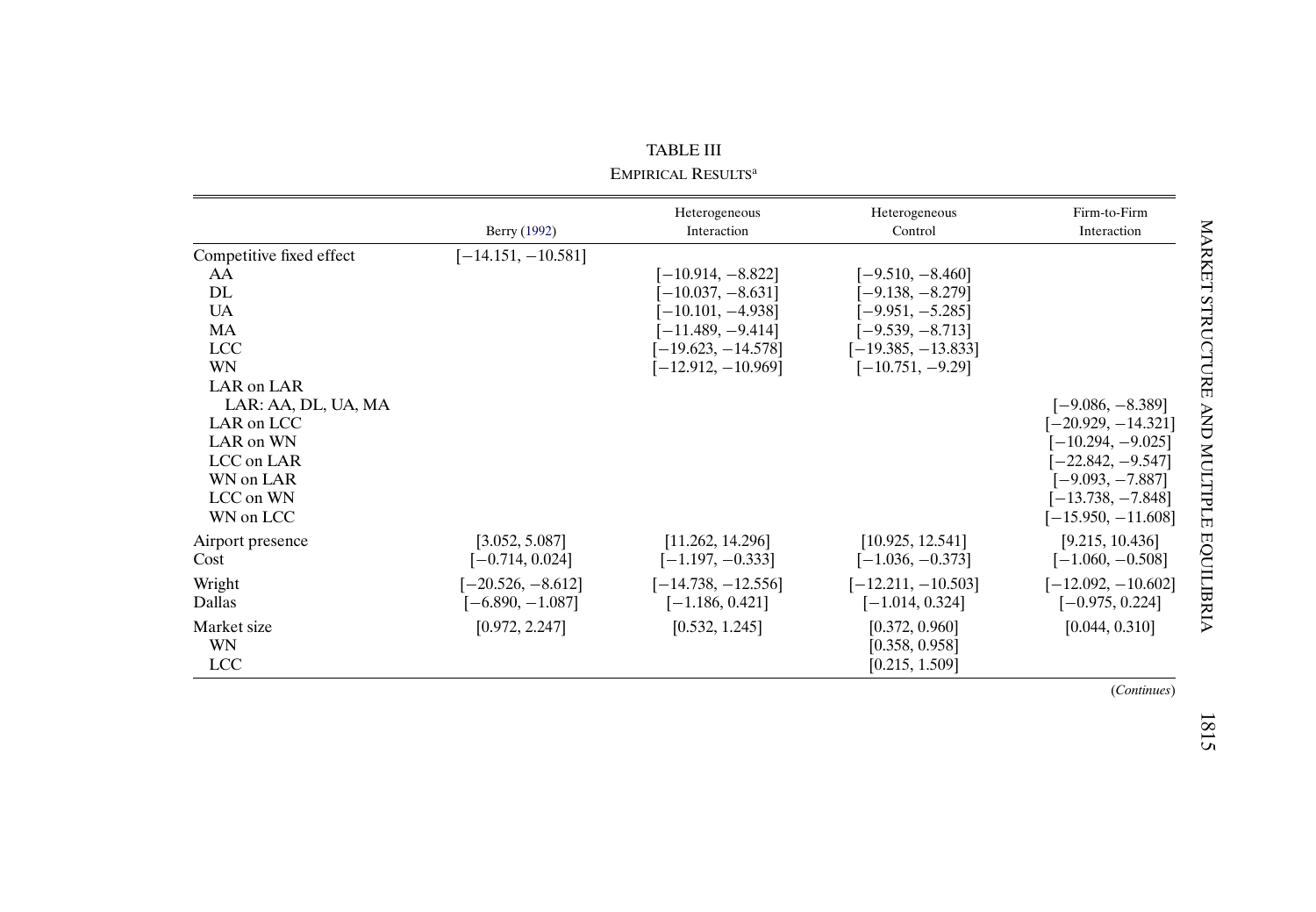|                                                                                     | Berry (1992)                     | Heterogeneous<br>Interaction        | Heterogeneous<br>Control                                                           | Firm-to-Firm<br>Interaction       |
|-------------------------------------------------------------------------------------|----------------------------------|-------------------------------------|------------------------------------------------------------------------------------|-----------------------------------|
| Market distance<br><b>WN</b><br><b>LCC</b>                                          | [4.356, 7.046]                   | [0.106, 1.002]                      | [0.062, 0.627]<br>$[-2.441, -1.121]$<br>$[-0.714, 1.858]$                          | $[-0.057, 0.486]$                 |
| Close airport<br><b>WN</b><br><b>LCC</b>                                            | [4.022, 9.831]                   | $[-0.769, 2.070]$                   | $[-0.289, 1.363]$<br>[1.751, 3.897]<br>[0.392, 5.351]                              | $[-1.399, -0.196]$                |
| U.S. center distance<br>WN<br><b>LCC</b>                                            | [1.452, 3.330]                   | $[-0.932, -0.062]$                  | $-0.275, 0.356$<br>$-0.357, 0.860$<br>$-1.022, 0.673$                              | $[-0.606, 0.242]$                 |
| Per capita income<br>Income growth rate                                             | [0.568, 2.623]<br>[0.370, 1.003] | $[-0.080, 1.010]$<br>[0.078, 0.360] | [0.286, 0.829]<br>[0.086, 0.331]                                                   | [0.272, 1.073]<br>[0.094, 0.342]  |
| Constant<br>MA<br><b>LCC</b><br>WN                                                  | $[-13.840, -7.796]$              | $[-1.362, 2.431]$                   | $[-1.067, -0.191]$<br>$[-0.016, 0.852]$<br>$[-2.967, -0.352]$<br>$[-0.448, 1.073]$ | [0.381, 2.712]                    |
| Function value<br>Multiple in identity<br>Multiple in number<br>Correctly predicted | 1756.2<br>0.837<br>0<br>0.328    | 1644.1<br>0.951<br>0.523<br>0.326   | 1627<br>0.943<br>0.532<br>0.325                                                    | 1658.3<br>0.969<br>0.536<br>0.308 |

TABLE III—*Continued*

<sup>a</sup> These set estimates contain the set of parameters that cannot be rejected at the 95% confidencet level. See Chernozhukov, Hong, and Tamer (2007) and the Supplemental Material for more details on constructing these confidence regions.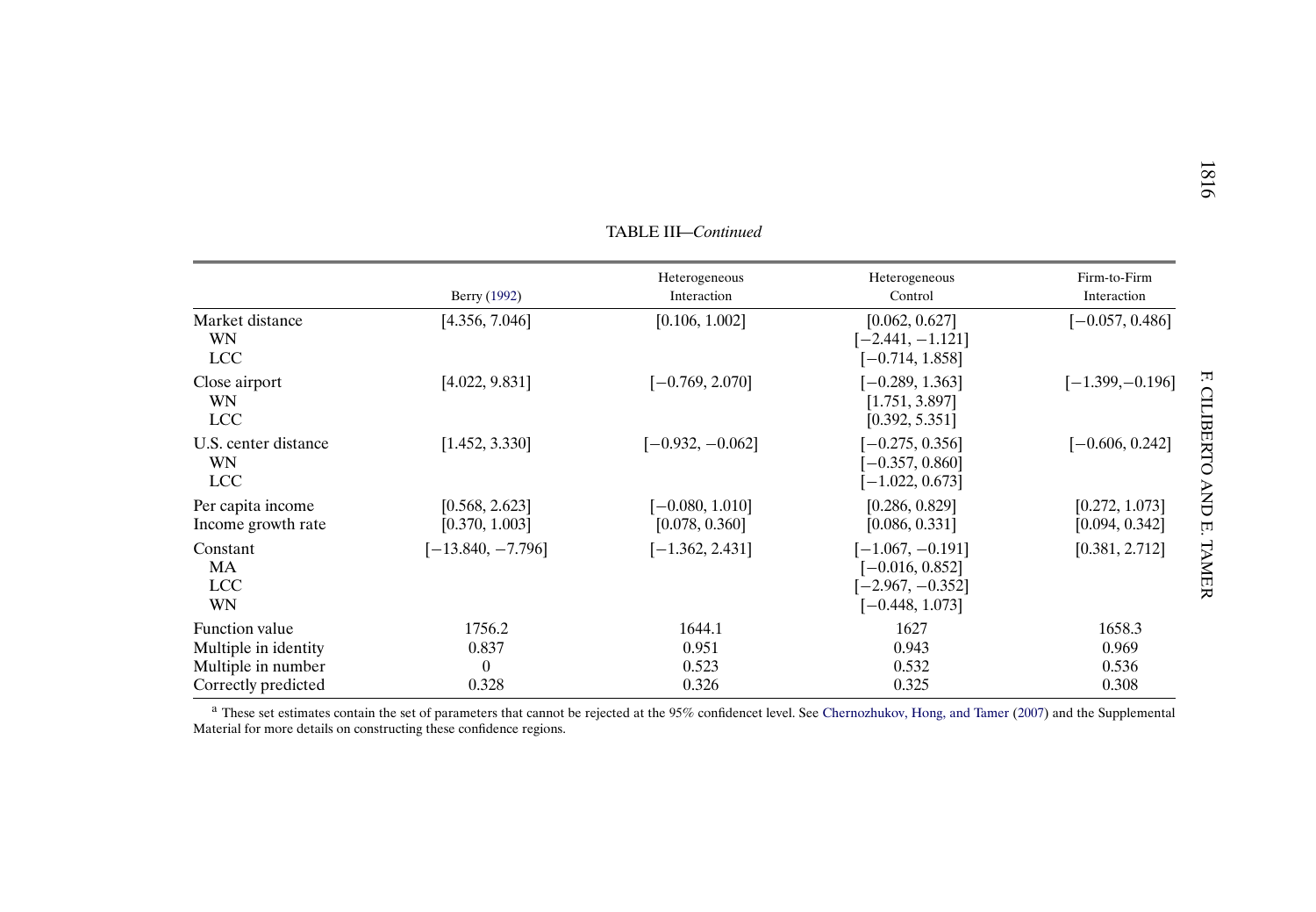we simulate results and find that in 83.7% of the markets there exist multiple equilibria in the identity of firms.

Finally, we report the percentage of outcomes that are correctly predicted by our model. Clearly, in each market we only observe one outcome in the data. The model, however, predicts several equilibria in that market. If one of them is the outcome observed in the data, then we conclude that our model predicted the outcome correctly. We find that our model predicts 32.8% of the outcomes in the data. This is also a measure of fit that can be used to compare models.

# *Heterogeneous Competitive Fixed Effects*

The third column allows for firms to have different competitive effects on their competitors. We relax the assumption  $\delta_j^i = \delta \forall i, j$ . Here we only assume  $\delta_j^i = \delta_j$   $\forall i, j$ . For example, the effect of American's presence on Southwest's and Delta's entry decisions is given by  $\delta_{AA}$ , while the effect of Southwest's presence on the decision of the other airlines is given by  $\delta_{\text{WN}}$ .

All the  $\delta$ 's are estimated to be negative, which is in line with the intuition that profits decline when other firms enter a market. There is quite a bit of heterogeneity in the effects that firms have on each other. The row denoted AA reports the estimates for the effect of American on the decision of the other airlines to enter into the market. We estimate the effect of American on the other airlines to be  $[-10.914, -8.822]$ . Instead, the entry decision of low cost carriers (LCC) has a slightly stronger effect on other airlines. The estimate of this effect is  $[-19.623, -14.578]$ .

The coefficient estimates for the control variables are quite different in the second and third columns. This suggests that assuming symmetry introduces some bias in the estimates of the exogenous variables. For example, in the second column we estimate the effect of market distance to be [4.356, 7.046], while in the third column the effect is  $[0.106, 1.002]$ . The estimates for the constant are also different:  $[-13.840, -7.796]$  in the second column and  $[-1.362, 2.431]$  in the third column.

The differences in the competitive effects are large enough to lead to multiple equilibria in the *number* of firms in 52.3% percent of the markets. Thus, even the simplest form of heterogeneity introduces the problem of multiple equilibria in a fundamental way. Next, we show that multiple equilibria can also be present when we allow for other types of heterogeneity in the empirical model.

# *Control Variables With Heterogeneous Fixed Effects*

The fourth column allows the control variables to have different effects on the profits of firms. In practice we drop the assumption  $\alpha_i = \alpha \ \forall i$ . This is interesting because relaxing this assumption leads to multiple equilibria, even if the competitive effects are the same across firms.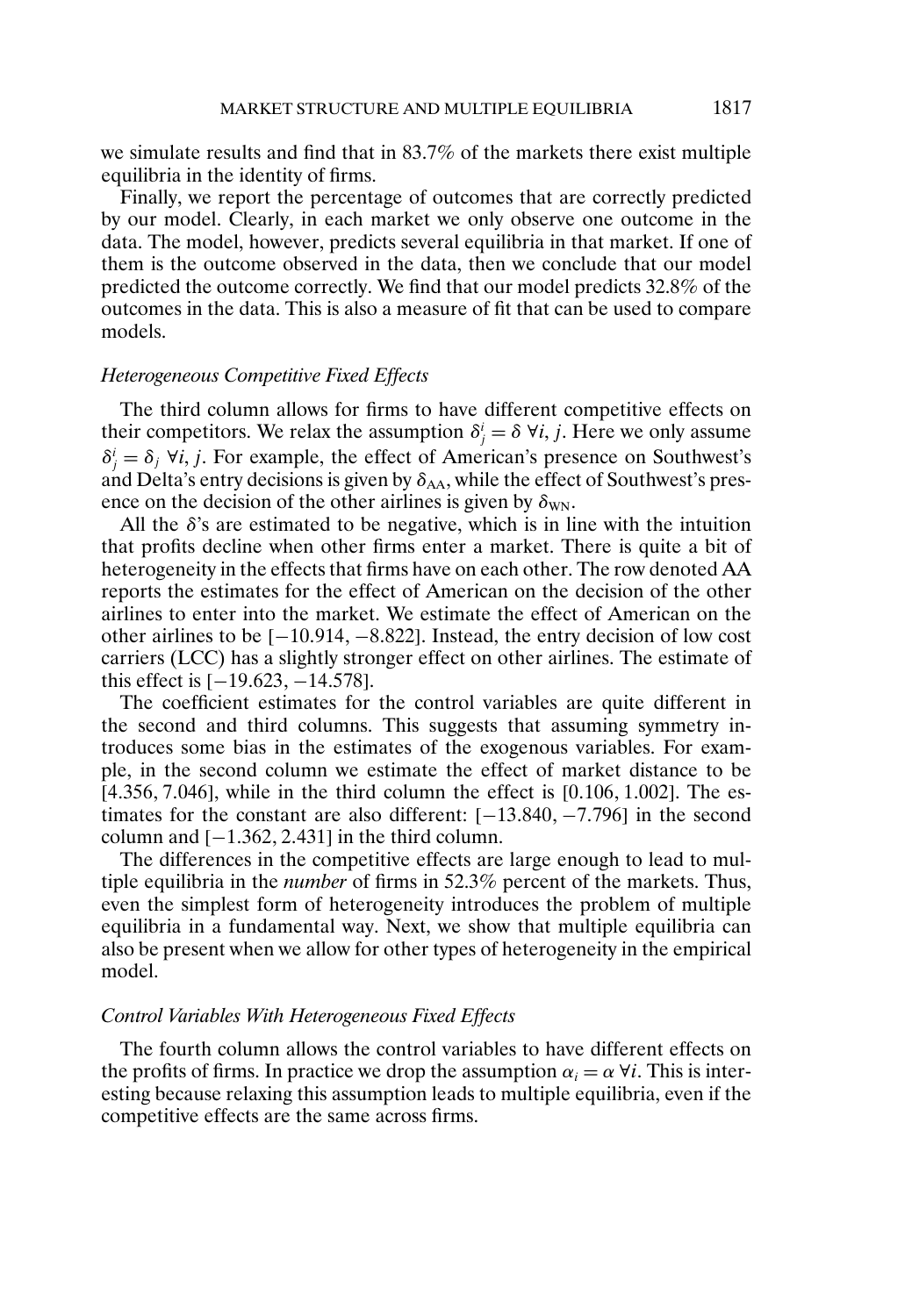We estimate *market size* to have a similar positive effect on the probability that all firms enter into a market (the estimated sets overlap). On the contrary, we find that *market distance* increases the probability of entry of large national carriers, but it has a negative effect on the entry decision of Southwest. This is consistent with anecdotal evidence that Southwest serves shorter markets than the larger national carriers.

# *Firm-to-Firm Specific Competitive Effects*

We now allow Delta's effect (Delta's effect is coded as the effect of a (LAR) large type firm) on American (whose effect is also coded as the effect of a type LAR firm) to be different than Delta's effect on Southwest (WN). Here, the competitive effects of American (AA), Delta (DL), United (UA), and the type MA are coded as the effect of a type LAR firm. Therefore,  $\delta_{\rm{LAR}}^{\rm{LAR}}$  measures the competitive effect of the entry of a large carrier, for example, American, on another large carrier, for example, Delta.  $\delta_{\rm{LAR}}^{\rm{WN}}$  measures the competitive effect of Southwest on one of the four LAR firms. The other parameters are defined similarly. We find that the competitive effect of large firms on other large firms (LAR on LAR or  $\delta_{\text{LAR}}^{\text{LAR}}$ ) is [-9.086, -8.389], which is smaller than the competitive effect of large firms on low cost firms (LAR on LCC). The competitive effects are not symmetric, in the sense that  $\delta_{\rm LAR}^{\rm LCC}$  is larger than  $\delta_{\rm LCC}^{\rm LAR}$ . Finally, the competitive effects of Southwest and large firms on each other are symmetric. Overall, these results suggest that the competitive effects are firmto-firm specific. In later specifications, we do not allow for the competitive effects to vary in this very general way to reduce the number of parameters to be estimated. However, we find that allowing for variable competitive effects and for a flexible variance–covariance structure leads to results that are equally rich in terms of firm-to-firm effects.

# 5.2. *Variable Competitive Effects*

In this section, we study models where the competitive effect of a firm on the other carriers' profits from serving that market varies with its airport presence. Here, the main focus is on the estimation of  $\phi_j$ .<sup>41</sup>

#### *Variable Competitive Effects With Independent Unobservables*

The second column of Table IV reports the estimation results when the errors are assumed to be i.i.d. Most importantly, the coefficients  $\phi_j$ , which measure the variable competitive effects, are all negative, as we would expect. This implies that the larger is the airport presence of an airline, the less likely is the entry of its competitors in markets where the airline is present.

<sup>41</sup>We restrict  $\phi_j^i = \phi_j$  for computational reasons.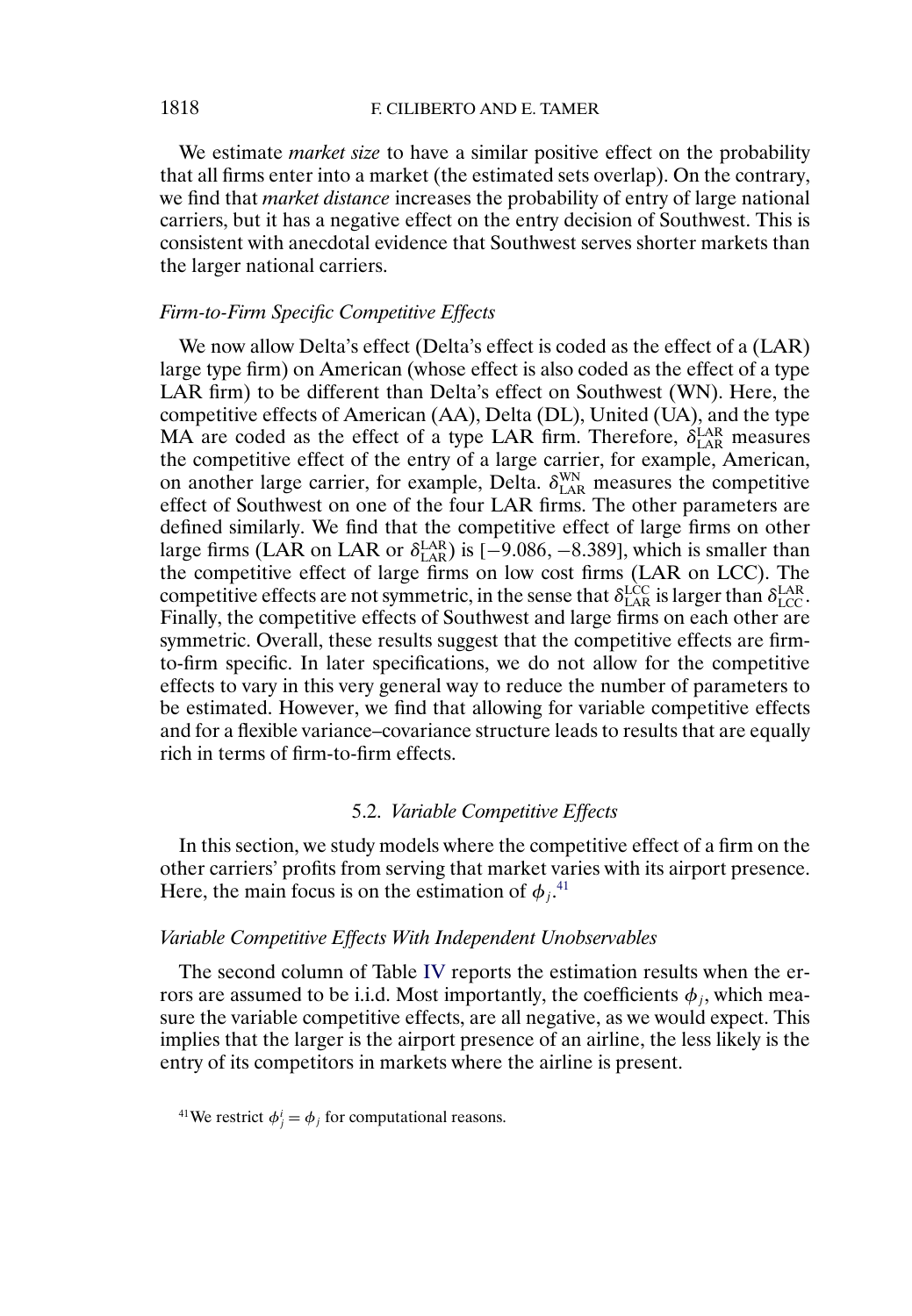|                                                                                     | <b>Independent Unobs</b>                                                                                                           | Variance-Covariance                                                                                          | <b>Only Costs</b>                                                                                                            |
|-------------------------------------------------------------------------------------|------------------------------------------------------------------------------------------------------------------------------------|--------------------------------------------------------------------------------------------------------------|------------------------------------------------------------------------------------------------------------------------------|
| Fixed effect<br>AA<br>DL<br>UA<br>MA<br>LCC                                         | $[-9.433, -8.485]$<br>$[-10.216, -9.255]$<br>$[-6.349, -3.723]$<br>$[-9.998, -8.770]$<br>$[-28.911, -20.255]$                      | $[-8.817, -8.212]$<br>$[-9.056, -8.643]$<br>$[-4.580, -3.813]$<br>$[-7.476, -6.922]$<br>$[-14.952, -14.232]$ | $[-11.351, -9.686]$<br>$[-12.472, -11.085]$<br>$[-10.671, -8.386]$<br>$[-11.906, -10.423]$<br>$[-11.466, -8.917]$            |
| WN                                                                                  | $[-9.351, -7.876]$                                                                                                                 | $[-6.570, -5.970]$                                                                                           | $[-12.484, -10.614]$                                                                                                         |
| Variable effect<br>AA<br>DL<br>UA<br>MA<br>LCC<br>WN                                | $[-5.792, -4.545]$<br>$[-3.812, -2.757]$<br>$[-10.726, -5.645]$<br>$[-6.861, -4.898]$<br>$[-9.214, 13.344]$<br>$[-10.319, -8.256]$ | $[-4.675, -3.854]$<br>$[-3.628, -3.030]$<br>$[-8.219, -7.932]$<br>$[-7.639, -6.557]$<br>$[-11.345, -10.566]$ |                                                                                                                              |
| Airport presence                                                                    | [14.578, 16.145]                                                                                                                   | [10.665, 11.260]                                                                                             |                                                                                                                              |
| Cost<br>AA<br>DL<br><b>UA</b><br>MA<br>LCC<br>WN                                    | $[-1.249, -0.501]$                                                                                                                 | $[-0.387, -0.119]$                                                                                           | $[-0.791, 0.024]$<br>$[-1.236, 0.069]$<br>$[-1.396, -0.117]$<br>$[-1.712, 0.072]$<br>$[-17.786, 1.045]$<br>$[-0.802, 0.169]$ |
| Wright<br>Dallas                                                                    | $[-17.800, -16.346]$<br>[0.368, 1.323]                                                                                             | $[-16.781, -15.357]$<br>[0.839, 1.132]                                                                       | $[-14.284, -10.479]$<br>$[-5.517, -2.095]$                                                                                   |
| Market size<br>WN<br><b>LCC</b>                                                     | [0.230, 0.535]<br>[0.260, 0.612]<br>$[-0.432, 0.507]$                                                                              | [0.953, 1.159]<br>[0.823, 1.068]                                                                             | [1.946, 2.435]                                                                                                               |
| Market distance<br>WN<br><b>LCC</b>                                                 | [0.009, 0.645]<br>$[-3.091, -1.819]$<br>$[-1.363, 1.926]$                                                                          | [0.316, 0.724]<br>$[-2.036, -1.395]$                                                                         | $[-0.039, 1.406]$                                                                                                            |
| Close airport<br>WN<br><b>LCC</b>                                                   | $[-0.373, 0.422]$<br>[1.164, 3.387]<br>[1.059, 3.108]                                                                              | [0.400, 1.433]<br>[2.078, 2.450]<br>[1.875, 2.243]                                                           | [3.224, 6.717]                                                                                                               |
| U.S. center distance<br>WN<br><b>LCC</b>                                            | $[-9.271, 0.506]$<br>[0.276, 1.008]<br>$[-0.930, 0.367]$                                                                           | [0.015, 0.696]<br>[0.668, 1.097]                                                                             | [2.346, 3.339]                                                                                                               |
| Per capita income<br>Income growth rate                                             | [0.929, 1.287]<br>[0.136, 0.331]                                                                                                   | [0.824, 1.052]<br>[0.151, 0.316]                                                                             | [1.416, 2.307]<br>[1.435, 2.092]                                                                                             |
| Constant<br>$MA_m$<br>LCC<br>WN                                                     | $[-0.522, 0.163]$<br>[0.664, 1.448]<br>$[-1.528, -0.180]$<br>[1.405, 2.215]                                                        | $[-0.827, -0.523]$<br>[0.279, 0.747]<br>$[-0.233, 0.454]$<br>[1.401, 1.659]                                  | $[-12.404, -10.116]$                                                                                                         |
| Function value<br>Multiple in identity<br>Multiple in number<br>Correctly predicted | 1616<br>0.9538<br>0.6527<br>0.3461                                                                                                 | 1575<br>0.9223<br>0.3473<br>0.3375                                                                           | 1679<br>0.9606<br>0.0728<br>0.3011                                                                                           |

# TABLE IV VARIABLE COMPETITIVE EFFECTS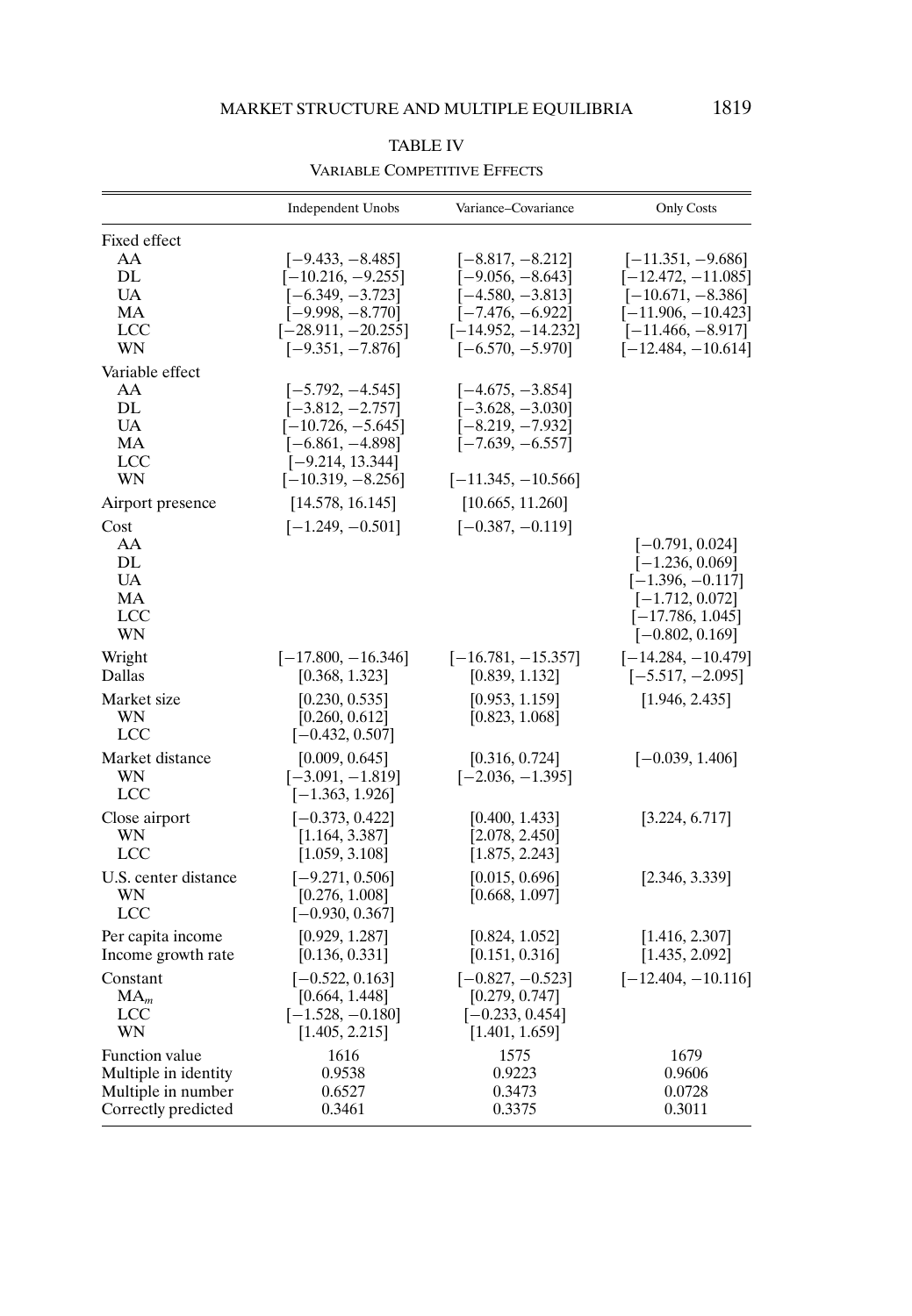We compare these results to those presented in the fourth column of Table III. To facilitate the comparison it is worth mentioning that in Table III, the competitive effect of one firm (for example, American) on the others is captured by a constant term, for example,  $\delta_{AA}$ . In Table IV, the same competitive effect is captured by a linear function of American's airport presence,  $\delta_{AA} + \phi_{AA} Z_{AA,m}$ . Our findings suggests that both the fixed and variable effects are negative. For example, we find  $\delta_{AA}$  equal to [−9.433, −8.485] and  $\phi_{AA}$ equal to [-5.792, -4.545]. Thus, a firm's entry lowers the probability of observing other firms in the market. Moreover, the larger is the *airport presence* of the firm, the smaller is the probability of a competitor's entry. This is consistent with the idea that entry is less likely when the market is being served by another firm that is particularly attractive, because of the positive effect on the demand of *airport presence*.

#### *Variable Competitive Effects With Correlated Unobservables*

In the third column, we relax the i.i.d. assumption on the unobservables and estimate the variance–covariance matrix.<sup>42</sup> Notice that the results are quite similar in the second and third columns. For this reason, here we provide a discussion on the economic magnitude (that is, the marginal effects) of the parameters estimated in the third column.

Table V presents the marginal effects of the variables. The results are organized in three panels. The top and middle panels show the marginal effects associated with a unit discrete change.<sup>43</sup> The bottom panel shows the effect that the entry of a carrier, for example, American, has on the probability that we observe one of its competitors in the market.

Before presenting our results, we clarify up front an important point. Normally, the marginal effects are a measure of how changes in the variables of the model affect the probability of observing the discrete event that is being studied. Here, there are *six* discrete events that our model must predict, as many as the carriers that can enter into a market, and there are *eight* market structures in which we can observe any given carrier. For example, we can observe American as a monopoly, as a duopoly with Delta or United, and so on. If there were no multiple equilibria, this would not create any difficulty: We could simply sum over the probability of all the market structures where American is in the market and that would give us the total probability of observing American in the market. However, we do have multiple equilibria, and we only observe

 $42$ This correlation structure of the unobservable errors allows the unobservable profits of the firms to be correlated. For example, in markets where large firms face high fuel costs, small firms also face high fuel costs. Another possibility is that there are unobservable characteristics of a market that we are unable to observe, and that affect large firms and Southwest differently, so that when American enters, Southwest does not and vice versa.

<sup>43</sup>Recall that we have discretized our data.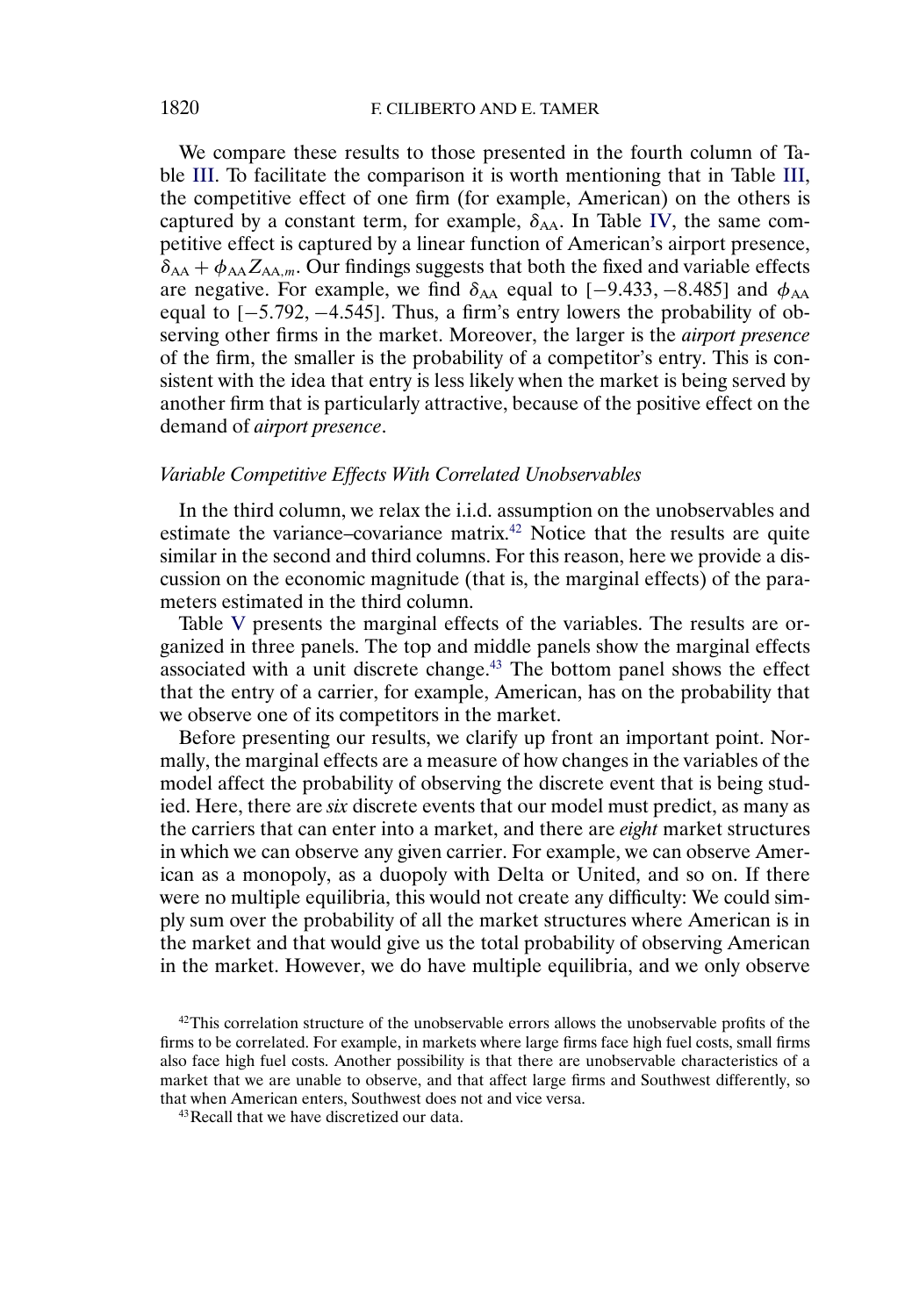|                          | AA        | DL        | <b>UA</b> | MA        | LCC       | WN        | No Firms  |
|--------------------------|-----------|-----------|-----------|-----------|-----------|-----------|-----------|
| Market size              |           |           |           |           |           |           |           |
| Positive                 | 0.1188    | 0.1136    | 0.0571    | 0.1188    | 0.0849    | 0.1118    | $-0.0033$ |
| Negative                 | $-0.0494$ | $-0.0720$ | $-0.0001$ | $-0.0442$ | $-0.1483$ | $-0.0300$ | $-0.0033$ |
| Market distance          |           |           |           |           |           |           |           |
| Positive                 | 0.0177    | 0.0165    | 0.0106    | 0.0177    | 0.0099    | 0.0000    | 0.0006    |
| Negative                 | $-0.0354$ | $-0.0377$ | $-0.0110$ | $-0.0360$ | $-0.0128$ | $-0.0377$ | 0.0006    |
| Close airport            |           |           |           |           |           |           |           |
| Positive                 | 0.1178    | 0.1122    | 0.0312    | 0.1048    | 0.0662    | 0.1178    | $-0.0033$ |
| Negative                 | $-0.0375$ | $-0.0518$ | $-0.0004$ | $-0.0318$ | $-0.0911$ | $-0.0175$ | $-0.0033$ |
| Change income            |           |           |           |           |           |           |           |
| Positive                 | 0.0283    | 0.0265    | 0.0149    | 0.0283    | 0.0171    | 0.0277    | $-0.0007$ |
| Negative                 | $-0.0140$ | $-0.0193$ | $-0.0001$ | $-0.0120$ | $-0.0339$ | $-0.0086$ | $-0.0007$ |
| Per capita income        |           |           |           |           |           |           |           |
| Positive                 | 0.0576    | 0.0546    | 0.0291    | 0.0576    | 0.0364    | 0.0573    | $-0.0015$ |
| Negative                 | $-0.0270$ | $-0.0377$ | $-0.0002$ | $-0.0237$ | $-0.0699$ | $-0.0160$ | $-0.0015$ |
| U.S. center distance     |           |           |           |           |           |           |           |
| Positive                 | 0.0177    | 0.0181    | 0.0052    | 0.0171    | 0.0038    | 0.0181    | $-0.0004$ |
| Negative                 | $-0.0044$ | $-0.0055$ | $-0.0001$ | $-0.0033$ | $-0.0076$ | $-0.0011$ | $-0.0004$ |
|                          | 0.0673    | 0.0498    | 0.1888    | 0.0734    | 0.0599    | 0.1040    |           |
| Airport presence<br>Cost | $-0.0102$ | $-0.0068$ | $-0.0117$ | $-0.0120$ | $-0.0054$ | $-0.0125$ |           |
|                          |           |           |           |           |           |           |           |
| AA                       | .         | $-0.3606$ | $-0.2556$ | $-0.4108$ | $-0.0704$ | $-0.2143$ |           |
| DL                       | $-0.3336$ | .         | $-0.2658$ | $-0.3908$ | $-0.0335$ | $-0.2126$ |           |
| <b>UA</b>                | $-0.2486$ | $-0.2630$ | .         | $-0.2696$ | $-0.0675$ | $-0.2015$ |           |
| MA                       | $-0.3877$ | $-0.3941$ | $-0.2717$ | .         | $-0.0989$ | $-0.2766$ |           |
| <b>LCC</b>               | $-0.0998$ | $-0.1579$ | $-0.0721$ | $-0.1415$ | .         | $-0.0411$ |           |
| WN                       | $-0.2256$ | $-0.2356$ | $-0.2030$ | $-0.2868$ | $-0.0242$ | .         |           |
|                          |           |           |           |           |           |           |           |

TABLE V MARGINAL EFFECTS<sup>a</sup>

<sup>a</sup>The numbers that we report are marginal effects. They are appropriately selected percentage changes in the original probability of a particular outcome. In the top and middle panels we report the *largest change* in the average upper bounds of the probabilities of observing a given carrier in any possible market structure.

lower and upper bounds on the probabilities of each market structure. Summing over the upper bounds of the probabilities of the market structures where American is in the market is not the appropriate solution, because the maximum probability of observing one market structure, for example, an American monopoly, necessarily excludes seeing another market structure, for example, a duopoly with American and Delta, with its maximum probability.

There is one important exception to the point just made. The probability of observing the market structure with no firms is uniquely identified because the competitive effects are negative. Thus, in our discussion we will pay particular attention to this outcome, where no firm enters into a market.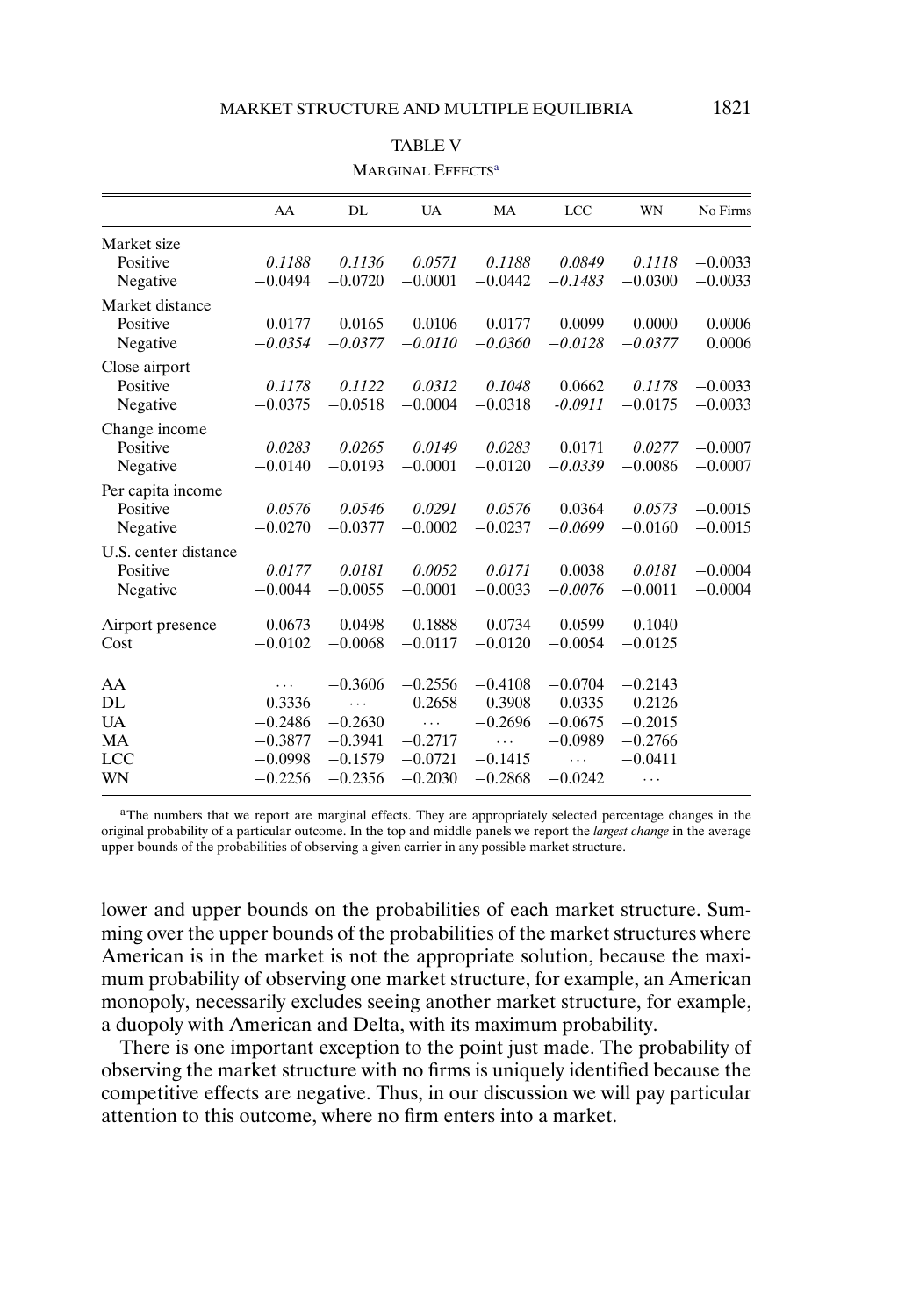In the top and middle panels, we report the *largest positive and negative change* in the average upper bounds of the probabilities of observing a given carrier in any possible market structure. We report both the positive and negative changes because an increase in market size, for example, increases the profits of all firms. Thus, all firms *individually* are more likely to enter. However, here we are looking at the simultaneous decision of all firms. Consequently, we may see that some market structures become more likely to be observed at the expense of other market structures. The *dominant* effect for one particular firm might end up being negative. We identify the dominant effects in italics.

In practice, we increase *one variable at a time* and we compute the average by an economically meaningful amount and we compute the average upper bounds by taking the means of the upper bounds for one market structure across markets. Then we compute the average upper bounds by taking the means of the upper bounds for one market structure across markets at the observed values. Finally, we take the differences of all of the upper bounds for all 64 market structures, and report the largest positive and negative changes among them.

In the top panel, an increase in *market size* of 1 million people is associated with a maximum effect of an increase of 11.88% in the probability of observing American Airlines and a maximum decrease of  $-4.94\%$  of not observing it. This means that there is one market structure where American is present that is 1188% percent more likely to be observed and there is one other market structure where American is present that is 4.94% less likely to be observed. We interpret this combination of results as evidence that an increase in market size is associated with an overall increase in the likelihood of observing American in a market.

If the nonstop distance increases by 250 miles, then the overall likelihood of observing American in a market decreases by 354%. If the distance to the closest alternative airport increases by more than 50 miles, then the probability of observing American increases by 1178%. If income grows 1% faster, then the probability of observing American serving the market increases by 2.83%. If the per capita income increases by 5,000 dollars, then the maximum probability of observing a market structure where American is serving the market increases by 576 percent. Finally, if the distance from the US geographical center increases of 250 miles, then the maximum probability of observing American increases by 1.77 percent. The interpretation of the results for the other firms is analogous.

The middle panel reports the effect of an increase in the variables measuring heterogeneity on the probability of observing an airline, or no airlines ("No Firms"), in the market. Generally, the effects are much larger in this middle panel than in the top panel, suggesting that observable heterogeneity is a key determinant of entry. If American's airport presence increases by 15%, then the probability of observing American increases by 673%. Finally, an increase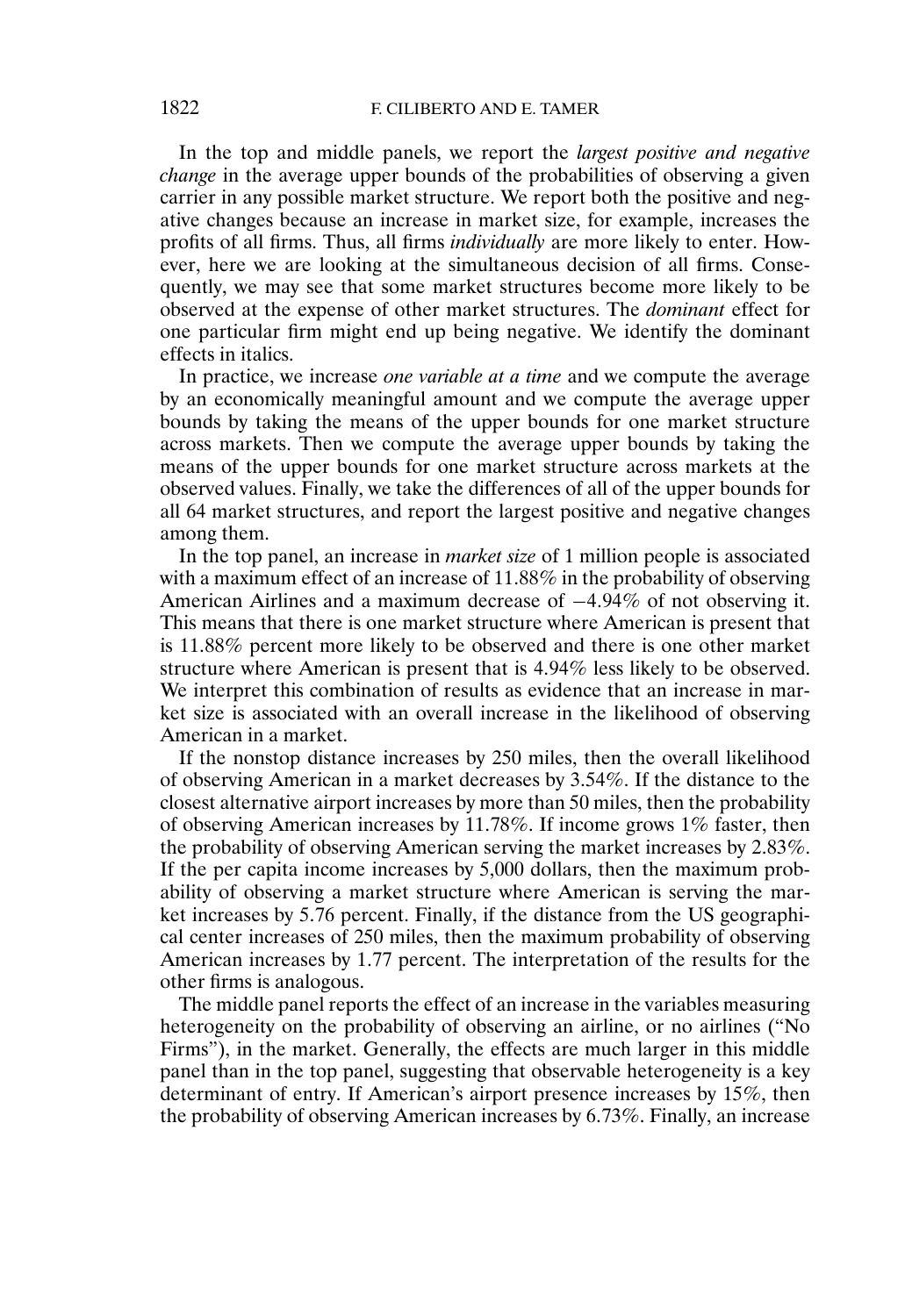| TABLE VI |  |
|----------|--|
|----------|--|

|                                          | AA | DL                               | UA                                                       | МA                                                                      | <b>LCC</b>                                                                                         | WN                                                                                                       |
|------------------------------------------|----|----------------------------------|----------------------------------------------------------|-------------------------------------------------------------------------|----------------------------------------------------------------------------------------------------|----------------------------------------------------------------------------------------------------------|
| AA<br>DL<br>UA<br>MA<br><b>LCC</b><br>WN |    | [0.043, 0.761]<br>[5.052, 6.895] | $[-0.110, 0.442]$<br>$[-0.200, 0.190]$<br>[2.048, 3.340] | [0.103, 0.626]<br>[0.629, 0.949]<br>$[-0.173, 0.309]$<br>[2.396, 5.558] | $[-0.217, 0.752]$<br>$[-0.128, 0.656]$<br>$[-0.213, 0.652]$<br>$[-0.094, 0.313]$<br>[2.026, 6.705] | [0.055, 0.355]<br>[0.218, 0.834]<br>[0.192, 0.797]<br>[0.093, 0.862]<br>[0.093, 0.764]<br>[2.063, 2.331] |

VARIANCE–COVARIANCE MATRIX

of 50% in the *cost* associated with serving a market lowers the probability of observing American by approximately  $1\%$ .<sup>44</sup>

The numbers in the bottom panel of Table V are derived in a slightly different fashion from those ones in the top and middle panels. They also require additional discussion. Let us say that we want to quantify the effect of American's entry on the probability of observing one of its competitors. If there were unique equilibria, then the answer would be straightforward. We could set the parameters that measure the competitive effects of American equal to zero and then recompute the new equilibria. Then we would just have to compute the change in the probabilities of observing the other firms in each market and take the averages across all markets. With multiple equilibria, the analysis of the marginal effects has to take into account that we estimate lower and upper bounds for the probability of observing any market structure in each market.

We find that Delta's entry can decrease the probability of observing American in the market by as much as 3336%. The effect of Delta's entry varies a lot by the identity of the opponent, as we observe that it is just −335% for *low cost carriers*.

Next, we discuss the estimation results for the variance–covariance matrix. Recall that the unobservables are made up of four components. One of them is a firm-specific component. We estimate the covariances of these firm-specific components. In addition, we estimate the variance of the sum of the four components.

We find that the variances of all firms are larger than one. For example, the variance for Delta is  $[5.052, 6.895]$ . This suggests that the unobservable heterogeneity for these firms is larger than for American.

The estimated correlations are quite interesting. In general, it is hard to identify correlation coefficients among unobservables in multivariate discrete choice models, and here is no exception since the confidence regions are wide. A few points are worth making. For example, the unobservables of Southwest

<sup>44</sup>We do not report the negative effect, since for the variable airport presence, the increase in the maximum probability of observing a firm in one particular market structure is always larger in absolute value than the maximum decrease of observing that firm in another market structure.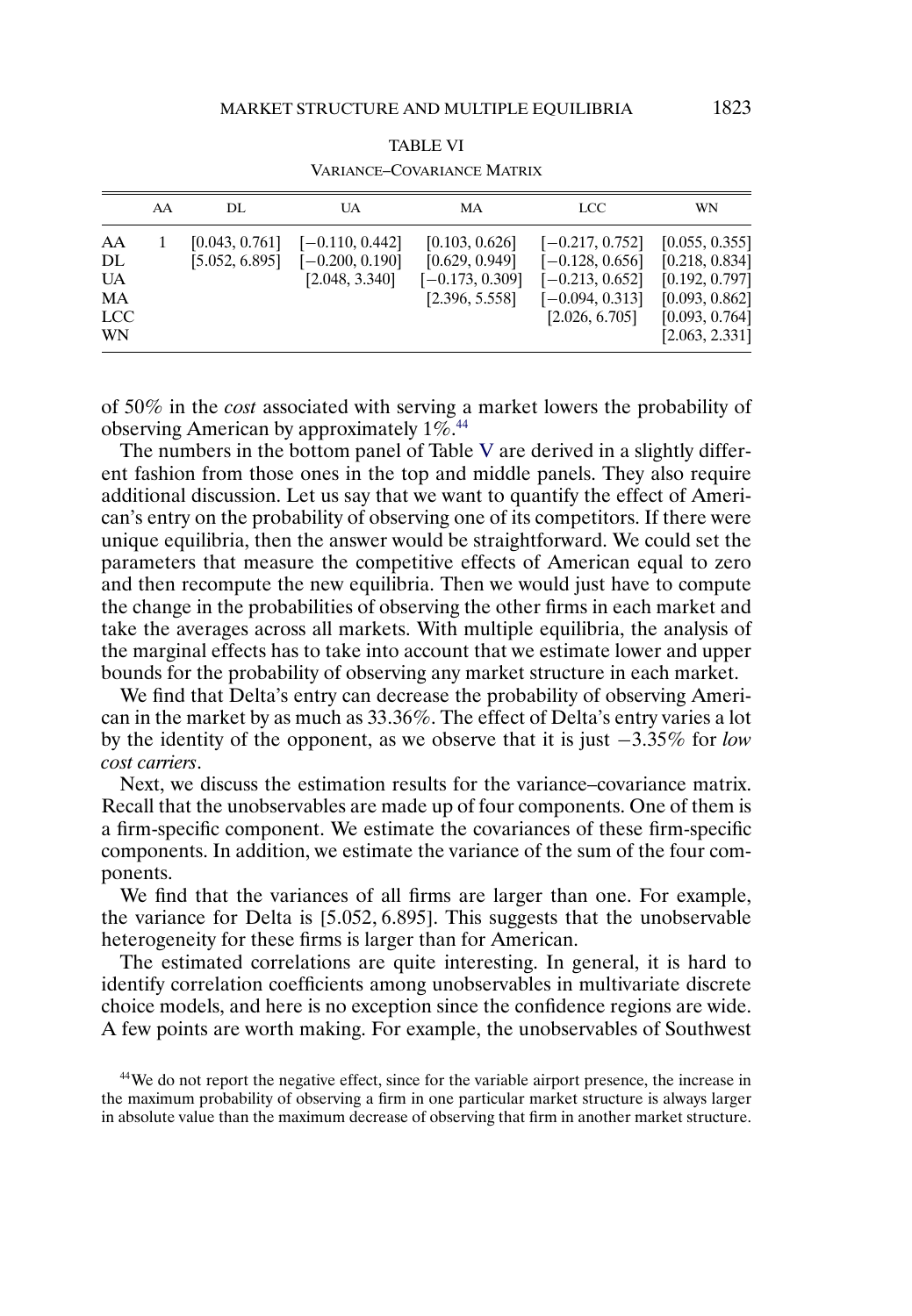and *low cost carriers* are positively correlated, suggesting that it is more likely that both of them would be in a market, ceteris paribus.

#### *Only Costs*

The fourth column of Table IV estimates the model without the variables that measure airport presence. In practice, we set  $\beta_i = \beta = 0$ , in addition to  $\delta^i_j = \delta_j$  and  $\phi^i_j = \phi_j = 0$   $\forall i, j$ . We present this specification so as to address the concern that airport presence could be endogenous if airlines choose their network, instead of choosing only whether to enter into a particular market for a given exogenous network. This concern is particularly reasonable when we perform our policy simulation. The results should be compared with those the third in column of Table III. With the exception of Southwest, the fixed competitive effects are all similar. This is reassuring because it suggests that the variation in the costs is enough to identify the competitive effects. This specification fits the data less than the specification in the third column of Table III.

## 6. POLICY EXPERIMENT: THE REPEAL OF THE WRIGHT AMENDMENT

We develop a policy experiment to examine how our model predicts the market structures change in markets out of Dallas Love after the repeal of the Wright Amendment. To this end, it is crucial to study the individual firms' strategic responses to the repeal of the amendment. In practice, we first take all 93 markets out of Dallas Love and simulate the predicted outcomes with the Wright Amendment still in place. We then repeal the law (we set the variable *Wright* equal to zero) and recompute the new predicted outcomes. Following the same approach as when we computed the marginal effects, we report the *maximum* change in the average upper bounds of the probabilities of observing a given carrier in any possible market structure before and after the repeal of the Wright Amendment. Our estimates provide a within model prediction of the effect of the repeal that should be interpreted in the short term.

In Table VII, we present the policy simulations when we use three different specifications.

The second column of Table VII reports the policy results when we use the specification in the third column of Table IV. This is an interesting specification because it accounts for correlation in the unobservables. We report the results when we use the value of the parameters at which the objective function is minimized. This is the number in the middle. Then we report the lowest and largest numbers for the policy results that we derive when we use all the parameters in the estimated set.

The first result of interest is in the first row, which reports the probability of observing markets not served by any carrier. We find that the percentage of markets that would not be served would drop by 63.84% after the repeal of the Wright Amendment, suggesting that its repeal would increase the number of markets served out of Dallas Love. Of those new markets, as many as 47.44%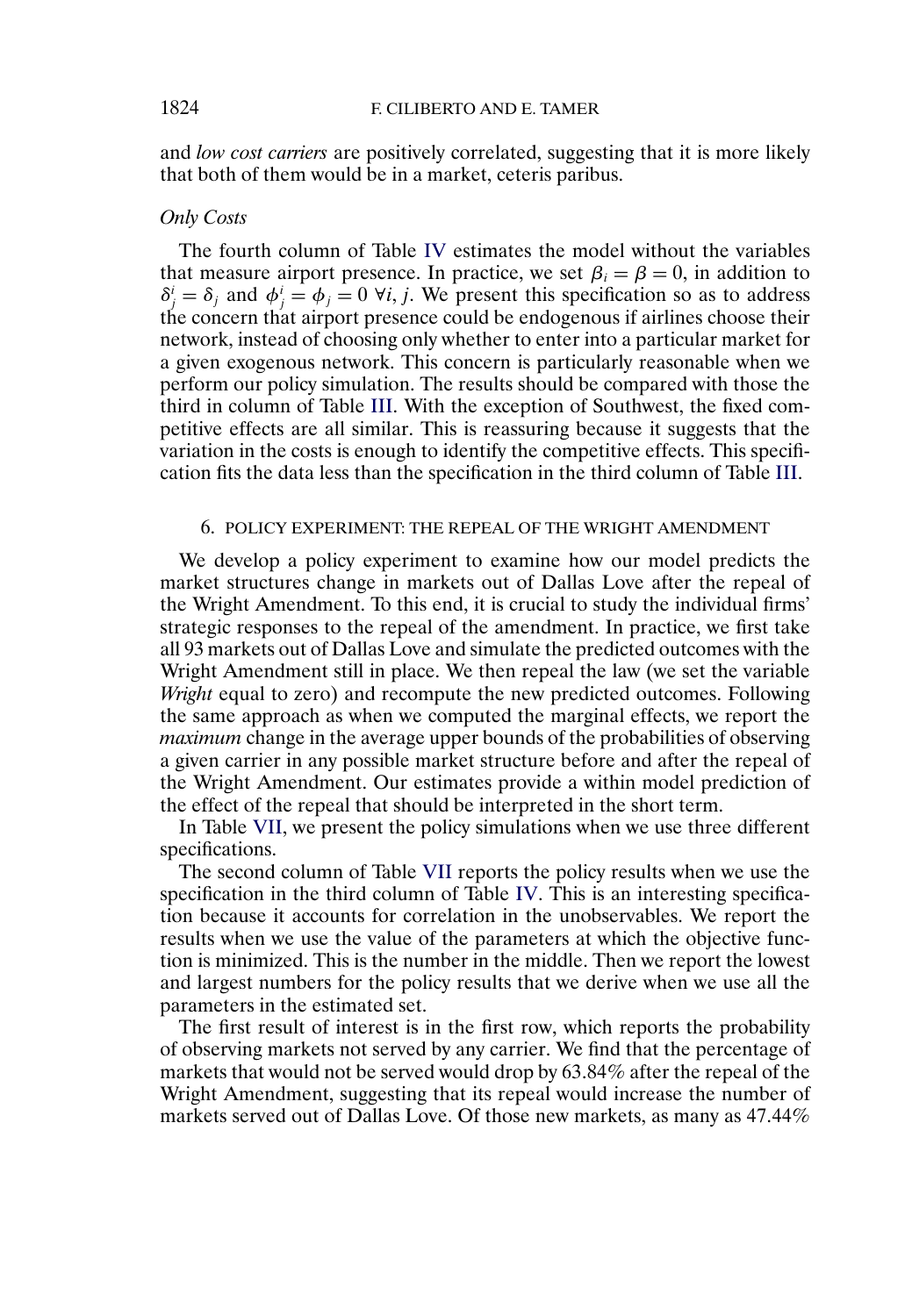#### TABLE VII

PREDICTED PROBABILITIES FOR POLICY ANALYSIS: MARKETS OUT OF DALLAS LOVE

| Airline    | Variance–Covariance                    | Independent Obs               | Only Costs                    |  |
|------------|----------------------------------------|-------------------------------|-------------------------------|--|
|            | No firms $[-0.6514, -0.6384, -0.6215]$ | $[-0.7362, -0.6862, -0.6741]$ | $[-0.6281, -0.6162, -0.5713]$ |  |
| AA         | [0.4448, 0.4634, 0.4711]               | [0.2067, 0.3013, 0.3280]      | [0.3129, 0.3782, 0.4095]      |  |
| DL.        | [[0.4768, 0.4988, 0.5056]              | 0.2733, 0.3774, 0.4033]       | [0.3843, 0.4315, 0.4499]      |  |
| UA         | [0.1377, 0.1467, 0.1519]               | [0.1061, 0.1218, 0.2095]      | [0.2537, 0.3315, 0.3753]      |  |
| MA         | [0.4768, 0.4988, 0.5056]               | [0.2733, 0.3774, 0.4033]      | [0.3656, 0.4143, 0.4342]      |  |
| <b>LCC</b> | [0.3590, 0.3848, 0.4156]               | [0.8369, 0.8453, 0.8700]      | [0.2839, 0.3771, 0.3933]      |  |
| WN         | [0.4480, 0.4744, 0.4847]               | [0.2482, 0.2697, 0.3367]      | [0.3726, 0.4228, 0.4431]      |  |

could be served by Southwest. American and Delta, which have strong airport presences at Dallas/Fort Worth would serve a percentage of these markets, that is, at most  $46.34$  and  $49.88\%$  respectively.

These marked changes in market structures suggest that one reason why the Wright Amendment was not repealed until 2006 was to protect American monopolies in markets out of Dallas/Fort Worth. Repealing the Wright Amendment would lead to a remarkable increase in service in new markets out of Dallas Love and thus would reduce the incentive for American to prevent entry of new competitors in markets out of Dallas/Fort Worth. As we said, these are dramatic increases and they do raise some concern that our methodology might overestimate the effects of the repeal of the Wright Amendment.

First, we tried to get some anecdotal information on how Southwest plans to react to the repeal of the Wright Amendment. We checked Southwest's web page and found out that since the partial repeal of the Wright Amendment in October 2006, Southwest has started offering one-stop, same plane or connecting service itineraries to and from Dallas Love field to 43 cities beyond the Wright Amendment area. This pattern of entry into new markets confirms that the repeal of the Wright Amendment is bound to have dramatic effects on airline service out of the Dallas Love airport.

As a second check, we compared our results with those that we would derive using the coefficient estimates in the second column of Table IV. The main result, concerning the change in the number of markets that are not served, is almost identical. The other results, with the exception of that for the *low cost carriers*, are very similar.

Finally, we checked our predictions using a specification where the *airport presence* variables are not included. The policy change might be so major that firms change their network structure when the Wright Amendment is repealed. The fourth column of Table VII reports the policy results when we use the specification presented in the fourth column of Table IV. This last specification shows results that are almost identical to those in the third column of Table VII.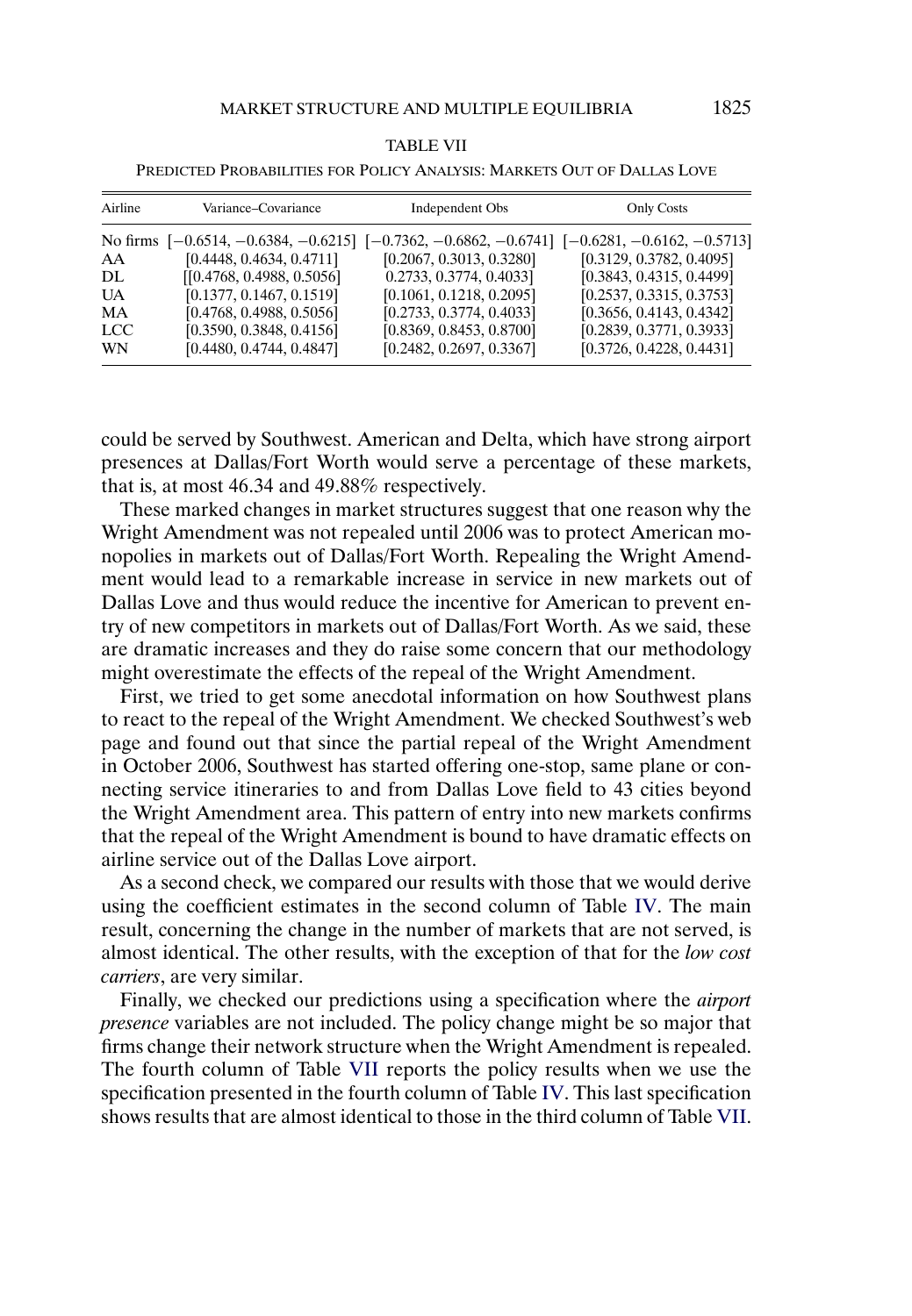# 1826 F. CILIBERTO AND E. TAMER

# 7. CONCLUSIONS

This paper is a first step in the development of methods that study inference in entry models without making equilibrium selection assumptions. To that extent, these methods are used to study the effect of multiple equilibria on learning about parameters of interest. However, the methodology used in this paper has important limitations. The model imposes distributional assumptions on the joint distribution of the unobservables and on the shape of the variable profit function. Though it is conceptually possible to study the identification problem in our model without making strong parametric assumptions, it is not clear at this point that those results are practically attractive since they will involve a semiparametric model with possibly partially identified parameters.

Moreover, the empirical analysis of the paper looks at the airline industry and network from a long-run perspective where its network is taken as exogenous in the short run. To relax this assumption, one needs to use a more complicated model that accounts for the dynamics of entry and of adjustment to one airline's network in response to entry by a competitor. This is something we do not pursue here. Hence, the results, especially the policy experiments, need to be interpreted as the response in the short run and within our model. On the other hand, the econometric model allows for flexible correlation among firm unobservables and for spatial correlation among market unobservables. In addition, it is possible to test whether a certain selection mechanism is consistent with the data and the model by verifying whether estimates obtained under a given mechanism lie in our sets. To do that, one needs to deal with model misspecification, a topic that we leave also for future research.

#### **REFERENCES**

- ANDREWS, D. W. K., AND M. SCHAFGANS (1998): "Semiparametric Estimation of the Intercept of a Sample Selection Model," *Review of Economic Studies*, 65, 487–517. [1803]
- ANDREWS, D. W. K., AND G. SOARES (2009): "Inference for Parameters Defined by Moment Inequalities Using Generalize Moment Selection," *Econometrica* (forthcoming). [1792]
- ANDREWS, D., S. BERRY, AND P. JIA (2003): "On Placing Bounds on Parameters of Entry Games in the Presence of Multiple Equilibria," Working Paper, Yale University. [1794,1803]
- ARADILLAS-LOPEZ, A. (2005): "Semiparametric Estimation of a Simultaneous Game With Incomplete Information," Working Paper, Princeton University. [1793]
- BAJARI, P., H. HONG, AND S. RYAN (2005): "Identification and Estimation of Discrete Games of Complete Information," Working Paper, Stanford University. [1793,1800]
- BERESTEANU, A., AND F. MOLINARI (2008): "Asymptotic Properties for a Class of Partially Identified Models," *Econometrica*, 76, 763–814. [1792,1803]
- BERESTEANU, A., F. MOLINARI, AND I. MOLCHANOV (2008): "Sharp Identification Regions in Games," Working Paper, Cornell University. [1801]
- BERRY, S. (1990): "Airport Presence as Product Differentiation," *American Economic Review, Papers and Proceedings*, 80, 394–399. [1812]

(1992): "Estimation of a Model of Entry in the Airline Industry," *Econometrica*, 60, 889–917. [1791,1792,1794,1796,1806-1808,1812,1814-1816]

BERRY, S., AND E. TAMER (2006): "Identification in Models of Oligopoly Entry," in *Advances in Economics and Econometrics. Ninth World Congress of the Econometric Society*, Vol. 2, ed.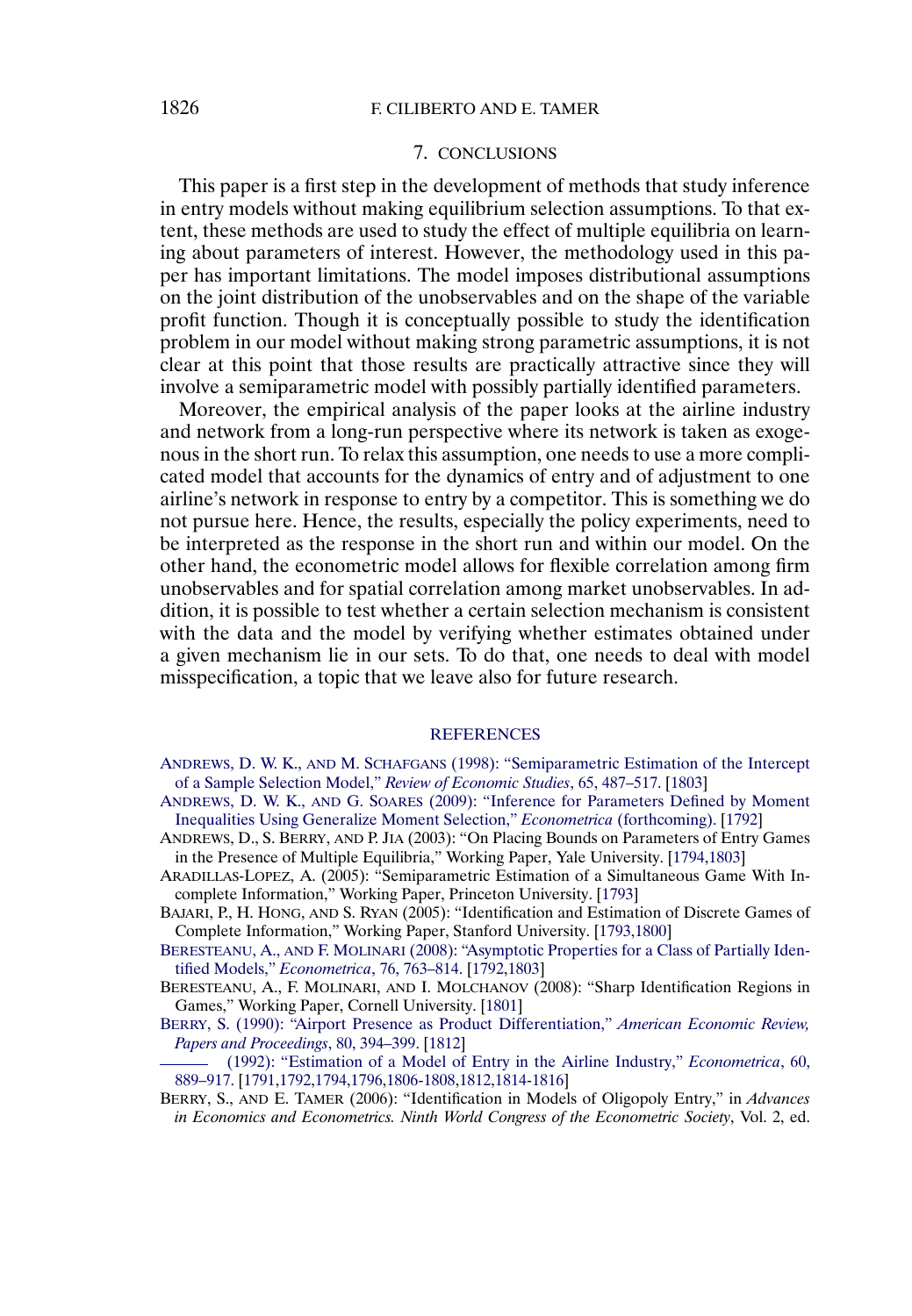by R. Blundell, W. Newey, and T. Persson. Cambridge: Cambridge University Press, 46–85. [1794,1796,1800]

- BJORN, P., AND Q. VUONG (1985): "Simultaneous Equations Models for Dummy Endogenous Variables: A Game Theoretic Formulation With an Application to Labor Force Participation," Working Paper 537, Caltech. [1793,1800]
- BLUNDELL, R., M. BROWNING, AND I. CRAWFORD (2003): "Nonparametric Engel Curves and Revealed Preference," *Econometrica*, 71, 205–240. [1794]
- BLUNDELL, R., A. GOSLING, H. ICHIMURA, AND C. MEGHIR (2007): "Changes in the Distribution of Male and Female Wages Accounting for Employment Composition," *Econometrica*, 75, 323–363. [1794]
- BORENSTEIN, S. (1989): "Hubs and High Fares: Dominance and Market Power in the US Airline Industry," *RAND Journal of Economics*, 20, 344–365. [1806,1808]
- BORZEKOWSKI, R., AND A. COHEN (2004): "Estimating Strategic Complementarities in Credit Unions' Outsourcing Decisions," Working Paper, Fed. [1795]
- BRESNAHAN, T. (1989): "Empirical Studies of Industries With Market Power," in *Handbook of Industrial Organization*, Vol. 2, ed. by R. Schmalensee and R. Willig. North-Holland. [1795]
- BRESNAHAN, T., AND P. REISS (1990): "Entry in Monopoly Markets," *Review of Economic Studies*, 57, 531–553. [1791,1796,1811,1814]
- (1991a): "Empirical Models of Discrete Games," *Journal of Econometrics*, 48, 57–81. [1796]
- (1991b): "Entry and Competition in Concentrated Markets," *Journal of Political Economy*, 99, 977–1009. [1806]
- BUGNI, F. (2007): "Bootstrap Inference in Partially Identified Models," Working Paper, Northwestern University. [1792,1803]
- CANAY, I. (2007): "EL Inference for Partially Identified Models: Large Deviations Optimality and Bootstrap Validity," Working Paper, Northwestern. [1792,1803]
- CHERNOZHUKOV, V., H. HONG, AND E. TAMER (2007): "Estimation and Confidence Regions for Parameter Sets in Econometric Models," *Econometrica*, 75, 1243–1284. [1792,1803,1816]
- CILIBERTO, F., AND E. TAMER (2009): "Supplements to 'Market Structure and Multiple Equilibria in Airline Markets'," *Econometrica Supplemental Material*, 77, http://www. econometricsociety.org/ecta/Supmat/5368\_simulations.pdf; http://www.econometricsociety. org/ecta/Supmat/5368\_data and programs. zip. [1805]
- EVANS, W., AND I. KESSIDES (1993): "Localized Market Power in the U.S. Airline Industry," *Review of Economics and Statistics*, 75, 66–75. [1806,1808]
- FRISCH, R. (1934): *Statistical Confluence Analysis*. Oslo: University Institute of Economics. [1794]
- HAILE, P., AND E. TAMER (2003): "Inference With an Incomplete Model of English Auctions," *Journal of Political Economy*, 111, 1–51. [1794]
- HECKMAN, J. (1978): "Dummy Endogenous Variables in a Simultaneous Equation System," *Econometrica*, 46, 931–960. [1796]
- (1990): "Varieties of Selection Bias," *The American Economic Review*, 80, 313–318. [1803]
- HECKMAN, J. J., AND E. J. VYTLACIL (1999): "Local Instrumental Variables and Latent Variable Models for Identifying and Bounding Treatement Effects," *Proceedings of the National Academy of Science: Economic Sciences*, 96, 4730–4734. [1794]
- HECKMAN, J., R. LALONDE, AND J. SMITH (1999): "The Economics and Econometrics of Active Market Programs," in *Handbook of Labor Economics*, ed. by O. Ashenfelter and D. Card. Amsterdam: North Holland, Chap. 31. [1794]
- HENDRICKS, K., M. PICCIONE, AND G. TAN (1997): "Entry and Exit in Hub-Spoke Networks," *RAND Journal of Economics*, 28, 291–303. [1793,1812]
- HONORÉ, B., AND A. LLERAS-MUNEY (2006): "Bounds in Competing Risks Models and the War on Cancer," *Econometrica*, 74, 1675–1698. [1794]
- IMBENS, G., AND C. F. MANSKI (2004): "Confidence Intervals for Partially Identified Parameters," *Econometrica*, 72, 1845–1857. [1794,1803]